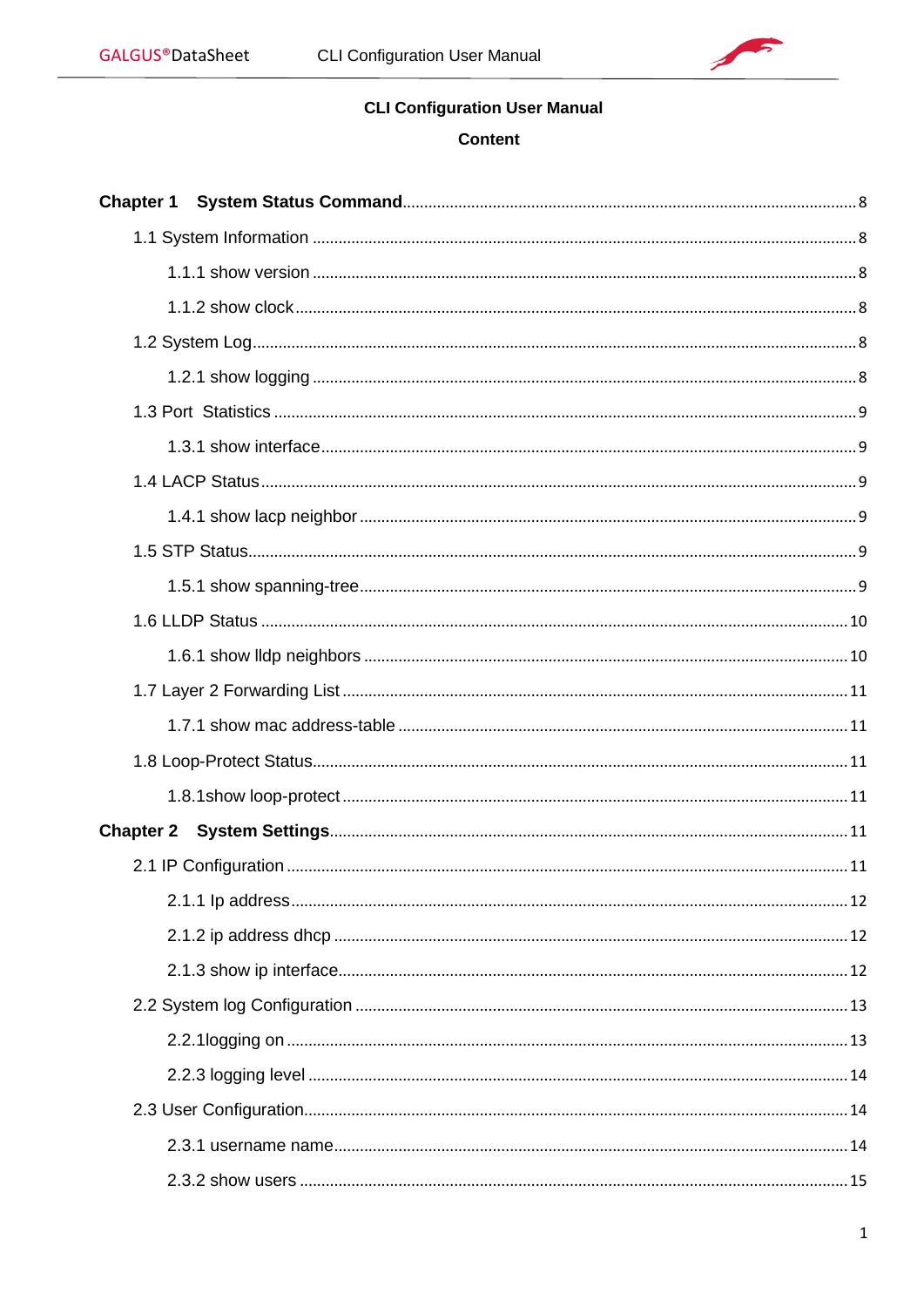$\sqrt{2}$ 

| 4.1.1 |  |
|-------|--|
| 4.1.2 |  |
| 4.1.3 |  |
| 4.1.4 |  |
| 4.1.5 |  |
| 4.1.6 |  |
| 4.1.7 |  |
|       |  |
| 4.2.1 |  |
| 4.2.2 |  |
| 4.2.3 |  |
| 4.2.4 |  |
| 4.2.5 |  |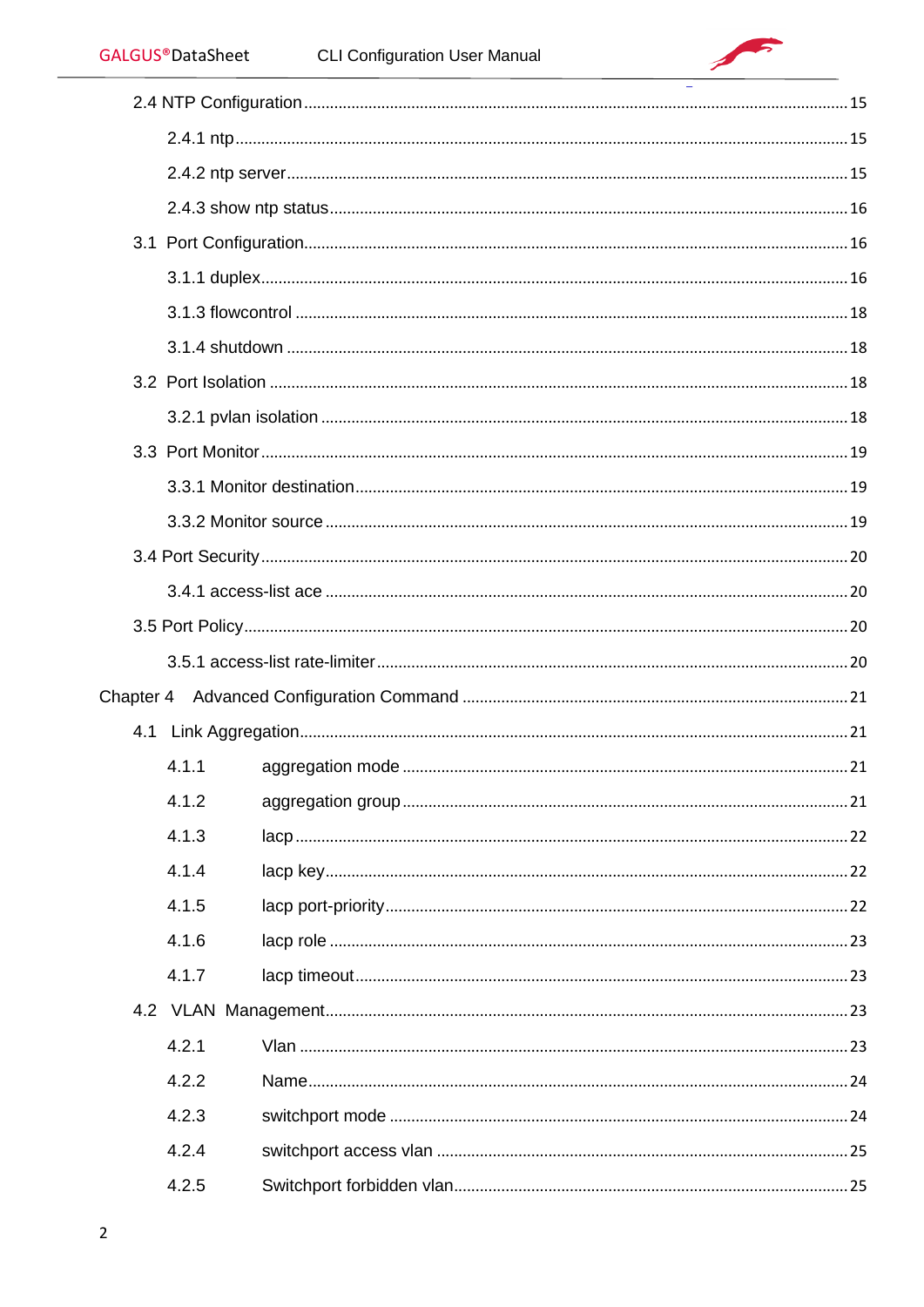

|     | 4.2.6  |  |  |
|-----|--------|--|--|
|     | 4.2.7  |  |  |
|     | 4.2.8  |  |  |
|     | 4.2.9  |  |  |
|     | 4.2.10 |  |  |
|     |        |  |  |
|     | 4.3.1  |  |  |
|     | 4.3.2  |  |  |
|     | 4.3.3  |  |  |
|     | 4.3.4  |  |  |
|     |        |  |  |
|     | 4.4.1  |  |  |
|     | 4.4.2  |  |  |
|     | 4.4.3  |  |  |
|     | 4.4.4  |  |  |
|     |        |  |  |
|     | 4.5.1  |  |  |
|     | 4.5.2  |  |  |
|     | 4.5.3  |  |  |
|     | 4.5.4  |  |  |
|     | 4.5.5  |  |  |
|     | 4.5.6  |  |  |
|     | 4.5.7  |  |  |
|     | 4.5.8  |  |  |
|     |        |  |  |
|     | 4.6.1  |  |  |
|     | 4.6.2  |  |  |
|     | 4.6.3  |  |  |
|     | 4.6.4  |  |  |
|     | 4.6.5  |  |  |
| 4.7 |        |  |  |
|     | 4.7.1  |  |  |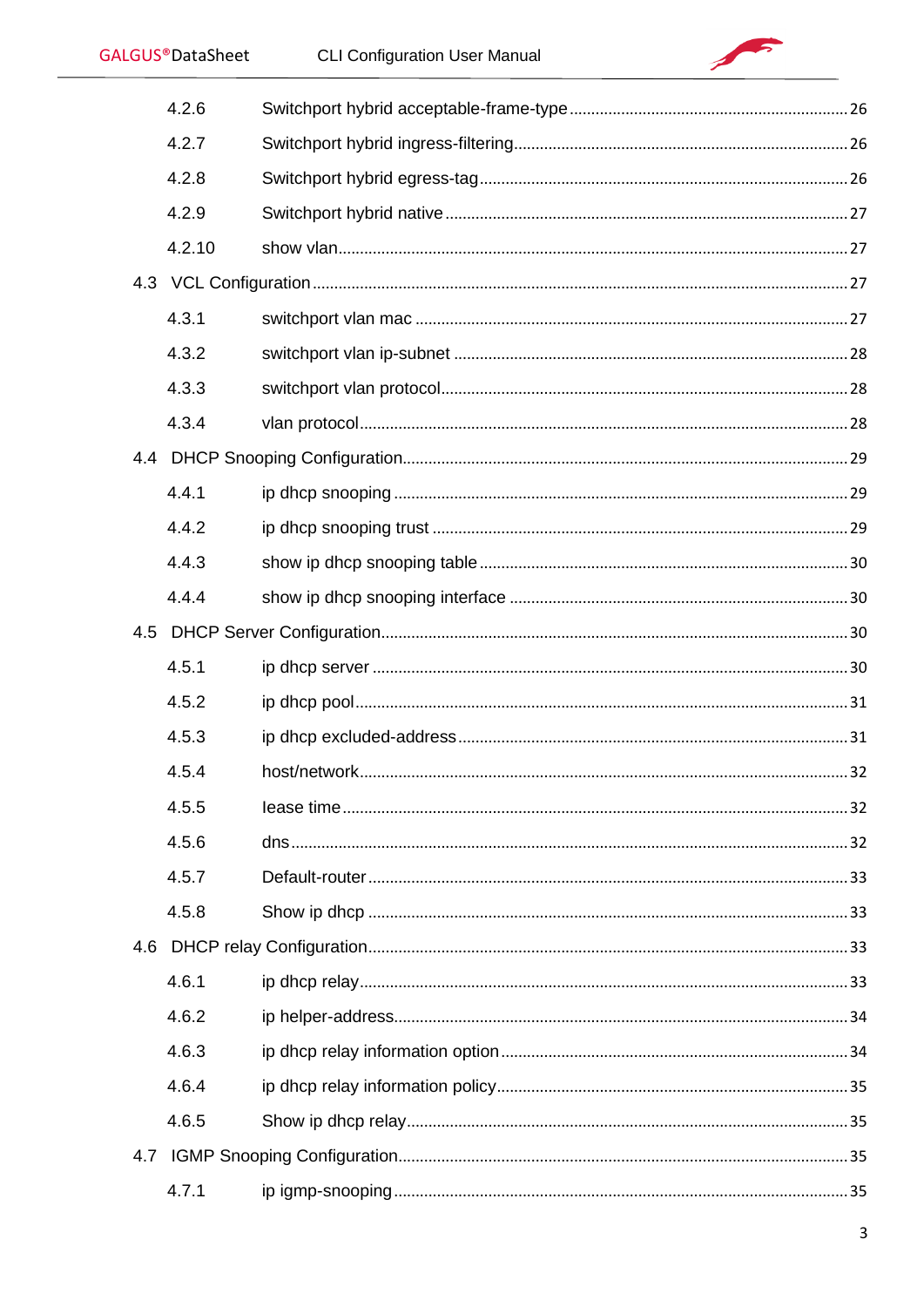| <b>GALGUS®DataSheet</b> | <b>CLI Configuration User Manual</b> |    |
|-------------------------|--------------------------------------|----|
| 4.7.2                   |                                      |    |
| 4.7.3                   |                                      |    |
| 4.7.4                   |                                      |    |
| 4.7.5                   |                                      |    |
| 4.7.6                   |                                      |    |
| 4.7.7                   |                                      |    |
| 4.7.8                   |                                      |    |
| 4.7.9                   |                                      |    |
| 4.7.10                  |                                      |    |
| 4.7.11                  |                                      |    |
| 4.7.12                  |                                      |    |
| 4.7.13                  |                                      |    |
| 4.7.14                  |                                      |    |
| 4.7.15                  |                                      |    |
|                         |                                      |    |
| 4.8.1                   |                                      |    |
| 4.8.2                   |                                      |    |
| 4.8.3                   |                                      |    |
| 4.8.4                   | mvr immediate-leave                  | 43 |
| 4.8.5                   |                                      |    |
| 4.8.6                   |                                      |    |
| 4.8.7                   |                                      |    |
| 4.8.8                   |                                      |    |
| 4.8.9                   |                                      |    |
|                         |                                      |    |
| 4.9.1                   |                                      |    |
| 4.9.2                   |                                      |    |
| 4.9.3                   |                                      |    |
| 4.9.4                   |                                      |    |
| 4.9.5                   |                                      |    |
| 4.9.6                   |                                      |    |
|                         |                                      |    |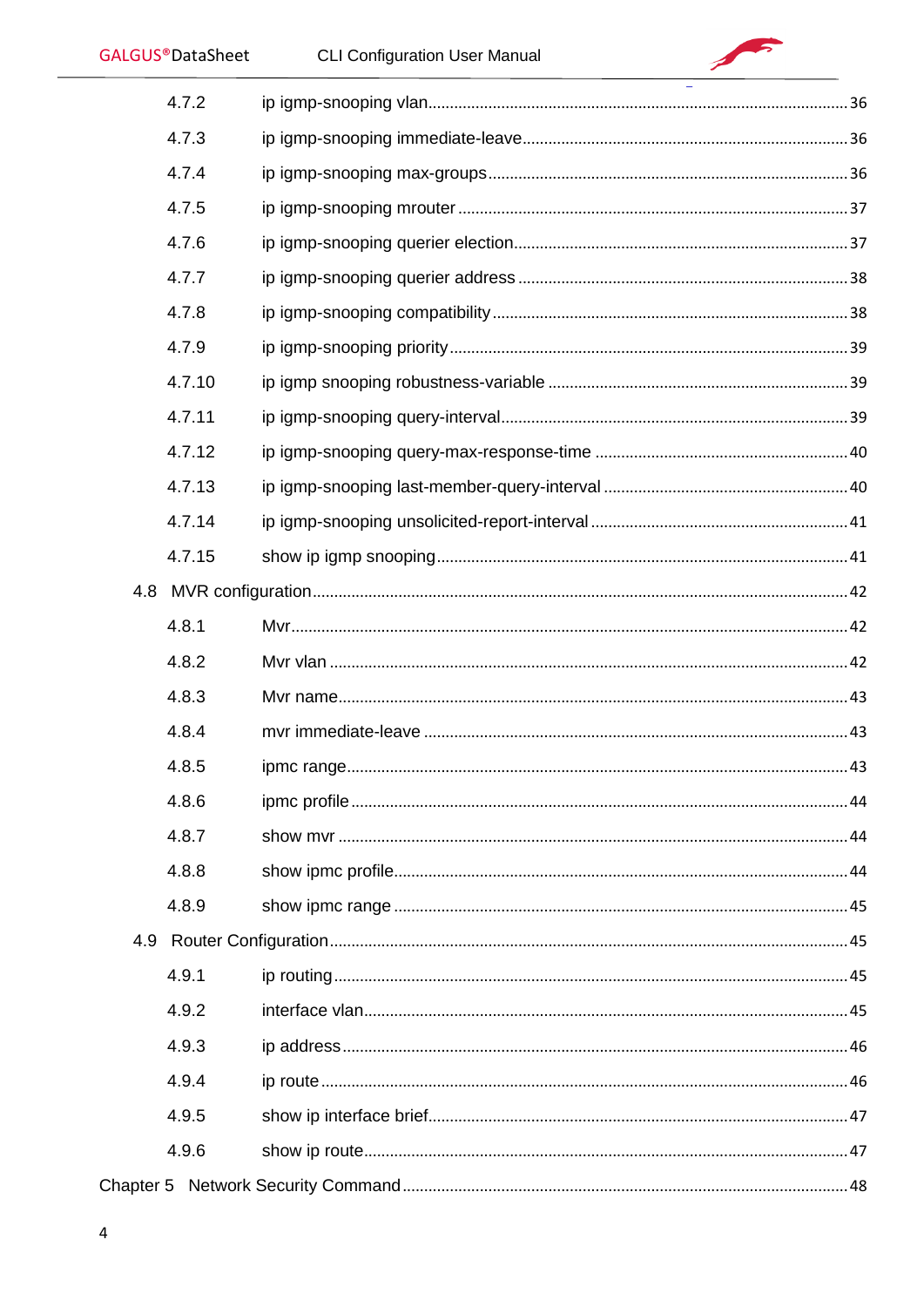$\sqrt{2}$ 

| 5.1 |       |  |    |
|-----|-------|--|----|
|     | 5.1.1 |  |    |
|     | 5.1.2 |  |    |
|     | 5.1.3 |  |    |
|     |       |  |    |
| 5.3 |       |  |    |
|     | 5.3.1 |  |    |
|     | 5.3.2 |  |    |
|     | 5.3.3 |  |    |
|     | 5.3.4 |  |    |
|     | 5.3.5 |  |    |
|     |       |  |    |
|     | 5.4.1 |  |    |
|     | 5.4.2 |  |    |
|     | 5.4.3 |  |    |
|     | 5.4.4 |  |    |
|     | 5.4.5 |  |    |
|     | 5.4.6 |  |    |
|     | 5.4.7 |  |    |
|     | 5.4.8 |  | 56 |
|     |       |  |    |
|     | 5.5.1 |  |    |
|     | 5.5.2 |  |    |
|     |       |  |    |
|     | 5.6.1 |  |    |
|     | 5.6.2 |  |    |
|     | 5.6.3 |  |    |
|     | 5.6.4 |  |    |
|     | 5.6.5 |  |    |
|     | 5.6.6 |  |    |
|     | 5.6.7 |  |    |
|     | 5.6.8 |  |    |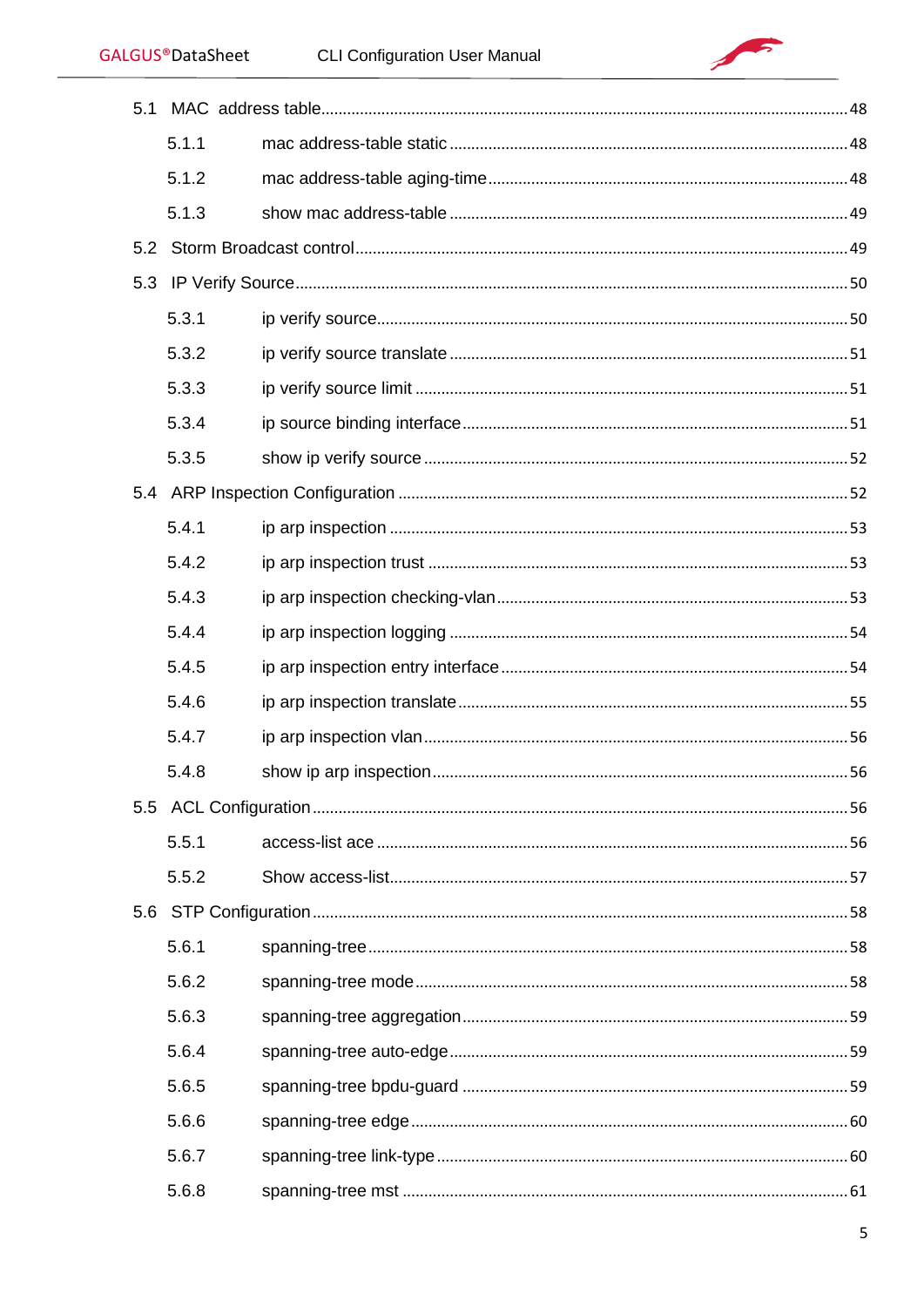| <b>GALGUS®DataSheet</b> | <b>CLI Configuration User Manual</b> |    |
|-------------------------|--------------------------------------|----|
| 5.6.9                   |                                      |    |
| 5.6.10                  |                                      |    |
| 5.6.11                  |                                      |    |
|                         |                                      |    |
| 5.7.1                   |                                      |    |
| 5.7.2                   |                                      |    |
|                         |                                      |    |
| 5.8.1                   |                                      |    |
| 5.8.2                   |                                      |    |
|                         |                                      |    |
|                         |                                      |    |
| 6.1.1                   |                                      |    |
|                         |                                      |    |
| 6.2.1                   |                                      |    |
| 6.2.2                   |                                      |    |
|                         |                                      |    |
| 6.3.1                   |                                      |    |
| 6.3.2                   |                                      |    |
| 6.3.3                   |                                      | 68 |
| 6.3.4                   |                                      |    |
| 6.3.5                   |                                      |    |
| 6.3.6                   |                                      |    |
|                         |                                      |    |
| 6.4.1                   |                                      |    |
| 6.4.2                   |                                      |    |
| 6.4.3                   |                                      |    |
| 6.4.4                   |                                      |    |
| 6.4.5                   |                                      |    |
| 6.4.6                   |                                      |    |
| 6.4.7                   |                                      |    |
| 6.4.8                   |                                      |    |
|                         |                                      |    |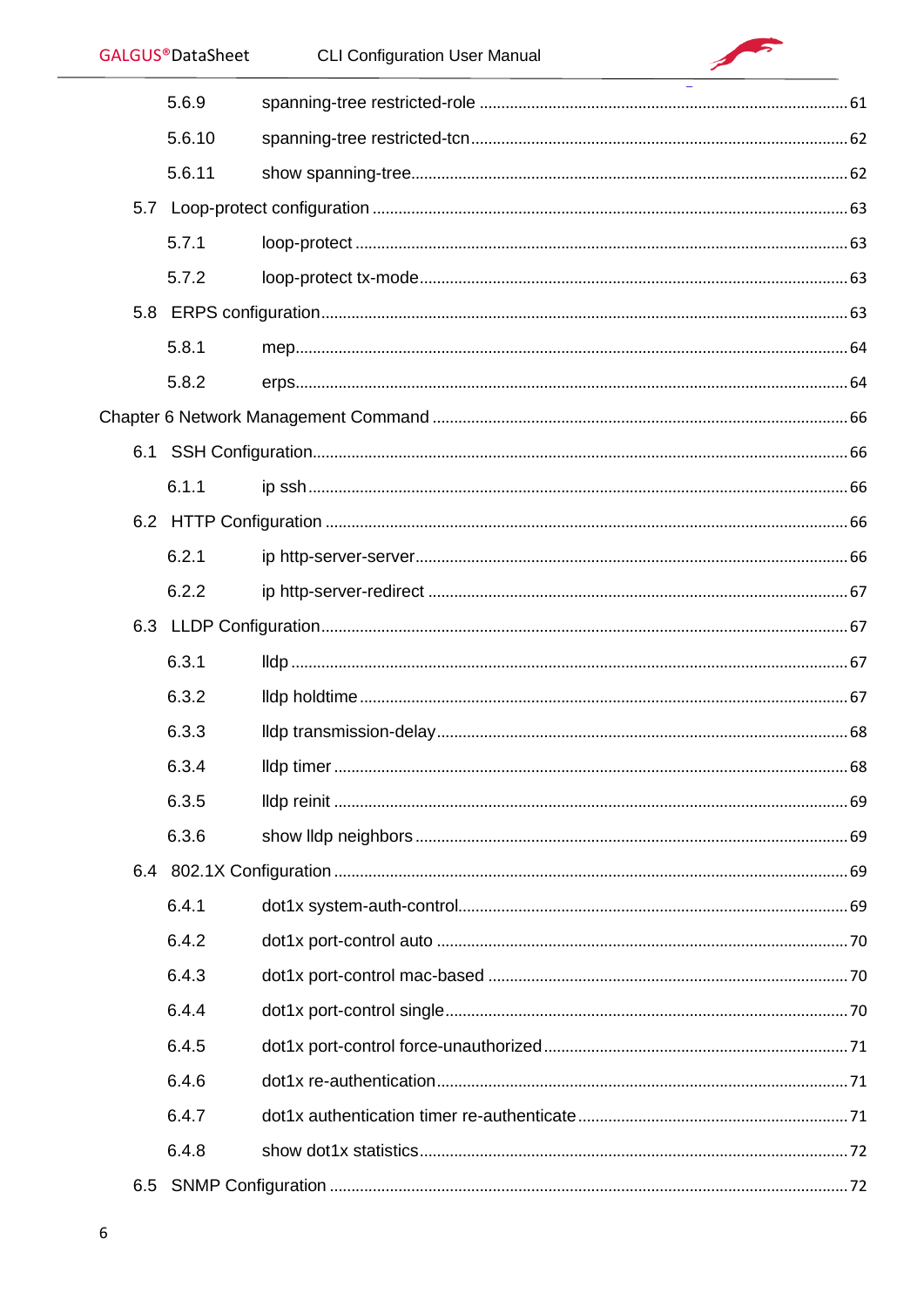| 6.5.1 |  |
|-------|--|
| 6.5.2 |  |
|       |  |
|       |  |
|       |  |
|       |  |
|       |  |
|       |  |
| 7.3.1 |  |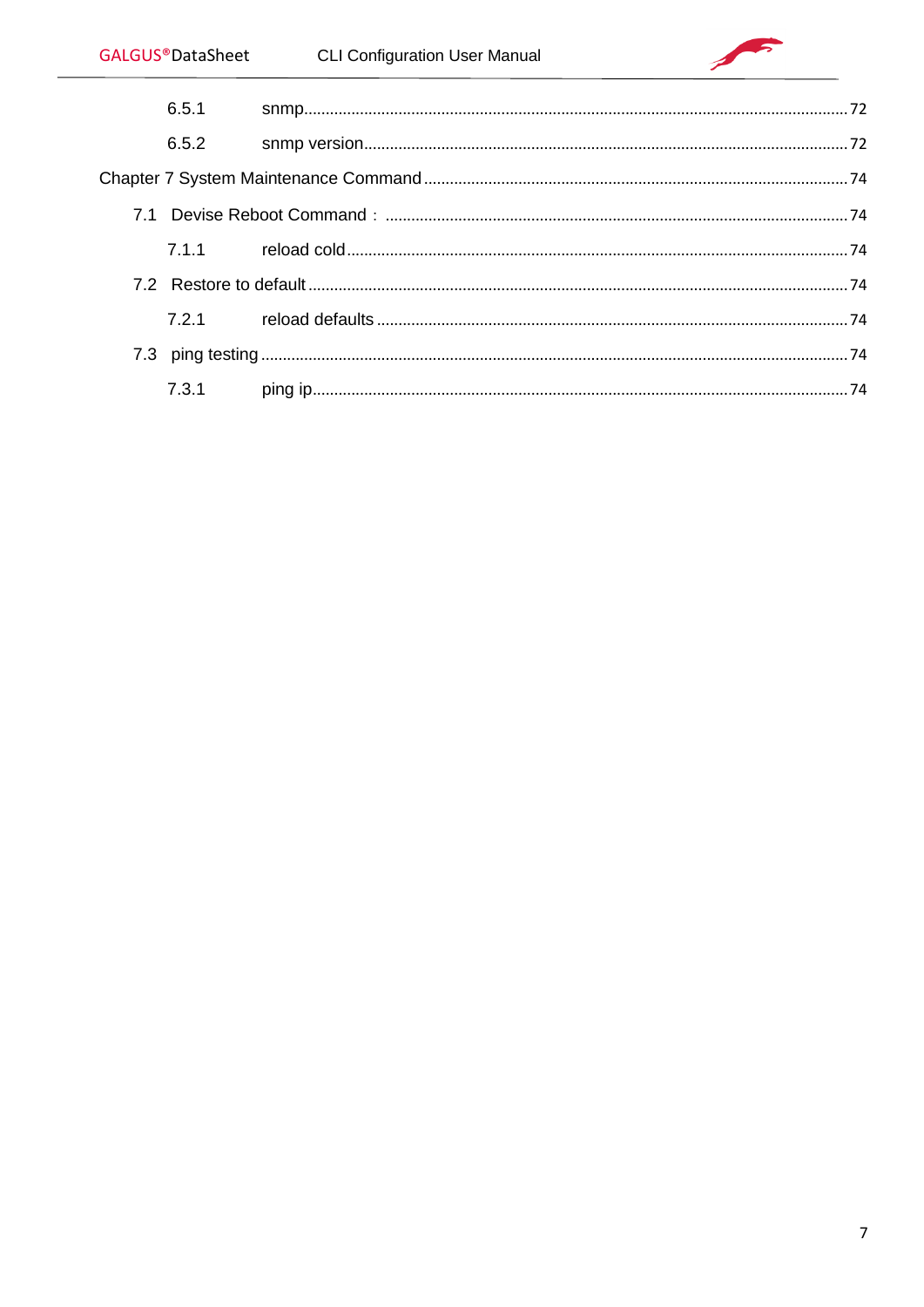

# **Chapter 1 System Status Command**

# <span id="page-7-1"></span><span id="page-7-0"></span>1.1 System Information

<span id="page-7-2"></span>1.1.1 show version

Command Description

For version Information( Device Name, Version of hardware and software, MAC & Compilation Time etc.

N/A

Default

N/A

Command Mode

Privilege Mode Example

N/A

<span id="page-7-3"></span>

| 1.1.2 show clock                       |
|----------------------------------------|
| <b>Command Description</b>             |
| For current time setting of the system |
| N/A                                    |
| Default                                |
| N/A                                    |
| <b>Command Mode</b>                    |
| Privilege Mode Example                 |
| N/A                                    |

<span id="page-7-4"></span>1.2 System Log

<span id="page-7-5"></span>1.2.1 show logging

Command Description For current system Log information of the switch Parameter N/A Default N/A Command Mode Privilege Mode Example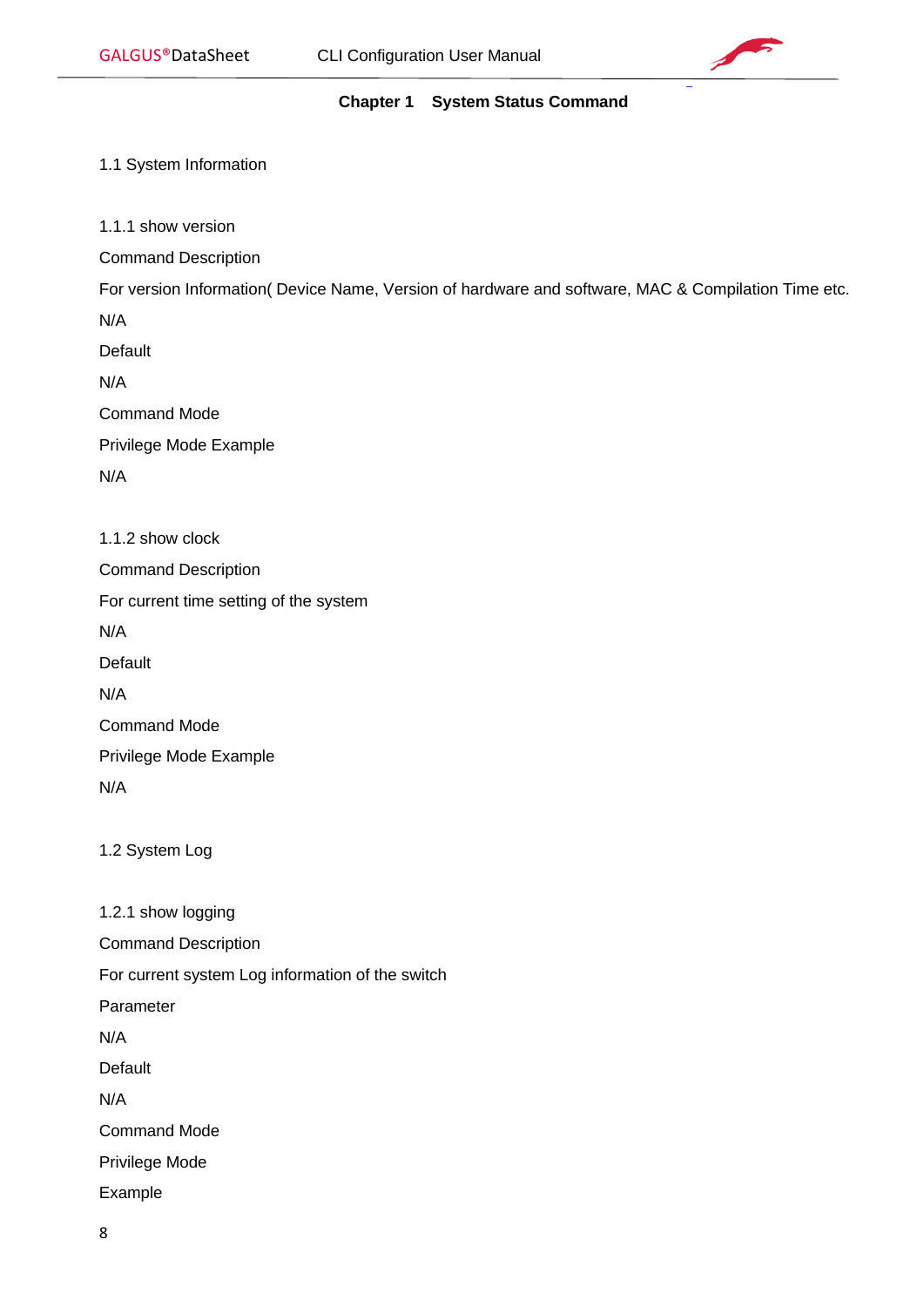

Switch#show logging

#### <span id="page-8-0"></span>1.3 Port Statistics

<span id="page-8-1"></span>1.3.1 show interface

Command Description

For Port statistics reports

Parameter

show interface [Port type PORT\_LIST] statistics Port type: GigabitEthernet //gigabit Port XGigabitEthernet //10 gigabit port

PORT\_LIST: Port list, supporting different mode, such as 1/1-48、1/1、1/1-2,3,5-8 etc; Default

N/A

Command Mode

Privilege Mode

Example

Switch#show interface GigabitEthernet 1/1 statistics

Switch#show interface GigabitEthernet 1/1-3,28-32statistics

//For No.1 and 28 port statistics report

# <span id="page-8-2"></span>1.4 LACP Status

<span id="page-8-3"></span>1.4.1 show lacp neighbor Command Description For LACP Status Parameter N/A Default N/A Command Mode Privilege Mode Example Switch#show lacp neighbor

<span id="page-8-4"></span>1.5 STP Status

<span id="page-8-5"></span>1.5.1 show spanning-tree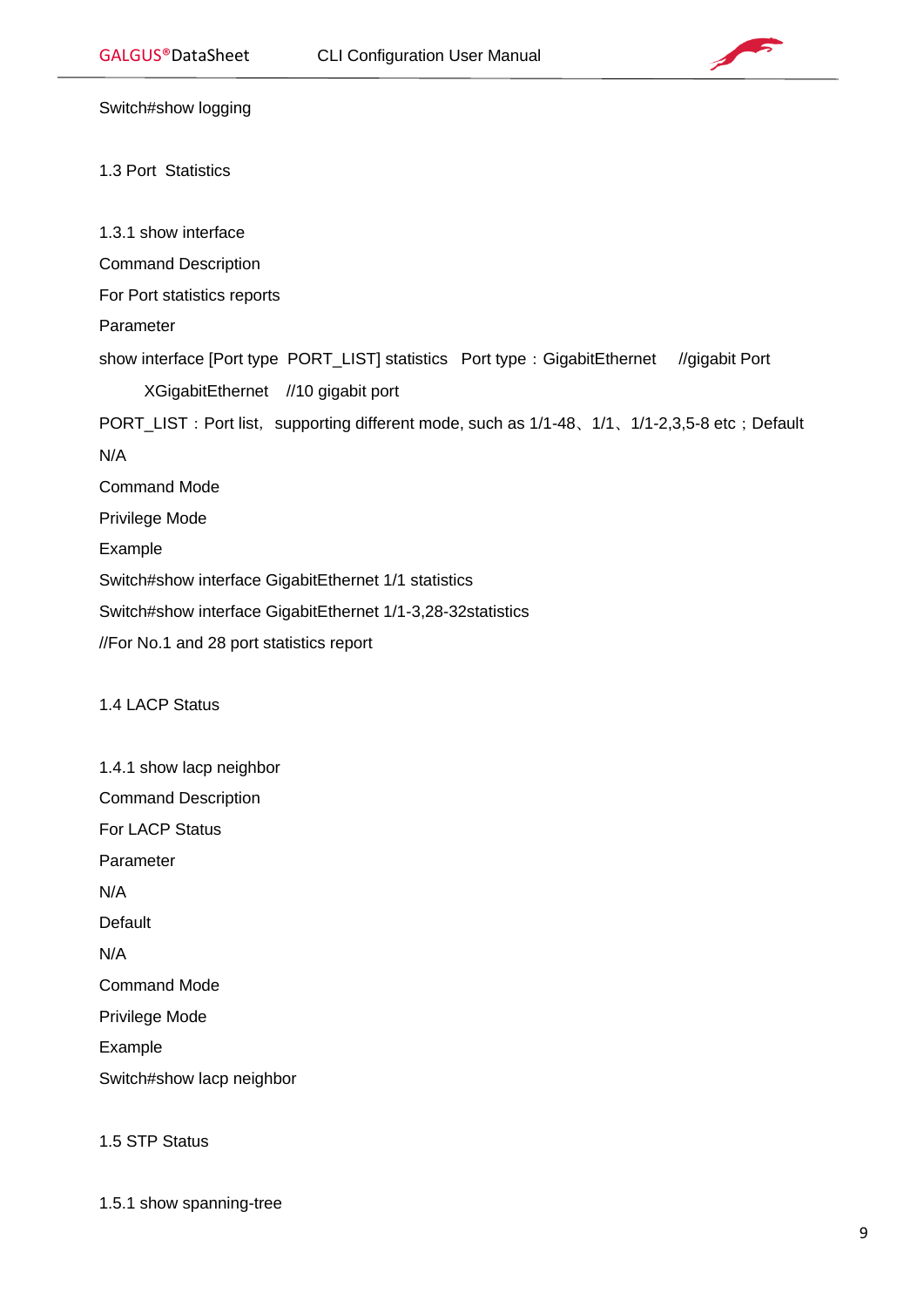

Command Description For the Spanning Tree Bridge Status Parameter N/A Default N/A Command Mode Privilege Mode Uses the Command Mode N/A Example Switch#show spanning-tree active 1.5.2 show spanning-tree interface Command Description For the Spanning Tree port status Parameter N/A Default N/A Command Mode Privilege Mode Example Switch#show spanning-tree interface GigabitEthernet 1/45 1.6 LLDP Status 1.6.1 show lldp neighbors

<span id="page-9-1"></span><span id="page-9-0"></span>Command Description

For LLDP neighbors information

Parameter

N/A

Default

N/A

Command Mode

Privilege Mode

Example

Switch#show lldp neighbors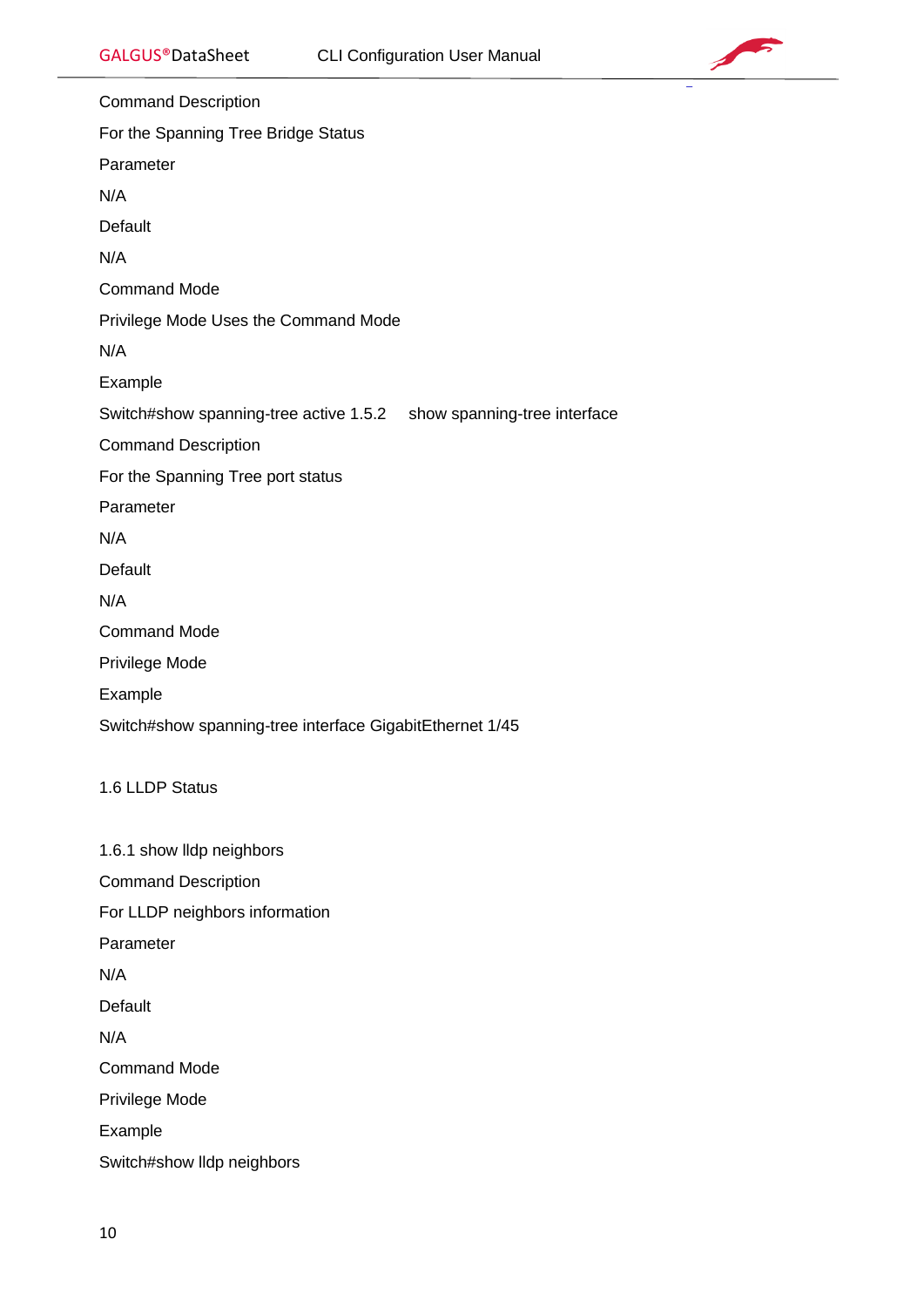

<span id="page-10-0"></span>1.7 Layer 2 Forwarding List

<span id="page-10-1"></span>1.7.1 show mac address-table For Layer 2 Forwarding List Parameter N/A Default N/A Command Mode Privilege Mode Example Switch#show mac address-table Switch#show mac address-table static Switch#show mac address-table count Switch#show mac address-table learning Switch#show mac address-table interface Gigabit Ethernet 1/45 Switch#show mac address-table vlan 1

<span id="page-10-2"></span>1.8 Loop-Protect Status

<span id="page-10-3"></span>1.8.1show loop-protect Command Description For Loop-Protect Status Default N/A Command Mode Privilege Mode Example Switch#show loop-protect status

# **Chapter 2 System Settings**

<span id="page-10-5"></span><span id="page-10-4"></span>2.1 IP Configuration IP Configuration Command: ip address ip address dhcp show ip interface brief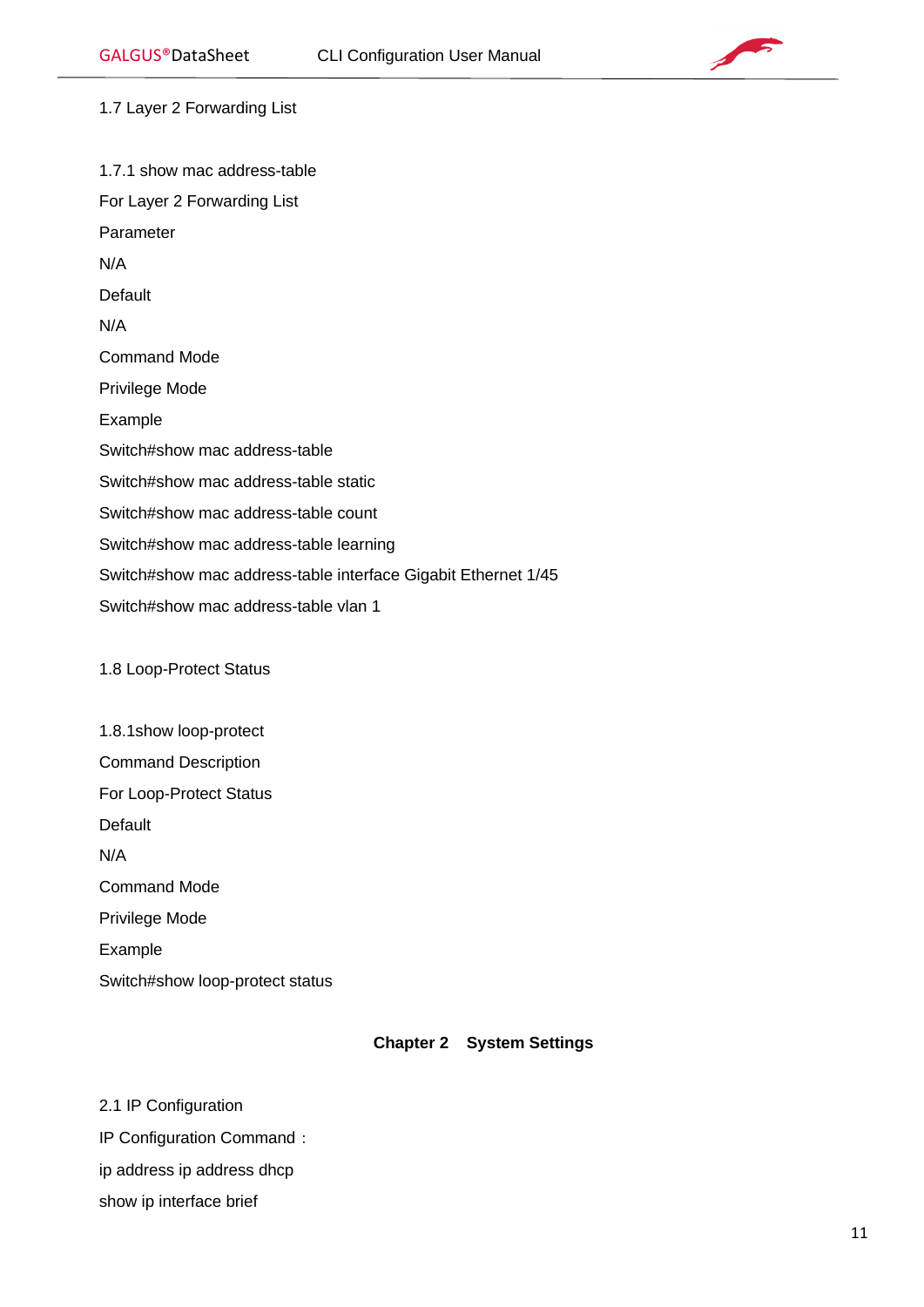

<span id="page-11-0"></span>2.1.1 Ip address Command Description Ip address, Switch Port Configuration for managing IP no ip address A.B.C.D, indicates deleting Port ip A.B.C.D Parameter N/A Default Enable Command Mode Vlan Port Configuration Mode Example Switch(config)# interface vlan 1 Switch(config-if-vlan)# ip address 192.168.255.200 255.255.255.0

# <span id="page-11-1"></span>2.1.2 ip address dhcp

Command Description

ip address dhcp, Switch Configuration to manage ip (vlan1) automatic access (DHCP Sever will allot a dynamic IP for vlan 1 of the switch)

no ip address dhcp, indicating that disable management for IP DHCP allocation. (Static Manual Configuration Mode)

Parameter

N/A

**Default** 

Enable

Command Mode

vlan Configuration Mode

Example

Switch(config) interface vlan 1

Switch(config-if-vlan)#ip address dhcp

S5300(config-if-vlan)#no ip address dhcp

<span id="page-11-2"></span>2.1.3 show ip interface

Command Description

For IP configuration of the port

Parameter

N/A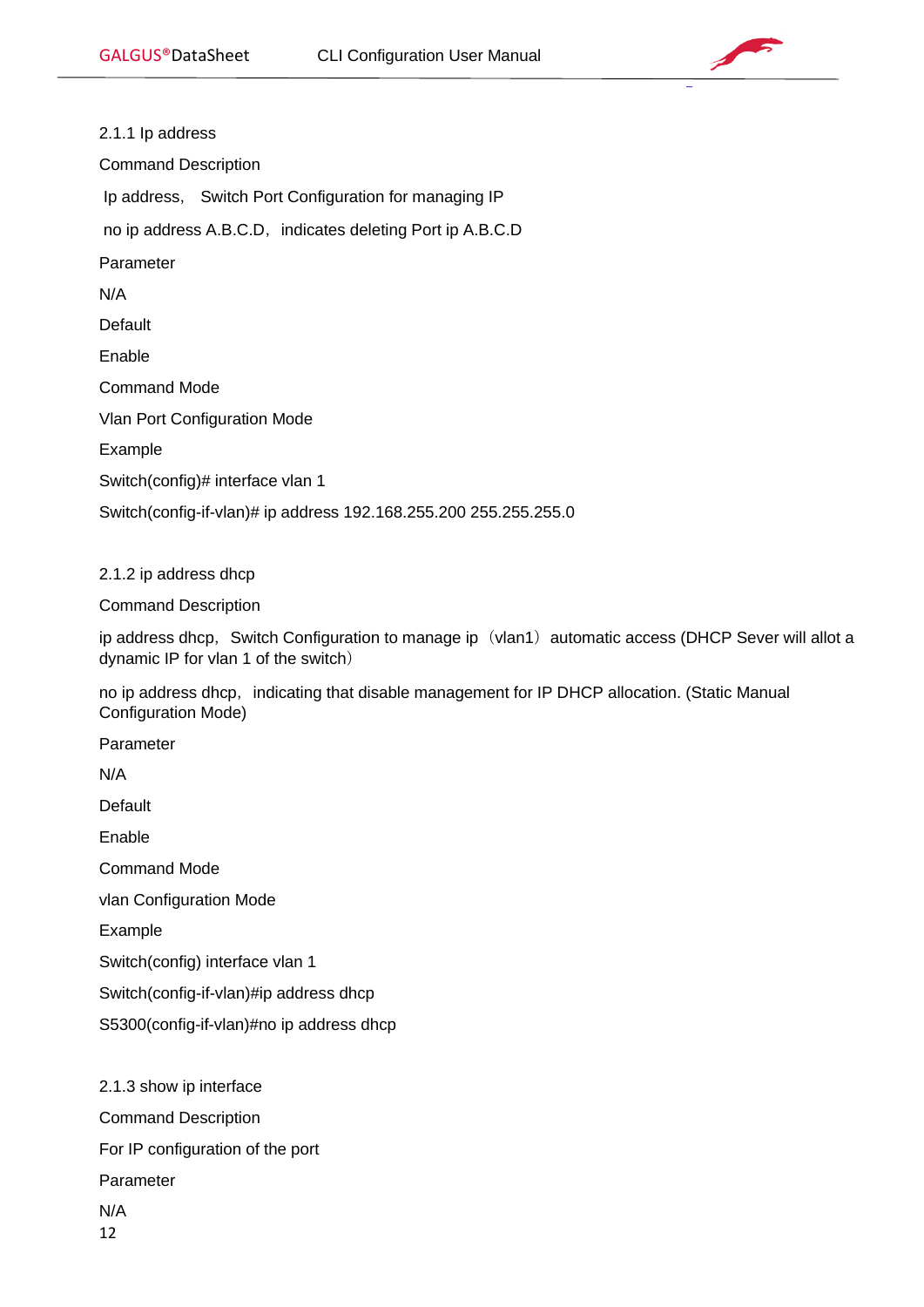

<span id="page-12-1"></span><span id="page-12-0"></span>Default Enable Command Mode Privilege Mode Example Switch#show interface brief Switch#show interface vlanif1 2.2 System log Configuration Log Configuration Command: logging on logging host 2.2.2.2 logging level warning 2.2.1logging on Command Description logging on, enable log server mode No logging on, disable logging Server mode Parameter N/A **Default** N/A Command Mode Global Mode Example Switch(config)#logging on Switch(config)#no logging on 2.2.2 logging host Command Description Log Server IP Address Configuration Parameter Hostname //Log Server Realm Name or IP address Default N/A Command Mode Global Mode

Example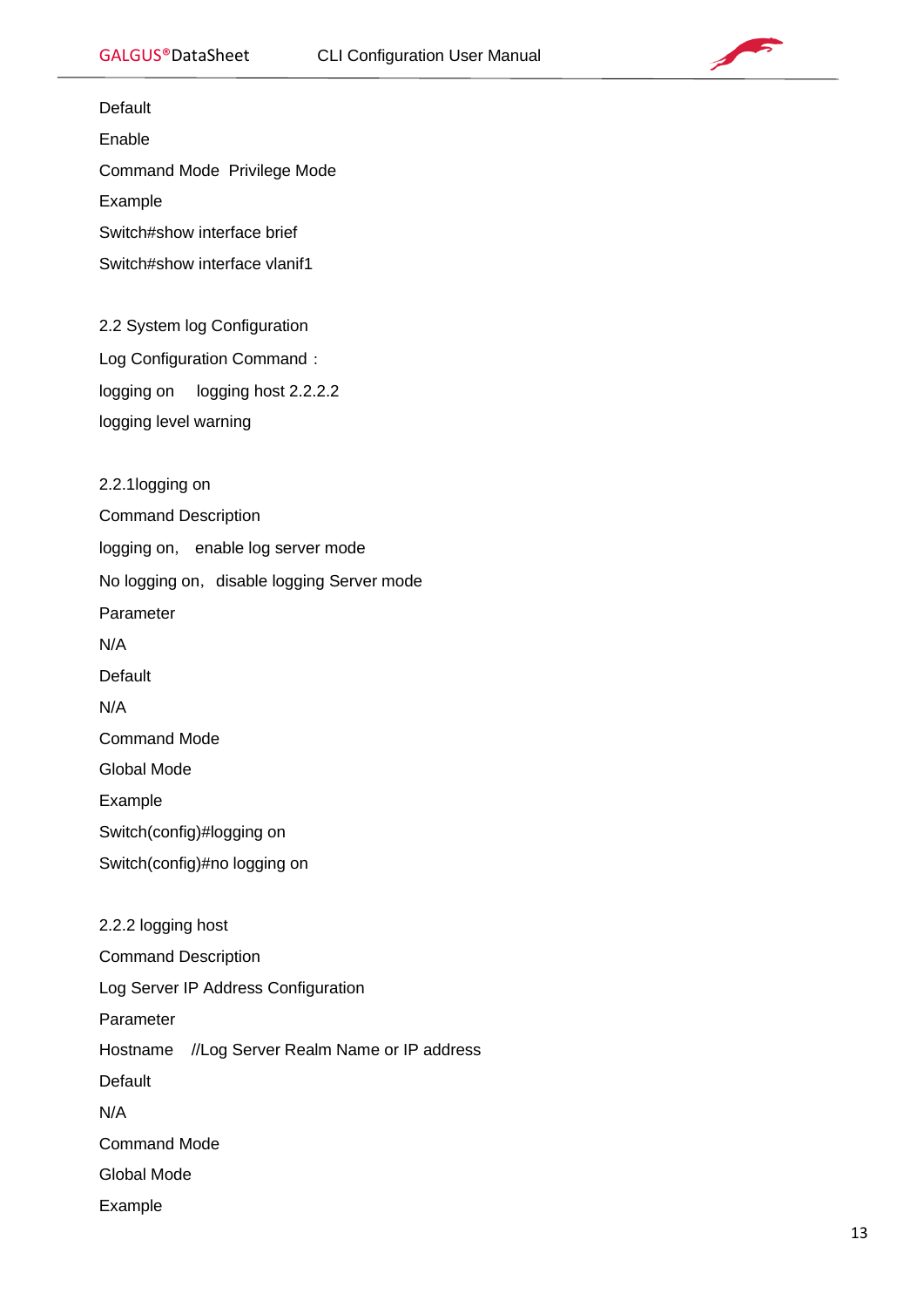

Switch(config)#logging host 192.168.0.1

<span id="page-13-0"></span>2.2.3 logging level Command Description Configuration of Log Level for the uploading server; Parameter Error | warning | info **Default** N/A Command Mode Global Mode Example Switch(config)#logging level error

<span id="page-13-1"></span>2.3 User Configuration

User Configuration Command:

username name

show user

Note: name, indicating the account name, support max 18 characters; password, support max 18 characters:

# <span id="page-13-2"></span>2.3.1 username name

Command Description

username name privilege level password none|encrypted|unencrypted

password

For add user / modify the password of an existed user / modify the administration authority of an existed user / modify the password and administration authority of an existed user

 Level, the user account authority level, valid level( 1 is the lowest administration authority, 15 is the highest administration authority); no username name, deleting a existed account

Parameter Default Command Mode Global mode Example

Switch(config)# username test privilege 15 password encrypted test

14

N/A

N/A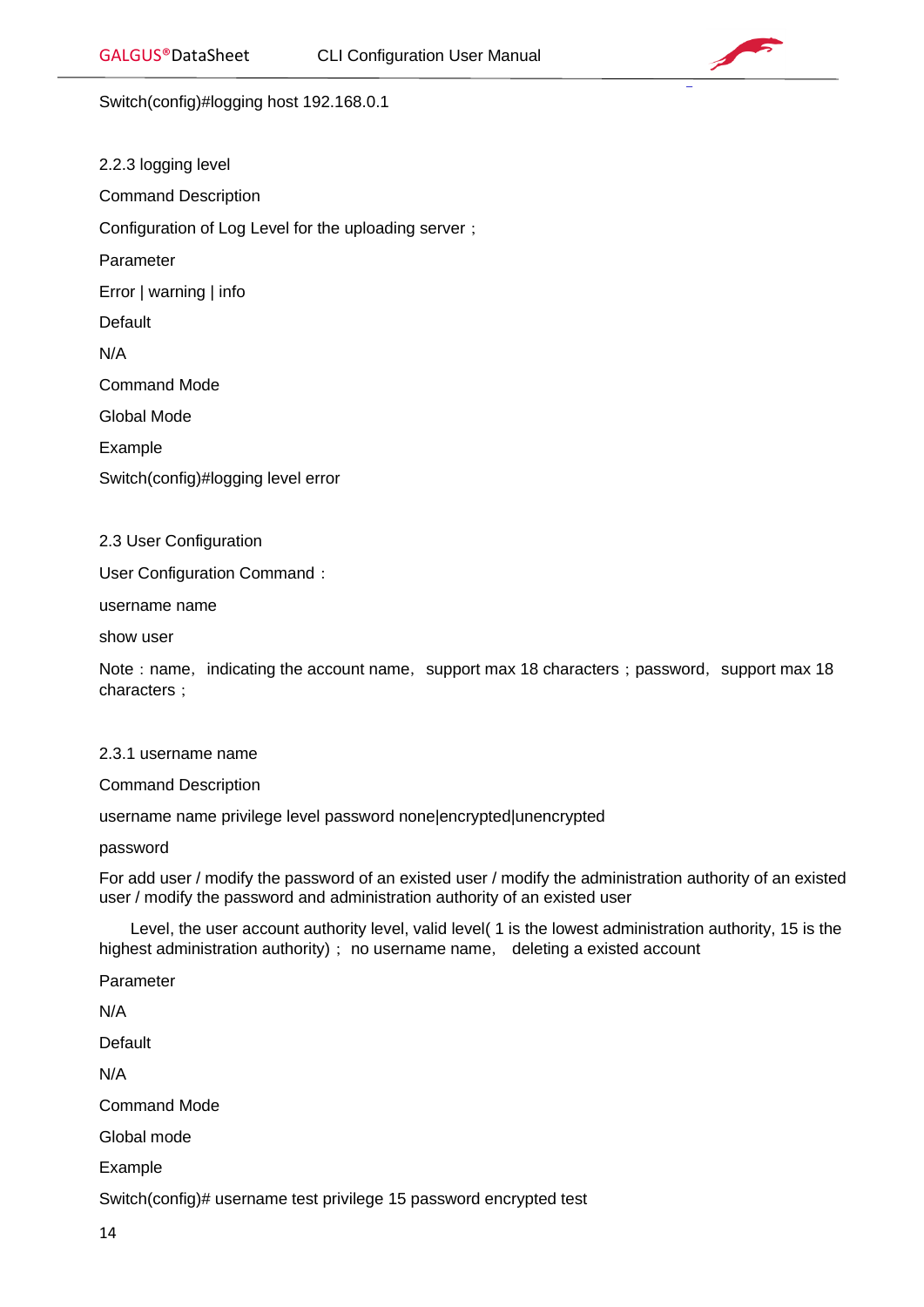

//New account: test, Password: test, Authority: the highest administration authority; Password Type: ciphertext

Switch(config)#no username test

<span id="page-14-0"></span>2.3.2 show users

Command Description

For all users configuration information of the switch

Parameter

N/A

Default

N/A

Command Mode

Privilege Mode

Example

Switch#show users

Switch#show running-config // This command could also be used for checking all user account

<span id="page-14-1"></span>2.4 NTP Configuration ntp Configuration Command: ntp ntp server show ntp status

<span id="page-14-2"></span>2.4.1 ntp Command Description ntp, Enable the NTP; No ntp, Disable the NTP; Parameter N/A Default N/A Command Mode Global Mode Example Switch(config)# ntp Switch(config)# no ntp

<span id="page-14-3"></span>2.4.2 ntp server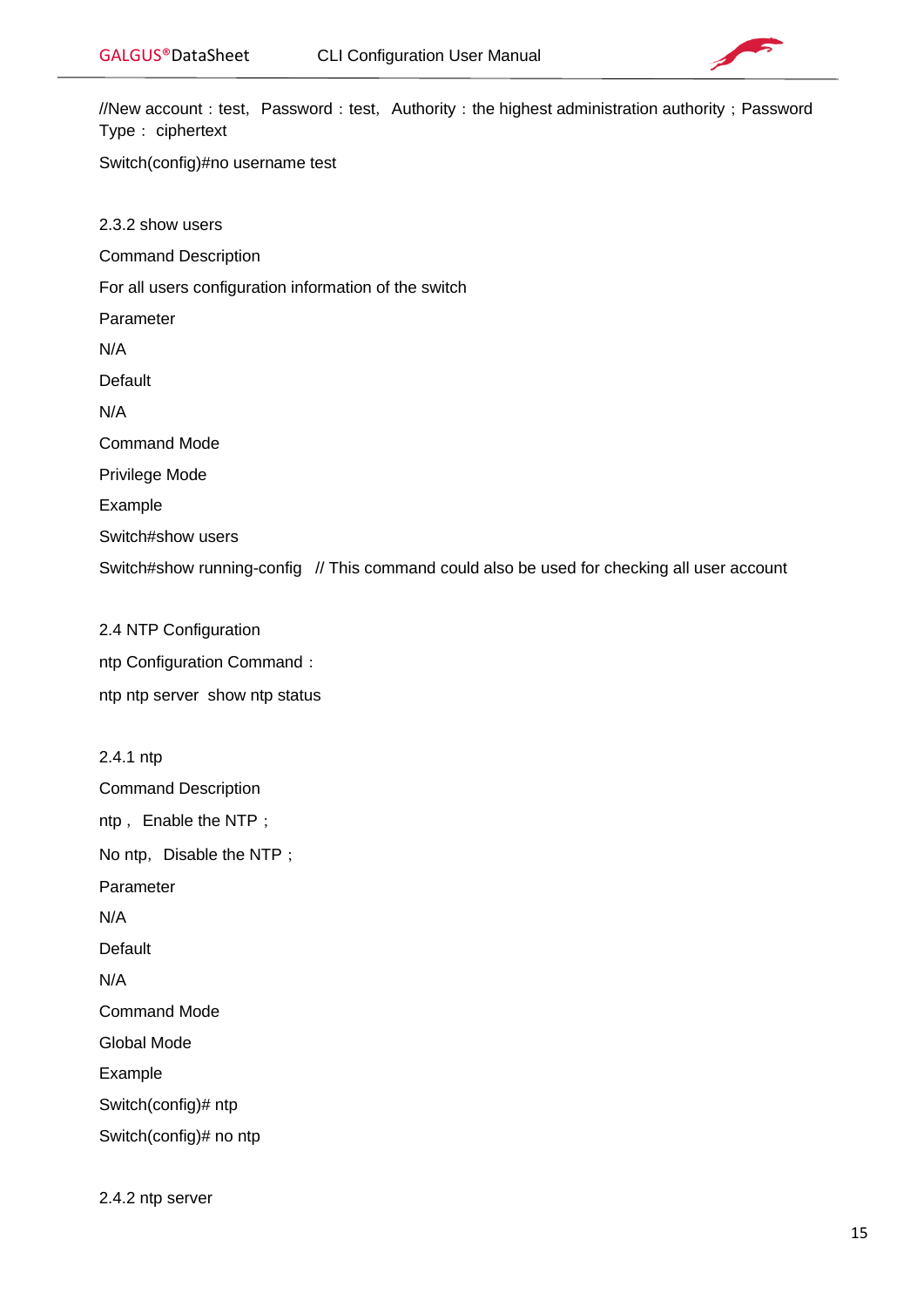

Command Description ntp server <index\_var> ip-address { <ipv4\_var> | <ipv6\_var> | <name\_var> } NTP Server address or realm name configuration index\_var 1-5, Support 5 NTP servers no ntp server index\_var, Delete a NTP address Parameter N/A Default N/A Command Mode Global Mode Example Switch(config)# ntp server 1 ip-address 200.194.203.55 Switch(config)# no ntp server 1 ip-address 2.4.3 show ntp status Command Description For NTP Server Configuration Information Parameter N/A **Default** 

<span id="page-15-0"></span>N/A

Command Mode Privilege Mode

Example

Switch(config)#show ntp status

# **Chapter 3 Port Configuration Command**

<span id="page-15-1"></span>3.1 Port Configuration Port configuration command: duplex speed flowcontrol shutdown

<span id="page-15-2"></span>3.1.1 duplex Command Description duplex {auto | full | half } no duplex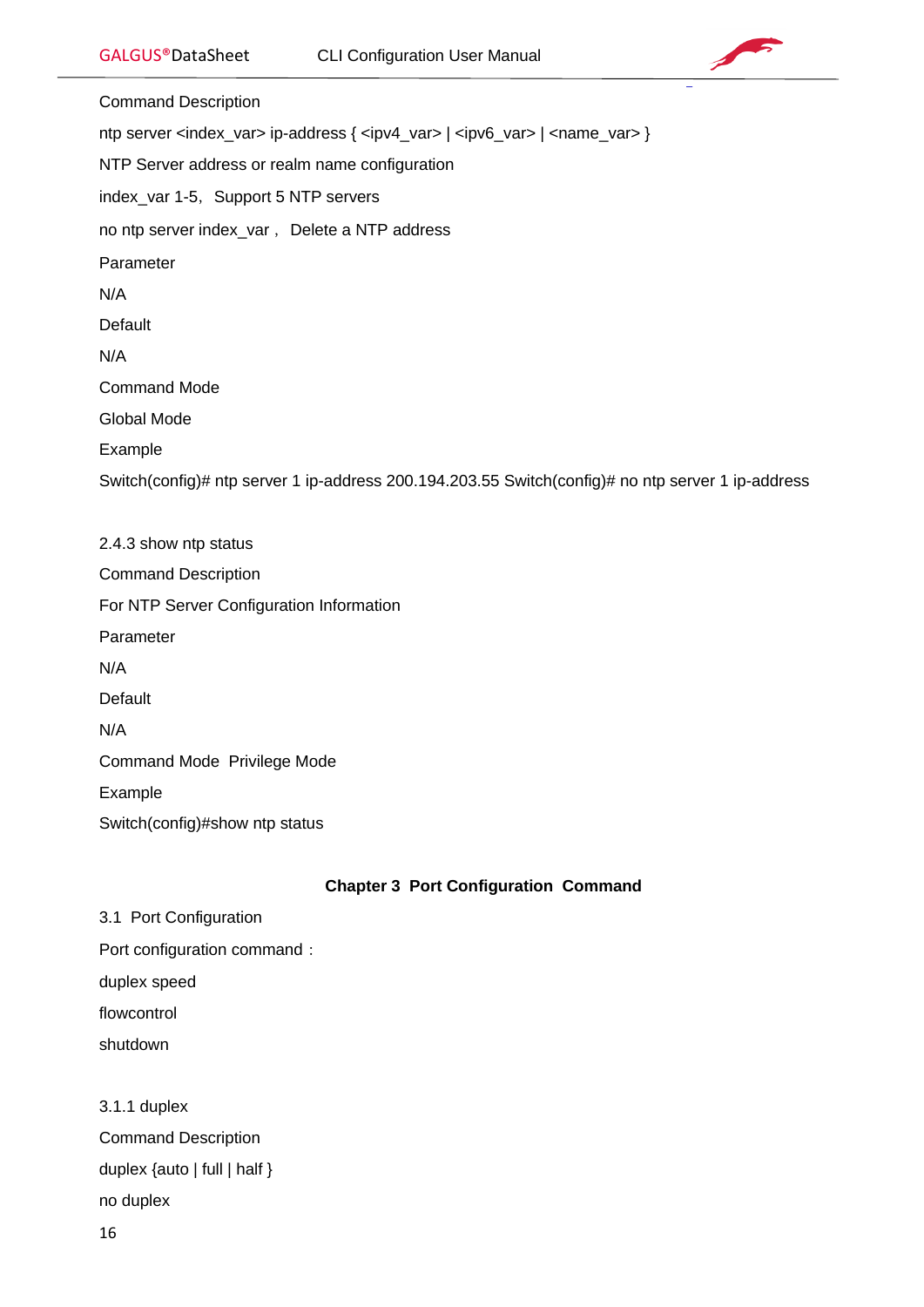

Setting the duplex mode for the port. Noted: If there isn't any special requirement, please do not change the rate mode of the port. Or it will influence the port proper working.

Parameter

| Paramet<br>er | <b>Parameter Command Mode</b> |
|---------------|-------------------------------|
| auto          | Automatic                     |
| full          | Full duplex                   |
| half          | Half duplex                   |

#### Default

All port is auto. The mode of optical port is fixed full duplex

Command Mode

Port configuration Mode

Example

Switch(config)# interface GigabitEthernet 1/1

Switch(config-if)# duplex full

Switch(config-if)# no duplex full

#### 3.1.2 speed

Command Description

speed  ${10 | 100 | 1000 | 10000 | 1000}$ , Setting port rate no speed

Parameter

| Parameter               | <b>Parameter Command Mode</b>          |
|-------------------------|----------------------------------------|
| 10   100   1000   10000 | Port rate: 10M, 100M, 1000M, 10000Mbps |
| Auto                    | Automatically setting port rate        |

#### **Default**

Electrical port is automatic as default, gigabit optical port is adaptive, 10 gigabit port is forced to 10000M;

Command Mode

Port Configuration Mode

Note: Optical port rate is forced to 1000M and 10000M. Electrical port could be set to Auto, 10M, 100, and 1000M.

Example

Switch(config)# interface GigabitEthernet 1/1

Switch(config-if)# speed 1000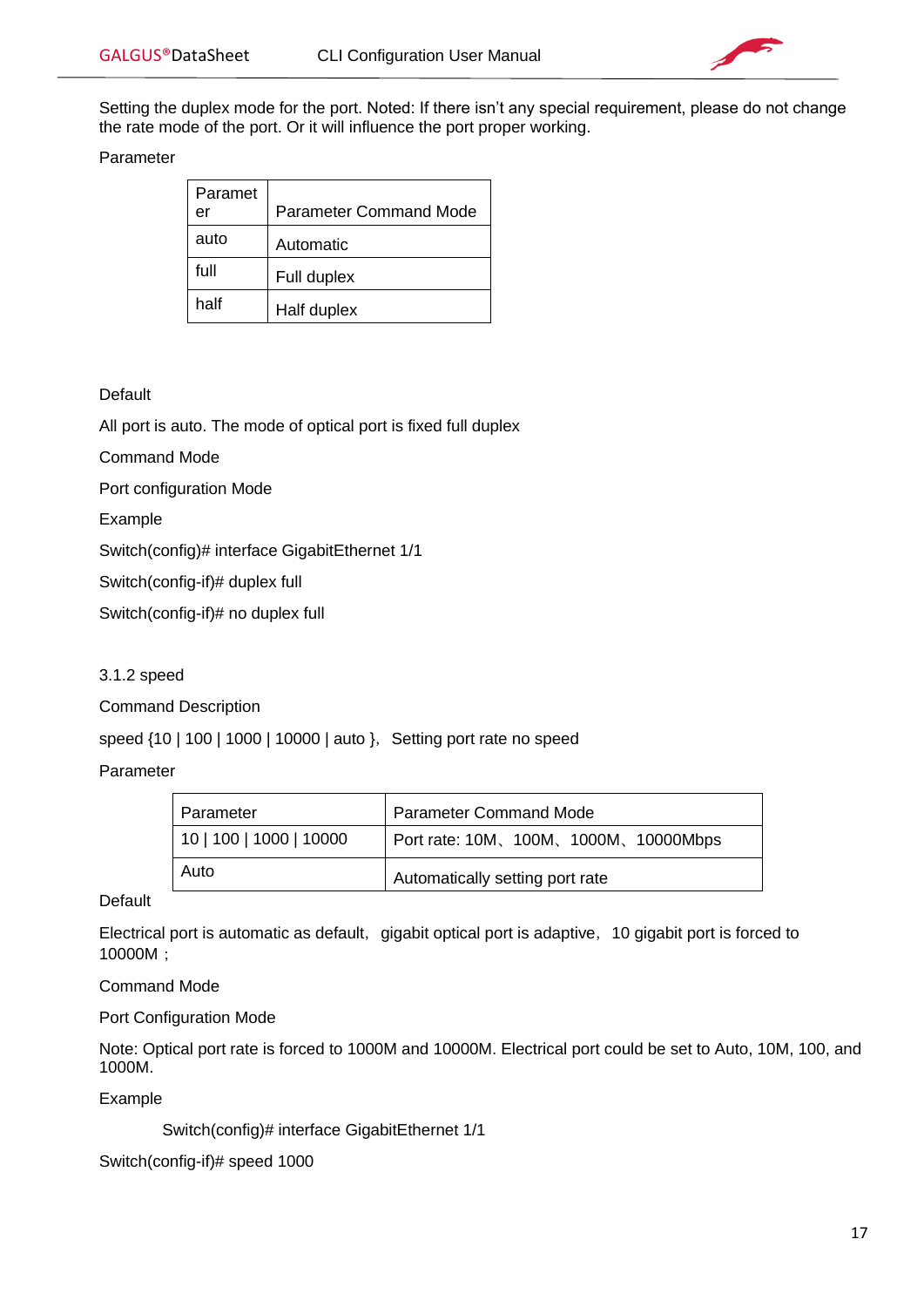

<span id="page-17-1"></span><span id="page-17-0"></span>3.1.3 flowcontrol Command Description flowcontrol on/off, Enable and disable flow control function Parameter N/A Default Disable, gigabit optical port can not support flow control Command Mode Port Configuration Mode Example Switch(config-if)# flowcontrol on Switch(config-if)# flowcontrol off 3.1.4 shutdown Command Description shutdown, disable the port no shutdown, enable the port Parameter N/A **Default** Enable Command Mode Port Configuration Mode Example Switch(config-if)# no shutdown 3.2 Port Isolation 3.2.1 pvlan isolation Command Description Port Isolation Configuration. Forbid the connection between ports under same vlan Parameter N/A Default N/A

<span id="page-17-3"></span><span id="page-17-2"></span>Command Mode

Port Configuration Mode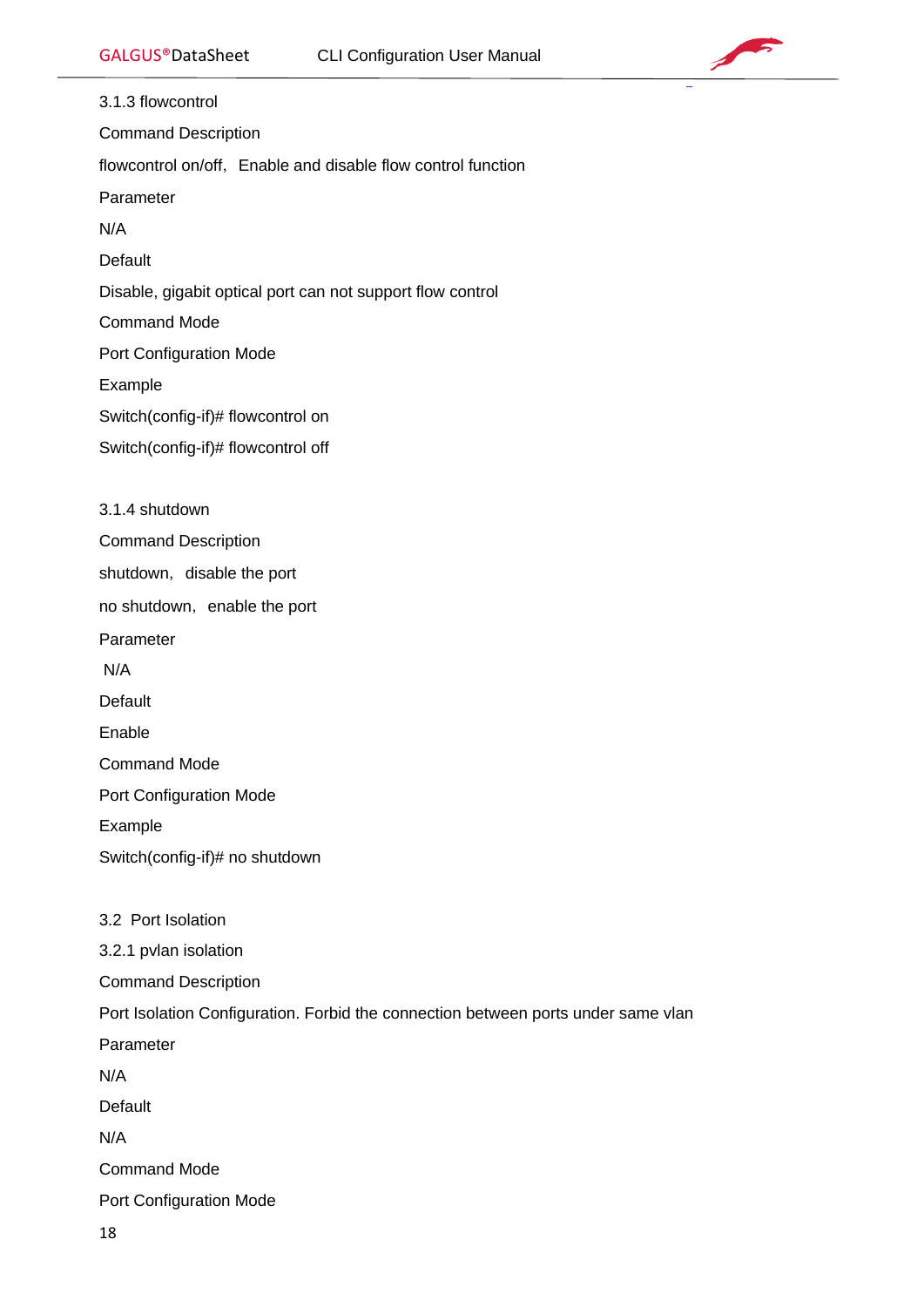

# <span id="page-18-1"></span><span id="page-18-0"></span>Example Switch(config)# interface GigabitEthernet 1/1-5 Switch(config-if)# pvlan isolation //Isolate port 1~5 Switch(config-if)# no pvlan isolation //cancel the isolation for the port 1~5 3.3 Port Monitor 3.3.1 Monitor destination Command Description monitor destination, Enable the monitor destination port no monitor destination, Disable the monitor destination port Parameter N/A Default N/A Command Mode Global Mode Example Switch(config)# monitor destination interface GigabitEthernet 1/1 Switch(config)# no monitor destination 3.3.2 Monitor source Command Description monitor source, Enable the monitor source port no monitor source interface GigabitEthernet 1/2. Disable the monitor source port Parameter monitor source { { interface ( <port\_type> [ <v\_port\_type\_list> ] ) } | { { both | rx |  $tx \}$ port\_type: GigabitEthernet or XGigabitEthernet; Both/rx/tx: Mirror direction, indicating ingress and Egress/ ingress/ egress data of mirror monitor port.

N/A

<span id="page-18-2"></span>**Default** 

Command Mode

Global Mode

Example

Switch(config)# monitor source interface GigabitEthernet 1/2 both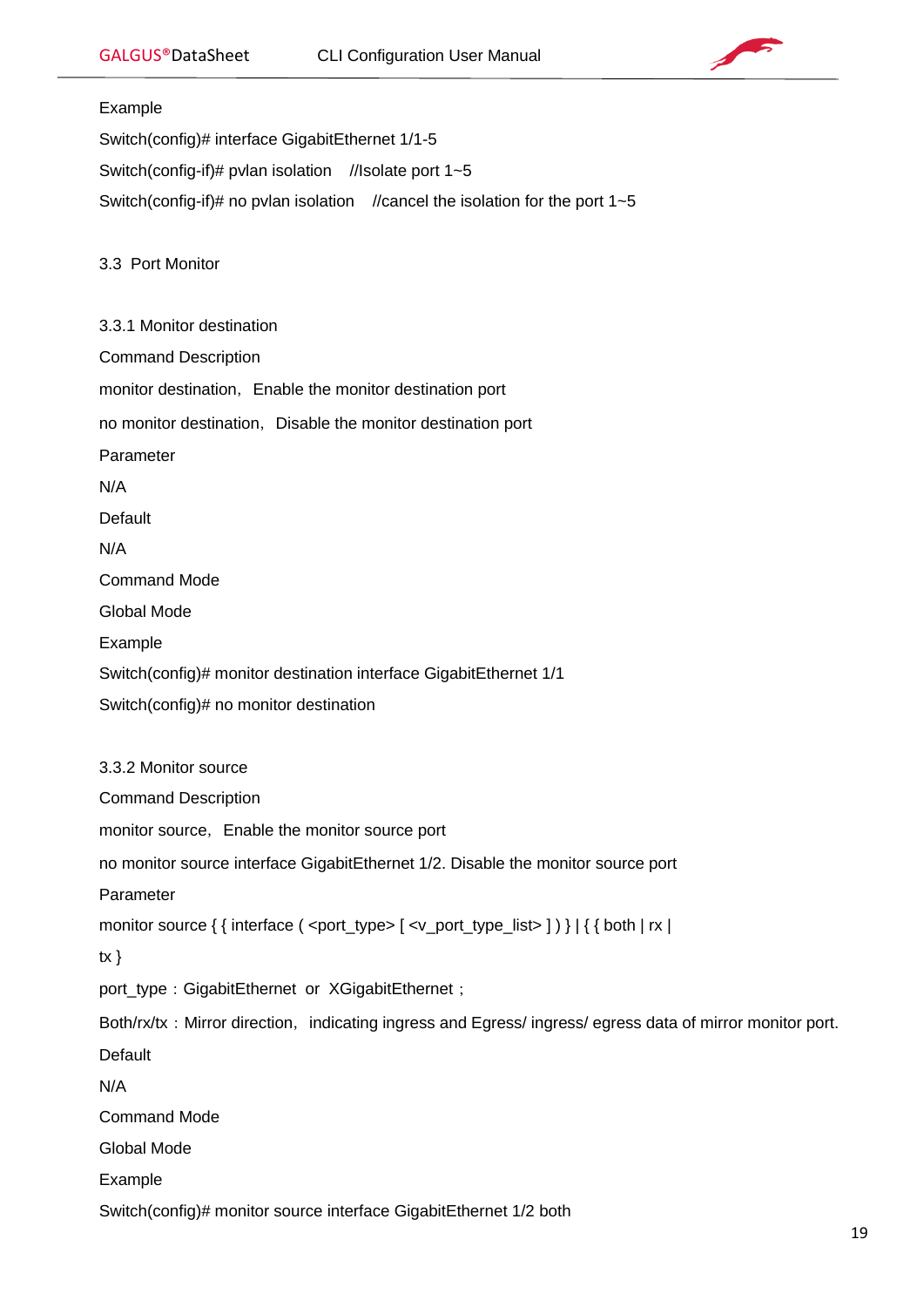

Switch(config)# no monitor source interface GigabitEthernet 1/2

<span id="page-19-3"></span><span id="page-19-2"></span><span id="page-19-1"></span><span id="page-19-0"></span>

| 3.4 Port Security                                                                   |
|-------------------------------------------------------------------------------------|
| 3.4.1 access-list ace                                                               |
| <b>Command Description</b>                                                          |
| access-list ace,                                                                    |
| Port Security Policy Entry Configuration                                            |
| Parameter                                                                           |
| N/A                                                                                 |
| Default                                                                             |
| N/A                                                                                 |
| <b>Command Mode</b>                                                                 |
| <b>Global Mode</b>                                                                  |
| Example                                                                             |
| Switch(config)# access-list ace 2 action deny frame-type ipv4 ip-protocol any       |
| logging shutdown                                                                    |
|                                                                                     |
| 3.5 Port Policy                                                                     |
|                                                                                     |
| 3.5.1 access-list rate-limiter                                                      |
| <b>Command Description</b>                                                          |
| access-list rate-limiter, ACL Band width Limit Policy Configuration                 |
| Parameter                                                                           |
| <ratelimiterlist: 1~16=""> pps <ppsrate: 0-131071=""></ppsrate:></ratelimiterlist:> |
| Default N/A                                                                         |
| <b>Command Mode Global Mode</b>                                                     |
| Example                                                                             |
| Switch(config)# access-list rate-limiter 4 pps 100000                               |
| //Limit for ACL Policy ID4 configuration: 1000000 pps                               |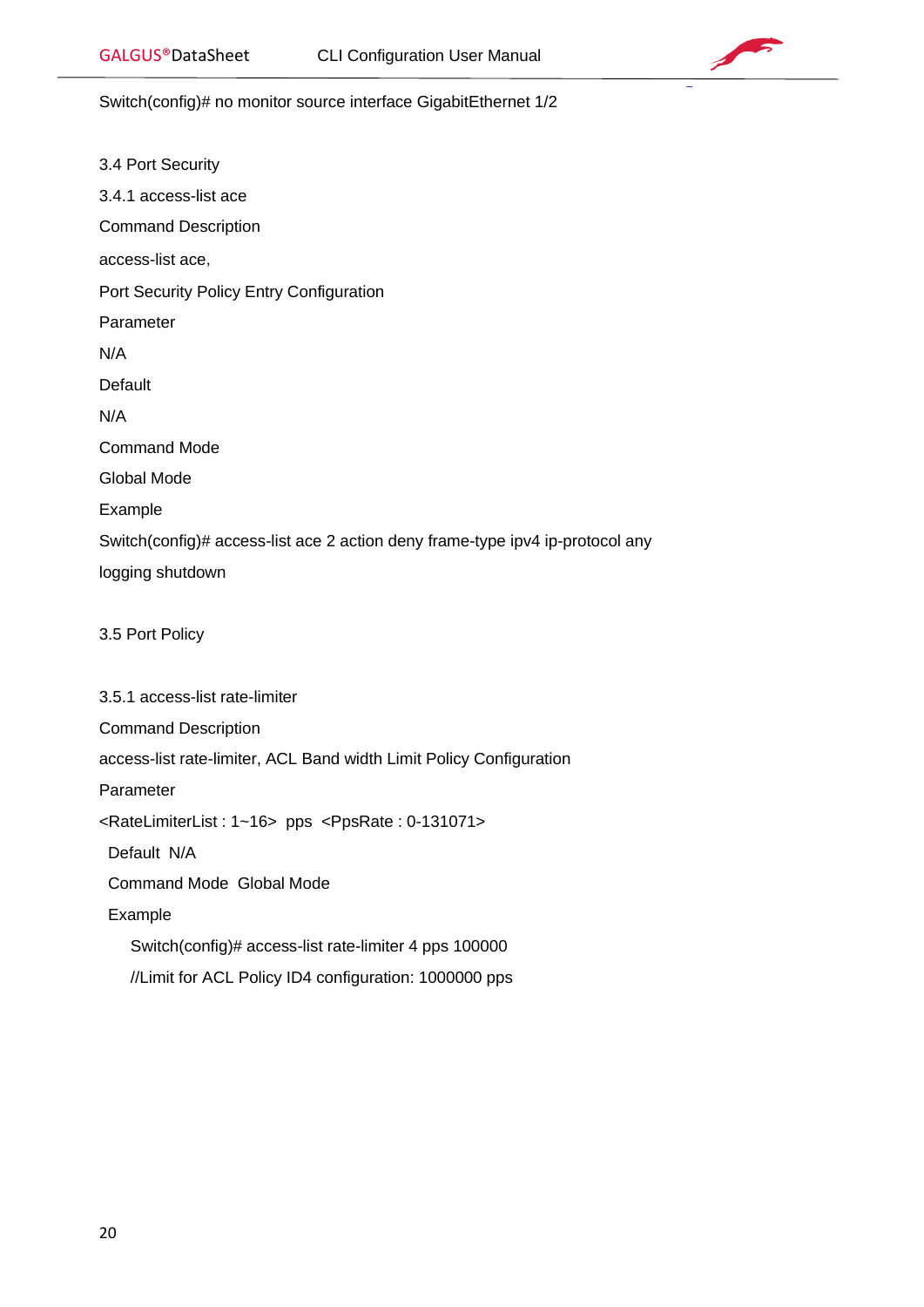

# <span id="page-20-0"></span>Chapter 4 Advanced Configuration Command

<span id="page-20-1"></span>4.1 Link Aggregation

Static Aggregation Configuration Command:

aggregation mode aggregation group

Dynamic Aggregation Configuration Command:

lacp lacp key lacp port-priority lacp role lacp timeout

<span id="page-20-2"></span>4.1.1 aggregation mode

Command Description

aggregation mode {ip | smac | dmac | smac dmac | port }, aggregation load-balancing algorithm configuration no aggregation mode, aggregation load-balancing algorithm configuration to default

# Parameter

| Parameter | <b>ParameterCommand Mode</b>                                |
|-----------|-------------------------------------------------------------|
| İD        | load-balancing based on ip address                          |
| smac      | load-balancing based on source mac address                  |
| dmac      | load-balancing based on destination mac address             |
| smac dmac | load-balancing based on source & destination mac<br>address |
| port      | load-balancing based on tcp / udp port number               |

Default

load-balancing based on ip address

Command Mode

Global Mode

Example

Switch(config)# aggregation mode smac dmac

<span id="page-20-3"></span>4.1.2 aggregation group

Command Description

aggregation group group-id, Configuration for port to an aggregation group

no aggregation group, Configuration for deleting static aggregation for a group

Parameter

group-id, Aggregation group id

Default

N/A

Command Mode Port Configuration Mode

Example

Switch(config)# interface GigabitEthernet 1/1-8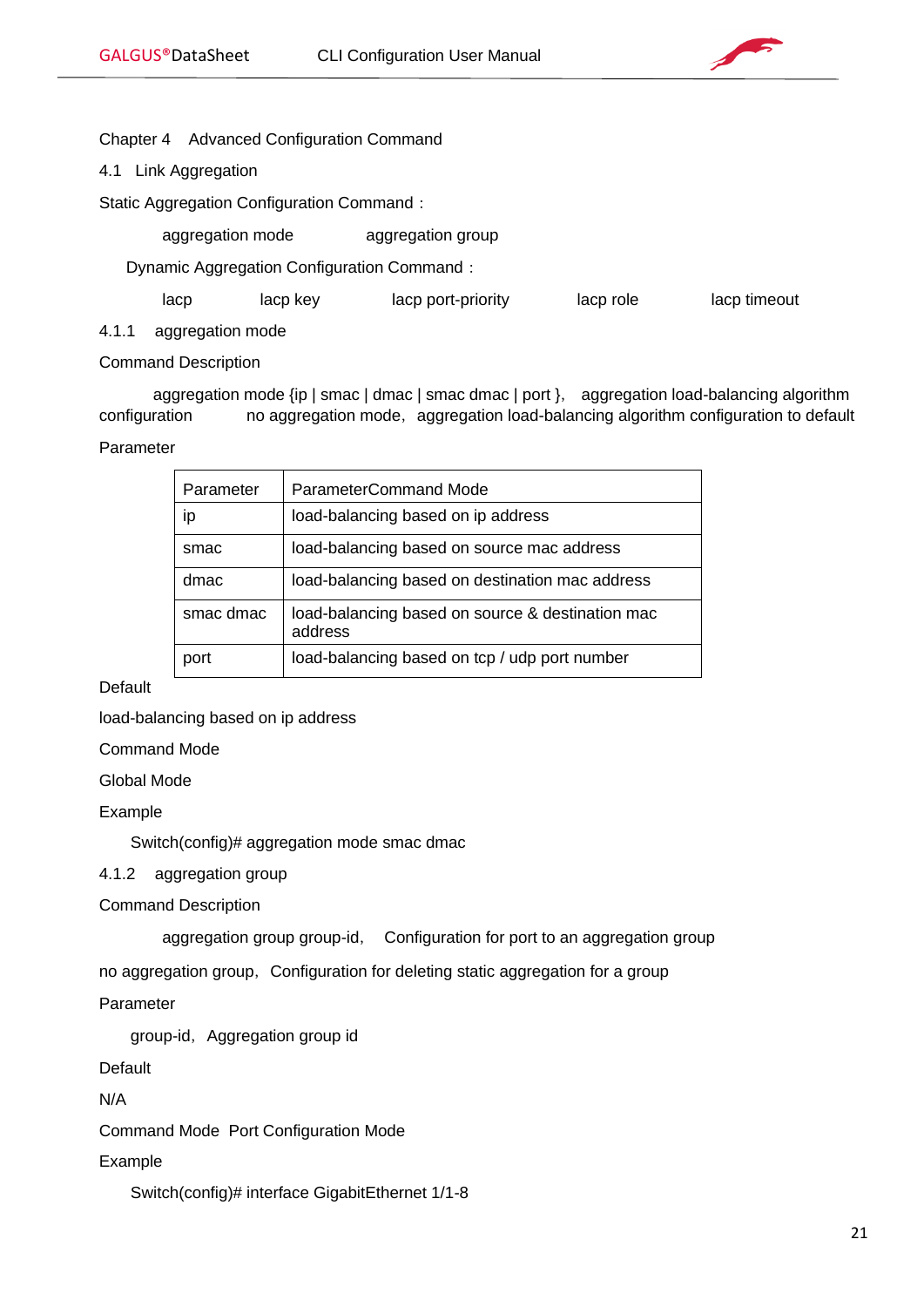

Switch(config-if)# aggregation group 2

Switch(config-if)# no aggregation group

#### <span id="page-21-0"></span>4.1.3 lacp

Command Description

lacp, Configuration for enable dynamic Aggregation of port

no lacp, Configuration for disable dynamic Aggregation of port

Parameter

N/A

**Default** 

N/A

Command Mode

Port Configuration Mode

Example

Switch(config)# interface GigabitEthernet 1/1-4

Switch(config)# lacp

Switch(config)# no lacp

- <span id="page-21-1"></span>4.1.4 lacp key
- Command Description

Lacp key, Configuration for the key value of dynamic aggregation port

#### Parameter

 $\langle$  -65535> key value, ranges for the setting value 1-65535; auto, key value at automatic settings;

Default

auto

Command Mode

Port Configuration Mode

Example

Switch(config-if)# lacp key 100

#### <span id="page-21-2"></span>4.1.5 lacp port-priority

Command Description

lacp port-priority <1-65535>, Configuration for the Lacp Port-priority

Parameter

 $\langle$  1-65535>, Ranges for priority, The value is less, the priority level is higher

**Default** 

N/A

Command Mode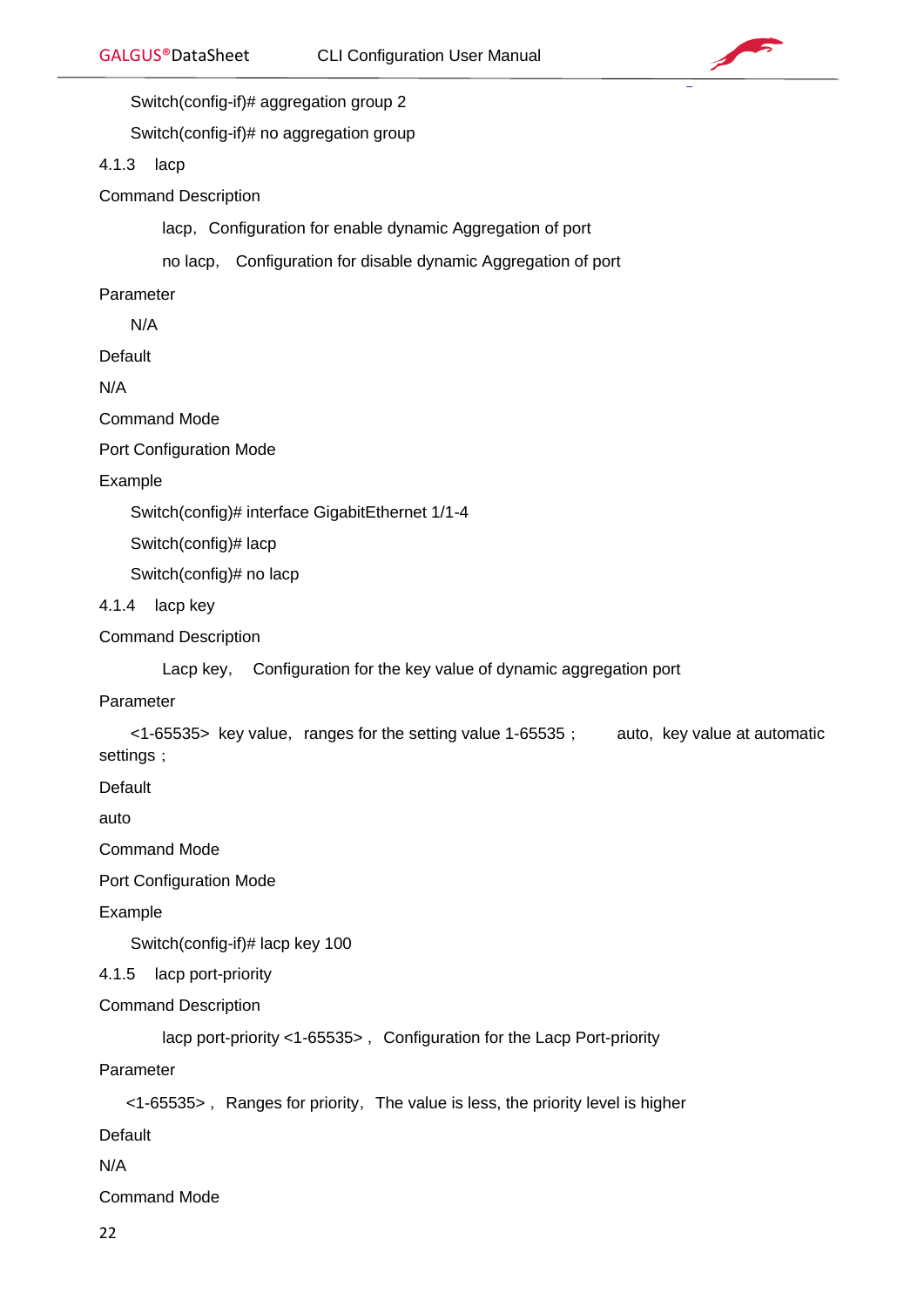

#### Port Configuration Mode

#### Example

Switch(config-if)# lacp port-priority 100

#### <span id="page-22-0"></span>4.1.6 lacp role

Command Description

lacp role active | passive, Configuration for dynamic aggregation port role

# Parameter

active | passive, Indicating the port role is active and passive respectively

**Default** 

active

Command Mode Port Configuration Mode

#### Example

Switch(config-if)#lacp role active

Switch(config-if)#lacp role passive

#### <span id="page-22-1"></span>4.1.7 lacp timeout

#### Command Description

Lacp timeout fast | slow, Configuration for Lacp timeout selections

# Parameter

fast | slow, indicating fast and slow respectively

# Default

fast

Command Mode Port Configuration Mode

Example

Switch(config-if)# lacp timeout fast

Switch(config-if)# lacp timeout slow

# <span id="page-22-2"></span>4.2 VLAN Management

vlan Configuration Command:

 vlan name switchport mode switchport access vlan switchport forbidden vlan

Switchport hybrid acceptable-frame-type

Switchport hybrid ingress-filtering

Switchport hybrid native Switchport hybrid egress-tag show vlan

- <span id="page-22-3"></span>4.2.1 Vlan
- Command Description

vlan { vlan\_list}, add vlan no vlan, delete vlan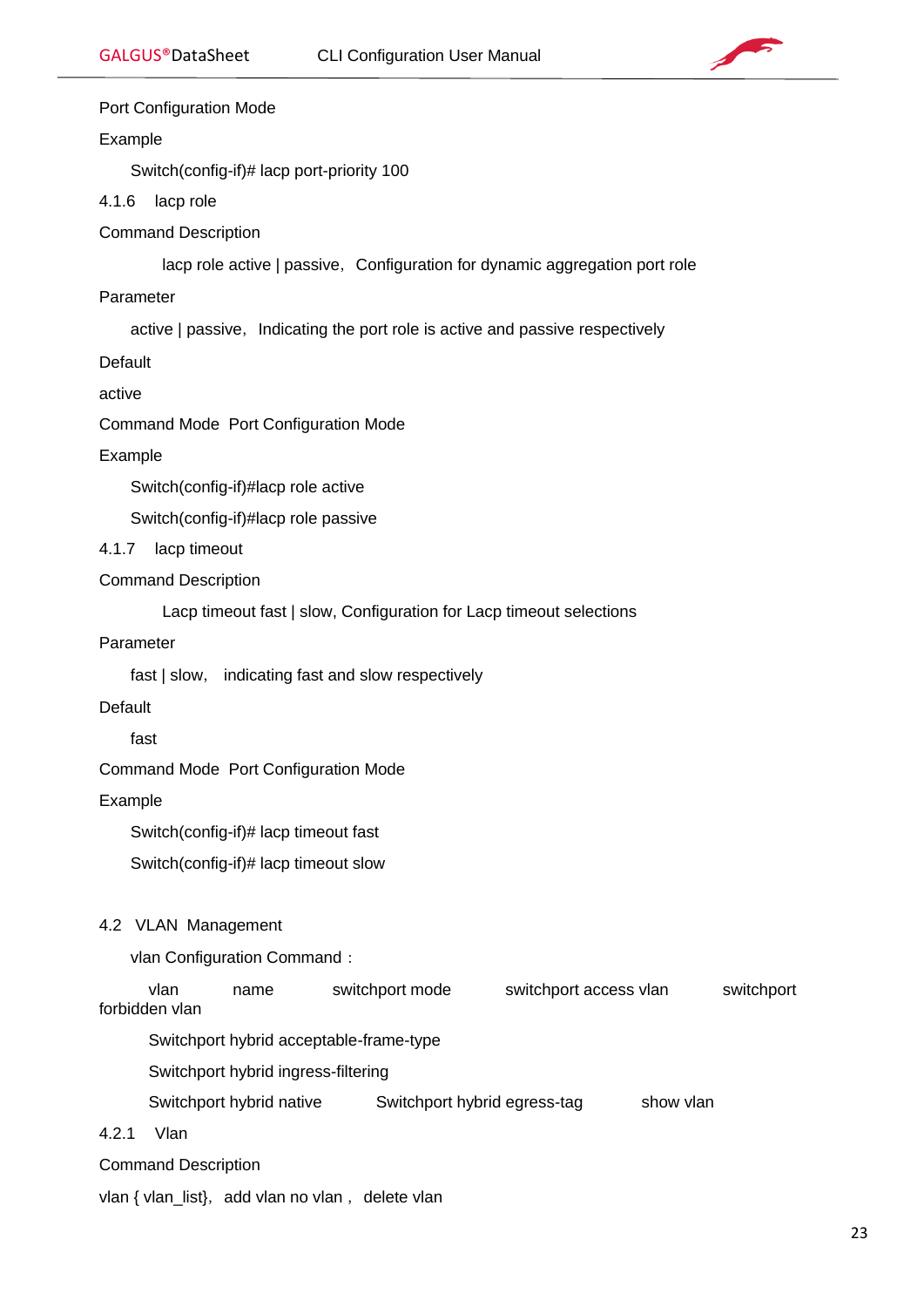

#### Parameter

<vlan\_list> VLAN ID, valid ranges 1-4095,4095 should be kept, the real using ranges is 1-4094

Default

vlan 1, All port is vlan 1

Command Mode

Global Configuration Mode

Example

Switch(config)#vlan 2-3,6,9 //Add vlan 2,3,6,9 , 4 vlan ports

Switch(config)#no vlan 6,9 //Delete vlan 6,9

<span id="page-23-0"></span>4.2.2 Name

Command Description

Name <vword32>, Setting vlan name

Parameter

<vword32>, vlan name

**Default** 

default

Command Mode

vlan configuration mode

Example

Switch(config)# vlan 2

Switch(config-vlan)# name test123

<span id="page-23-1"></span>4.2.3 switchport mode

Command Description

switchport mode {access | trunk | hybrid }

Parameter

| Paramet<br>er | Parameter Command<br>Mode |
|---------------|---------------------------|
| access        | Access mode               |
| trunk         | Trunk mode                |
| Hybrid        | Hybrid mode               |

Switch ports could support several modes as below:

Access Mode: The port is only under one vlan, and only send and receive the data marked with N/A.

Trunk Mode: The port could be connect with other switches, and could send and receive marked data.

Hybrid Mode: The port could be connect with PC, switches, and routers( It is the combination of Trunk mode and Access Mode)

Default Hybrid Mode

24 Command Mode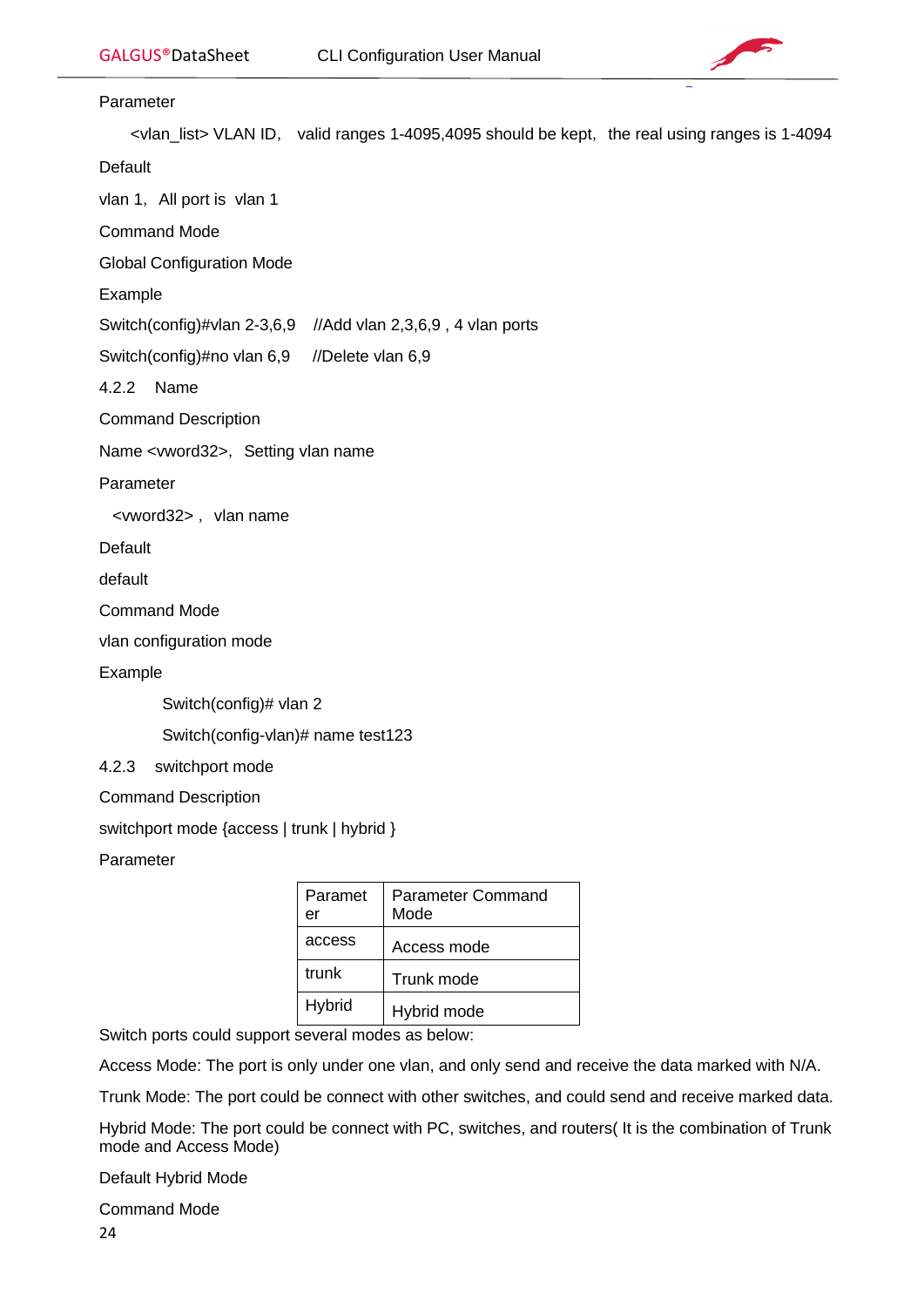

# Port Configuration Mode

# Example

Switch(config)# interface GigabitEthernet 1/2-4

Switch(config-if)#switchport mode access

Switch(config)# interface GigabitEthernet 1/1

Switch(config-if)#switchport mode trunk

<span id="page-24-0"></span>4.2.4 switchport access vlan

Command Description

switchport access vlan { vlan-id}

Parameter

| Parameter | <b>ParameterCommand Mode</b> |
|-----------|------------------------------|
| Vlan-id   | Vlan ID ranges 1-4094        |

**Default** 

Vlan 1

Command ModePort Configuration Mode

Example

Switch(config)#vlan 2

Switch(config)# interface GigabitEthernet 1/5-8

Switch(config-if)#switchport mode access

Switch(config-if)#switchport access vlan 2

<span id="page-24-1"></span>4.2.5 Switchport forbidden vlan

Command Description

switchport forbidden vlan { add | remove} {vlan-id}

Parameter

| Parameter | ParameterCommand Mode |  |
|-----------|-----------------------|--|
| add       | enable vlan list      |  |
| Remove    | disable vlan list     |  |
| Vlan-id   | Vlan ID ranges1-4094  |  |

**Default** 

Enable Vlan 1

Command ModePort Configuration Mode

Example

Switch(config)# interface GigabitEthernet 1/1

Switch(config-if)# switchport mode hybrid

Switch(config-if)# switchport forbidden vlan add 2

Switch(config-if)# switchport forbidden vlan remove 3-4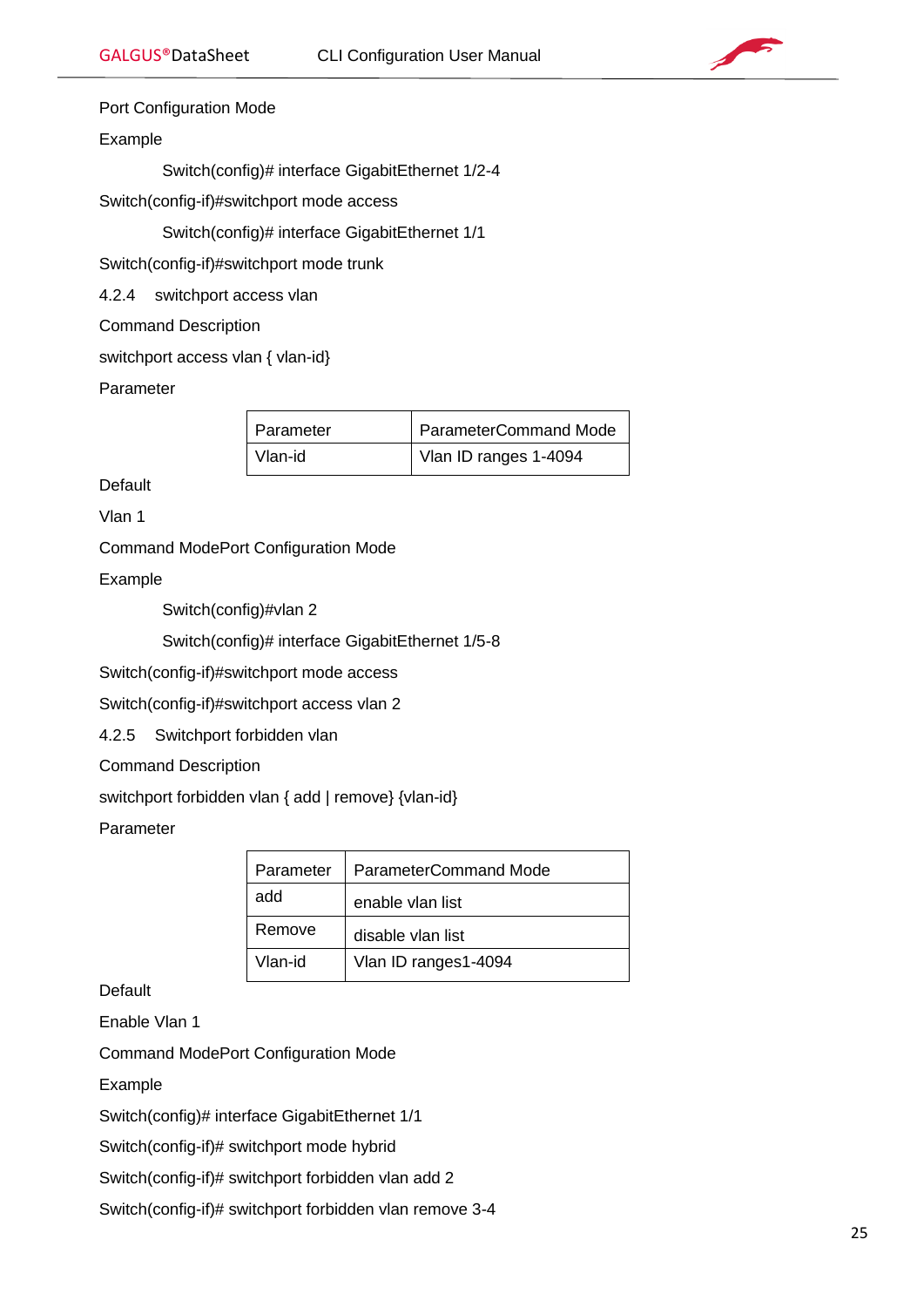

<span id="page-25-0"></span>4.2.6 Switchport hybrid acceptable-frame-type

Command Description

Switchport hybrid acceptable-frame-type <all | tagged | untagged>

Parameter

all | tagged | untagged enable/ disable hybrid port receiving data of all tag

**Default** 

all

Command ModePort Configuration Mode

Example

Switch(config)# interface GigabitEthernet 1/1

Switch(config-if)# switchport hybrid acceptable-frame-type all

<span id="page-25-1"></span>4.2.7 Switchport hybrid ingress-filtering

Command Description

Switchport hybrid ingress-filtering, Enable Port hybrid ingress-filtering

no switchport hybrid ingress-filtering, Disable Port hybrid ingress-filtering

Parameter

N/A

**Default** 

Disable

Command Mode

Port Configuration Mode

Example

Switch(config)# switchport hybrid ingress-filtering

Switch(config-if)# no switchport hybrid ingress-filtering

<span id="page-25-2"></span>4.2.8 Switchport hybrid egress-tag

Command Description

Switchport hybrid egress-tag <all | none>, port hybrid egress-tag configuration

No switchport hybrid egress-tag

Parameter

<all | none>,indicating egress port tag and untag attribute

Default

Untag Port vlan

Command Mode

Port Configuration Mode

Example

Switch(config)# switchport hybrid egress-tag all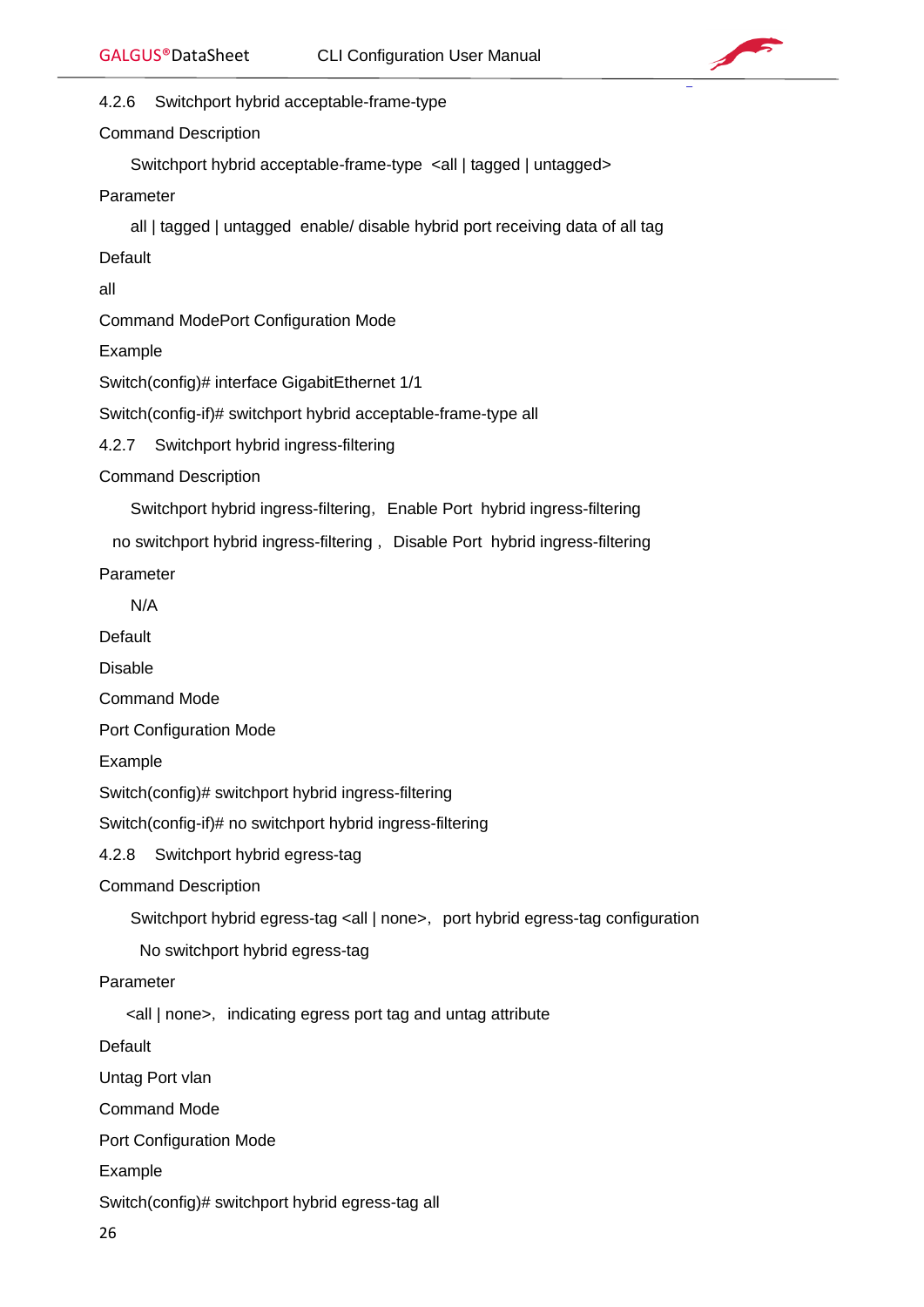

Switch(config-if)# no switchport hybrid egress-tag

<span id="page-26-0"></span>4.2.9 Switchport hybrid native

Command Description

Switchport hybrid native vlan <vlan-id>, Configuration for hybrid port local vlan

Parameter

<span id="page-26-1"></span>Vlan-id Vlan ID ranges 1-4094 Default all Command ModePort Configuration Mode Example Switch(config)# Switchport hybrid native vlan 2 4.2.10 show vlan Command Description show vlan brief |id vlan-list| ip-subnet | mac |name | protocol | status Parameter For checking current vlan configuration according to vlan id & vlan name etc. Default N/A Command Mode Privilege Mode Example Switch# show vlan brief Switch# show vlan status Switch# show vlan 2 Switch# show vlan ip-subnet id 2 4.3 VCL Configuration VCL Configuration Command: switchport vlan mac switchport vlan ip-subnet switchport vlan mapping switchport vlan protocol 4.3.1 switchport vlan mac Command Description switchport vlan mac, according to the vlan of MAC no switchport vlan mac Parameter N/A

<span id="page-26-3"></span><span id="page-26-2"></span>**Default**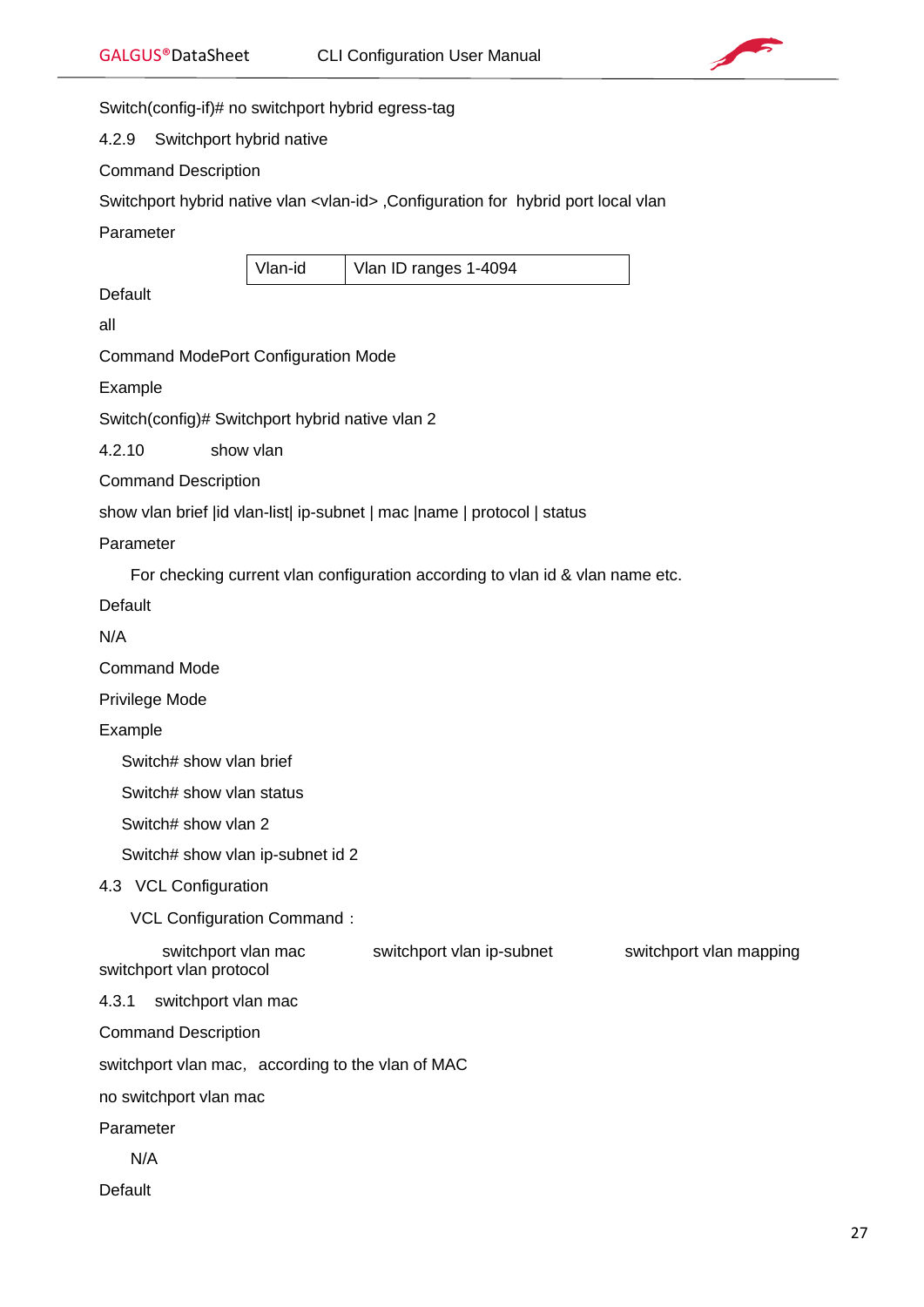

<span id="page-27-2"></span><span id="page-27-1"></span><span id="page-27-0"></span> $\overline{\phantom{a}}$  N/A Command Mode Port Configuration Mode Example Switch(config-if)# switchport vlan mac 00-00-00-00-00-01 vlan 2 Switch(config-if)# no switchport vlan mac 00-00-00-00-00-01 vlan 2 4.3.2 switchport vlan ip-subnet Command Description switchport vlan ip-subnet, according to the vlan of sub network mask no switchport vlan ip-subnet, Delete the configuration according to the vlan of ip-subnet Parameter N/A **Default**  N/A Command Mode Port Configuration Mode Example Switch(config-if)# switchport vlan ip-subnet id 1 10.0.0.1/255.255.255.0 vlan 1 Switch(config-if)# no switchport vlan ip-subnet id 1 4.3.3 switchport vlan protocol Command Description switchport vlan protocol, Configurate the mapping of group name to vlan no switchport vlan mac Parameter switchport vlan protocol group <group\_name> vlan <vlan\_id> Default N/A Command Mode Port Configuration Mode Example Switch(config-if)# switchport vlan protocol group test vlan 2 Switch(config-if)# no switchport vlan protocol group test vlan 2 4.3.4 vlan protocol Command Description vlan protocol eth2| llc | snap, Configurate the mapping of protocol to group no vlan protocol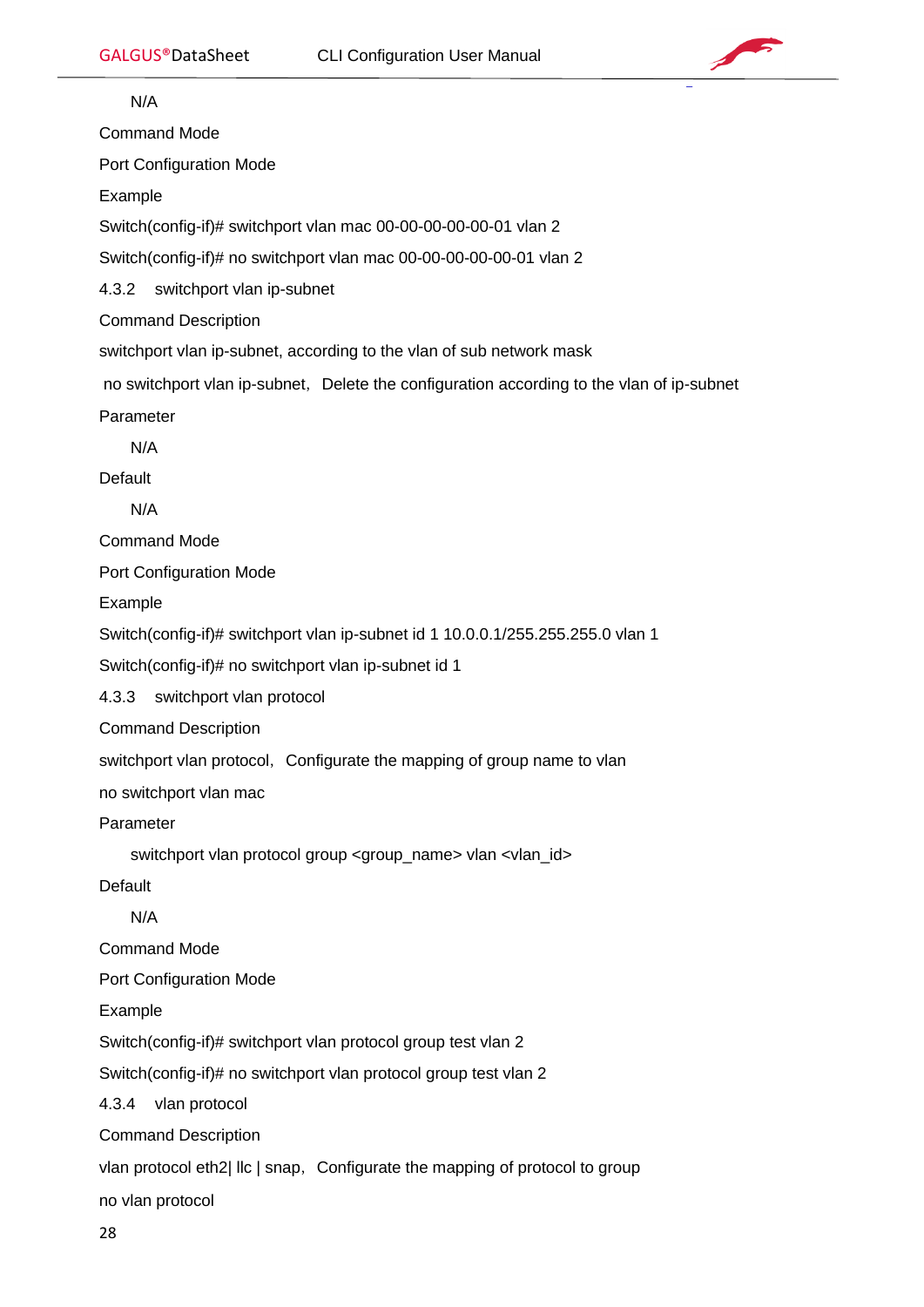

<span id="page-28-2"></span><span id="page-28-1"></span><span id="page-28-0"></span>

| Parameter                 |                                                                     |                 |                                           |                        |
|---------------------------|---------------------------------------------------------------------|-----------------|-------------------------------------------|------------------------|
| eth <sub>2</sub><br>group | Ethernet-based VLAN commands                                        | $\mathsf{II}$ c | LLC-based VLAN group snap SNAP-based VLAN |                        |
| Default                   |                                                                     |                 |                                           |                        |
| N/A                       |                                                                     |                 |                                           |                        |
|                           | <b>Command ModeGlobal Configuration Mode</b>                        |                 |                                           |                        |
| Example                   |                                                                     |                 |                                           |                        |
|                           | Switch(config)# vlan protocol snap 0xE02B 0x1 group test            |                 |                                           |                        |
|                           | Switch(config)# no vlan protocol snap 0xE02B 0x1 group test         |                 |                                           |                        |
|                           | 4.4 DHCP Snooping Configuration                                     |                 |                                           |                        |
|                           | DHCP Snooping Configuration Command:<br>show ip dhcp snooping table |                 | ip dhcp snooping                          | ip dhcp snooping trust |
| 4.4.1                     | ip dhcp snooping                                                    |                 |                                           |                        |
|                           | <b>Command Description</b>                                          |                 |                                           |                        |
|                           | ip dhcp snooping, Enable DHCP Snooping                              |                 |                                           |                        |
|                           | no ip dhcp snooping, Disable DHCP Snooping                          |                 |                                           |                        |
| Parameter                 |                                                                     |                 |                                           |                        |
| N/A                       |                                                                     |                 |                                           |                        |
| Default                   |                                                                     |                 |                                           |                        |
|                           | <b>Disable</b>                                                      |                 |                                           |                        |
|                           | <b>Command ModeGlobal Configuration Mode</b>                        |                 |                                           |                        |
| Example                   |                                                                     |                 |                                           |                        |
|                           | Switch(config)# ip dhcp snooping                                    |                 |                                           |                        |
|                           | Switch(config)# no ip dhcp snooping                                 |                 |                                           |                        |
| 4.4.2                     | ip dhcp snooping trust                                              |                 |                                           |                        |
|                           | <b>Command Description</b>                                          |                 |                                           |                        |
|                           | ip dhcp snooping trust, Enable DHCP snooping trust                  |                 |                                           |                        |
|                           | no ip dhcp snooping trust, Disable DHCP snooping                    |                 |                                           |                        |
| Parameter                 |                                                                     |                 |                                           |                        |
| N/A                       |                                                                     |                 |                                           |                        |
| Default                   |                                                                     |                 |                                           |                        |
| Enable                    |                                                                     |                 |                                           |                        |
|                           | <b>Command ModePort Configuration Mode</b>                          |                 |                                           |                        |
| Example                   |                                                                     |                 |                                           |                        |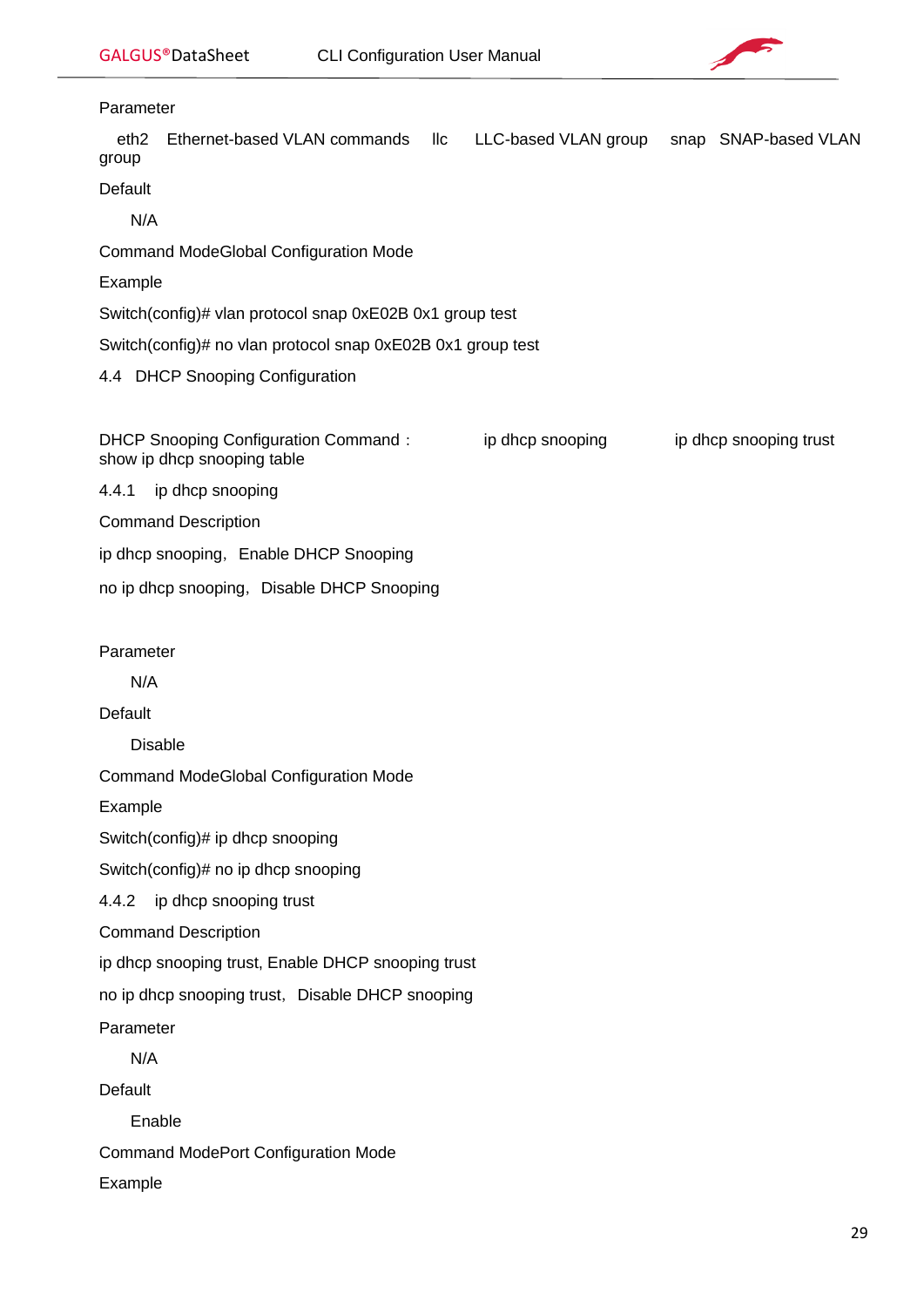

<span id="page-29-1"></span><span id="page-29-0"></span>Switch(config-if)# ip dhcp snooping trust Switch(config-if)# no ip dhcp snooping trust 4.4.3 show ip dhcp snooping table Command Description show ip dhcp snooping table, For checking DDHCP Snooping table Parameter N/A **Default**  N/A Command ModeGlobal Configuration Mode Example Switch(config)# ip dhcp snooping Switch(config)# no ip dhcp snooping 4.4.4 show ip dhcp snooping interface Command Description show ip dhcp snooping interface, For checking DHCP Snooping trust mode Parameter N/A **Default**  N/A Command Mode Privilege Mode Example Switch# show ip dhcp snooping interface GigabitEthernet 1/1 4.5 DHCP Server Configuration DHCP Server Configuration Command: ip dhcp server ip dhcp pool

<span id="page-29-2"></span>host/network

lease time

default-router

dns

show ip dhcp

<span id="page-29-3"></span>4.5.1 ip dhcp server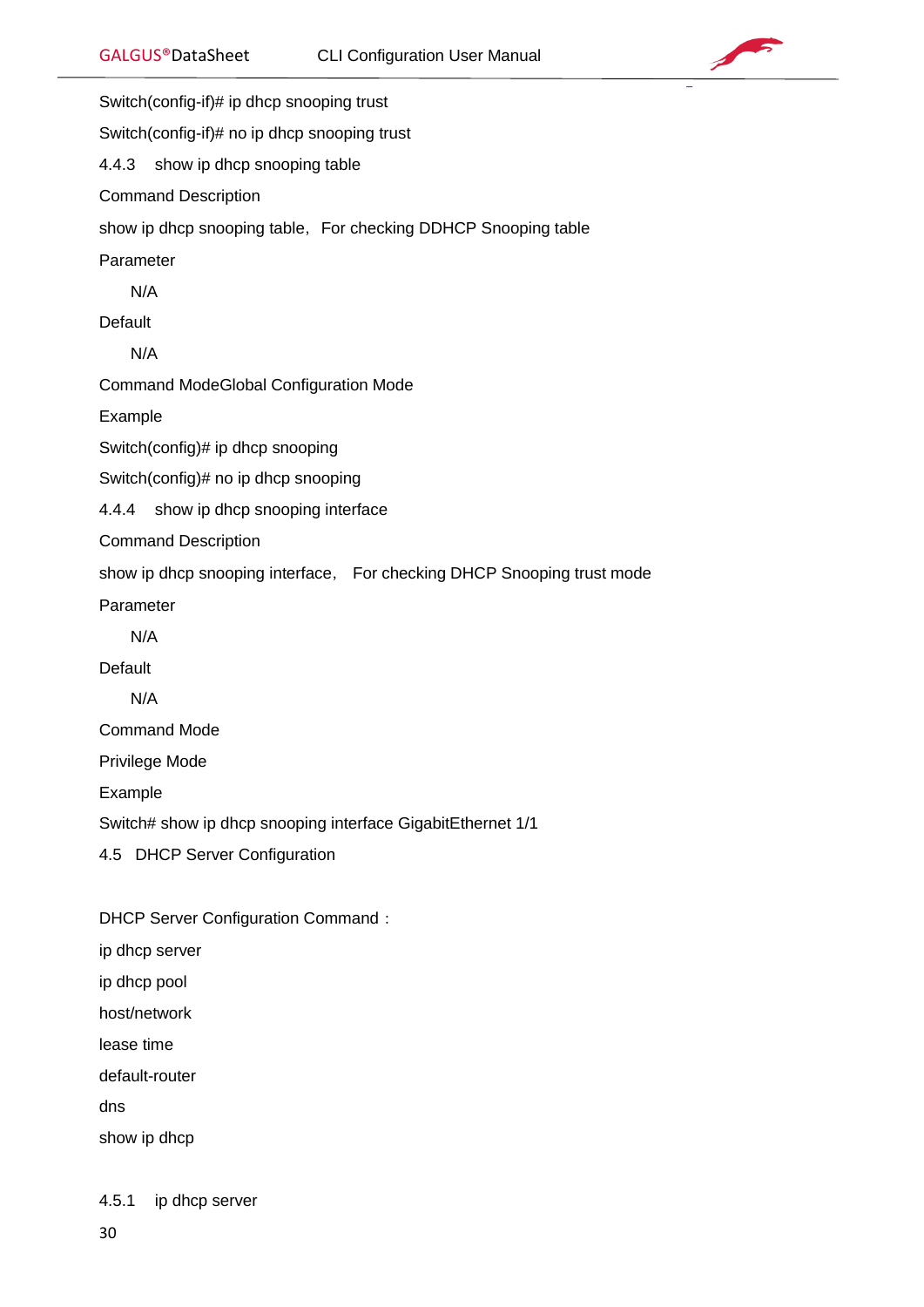

Command Description

ip dhcp server, Enable DHCP

no ip dhcp server, Disable DHCP

Parameter

N/A

**Default** 

Disable

Command Mode

Global Configuration Mode/vlan Port Configuration ModeExample

Switch(config)# ip dhcp server

Switch(config)# no ip dhcp server

Switch(config)# interface vlan 2

Switch(config-if-vlan)# ip dhcp server //Enable DHCP server allocating IP under vlan 2

Switch(config-if-vlan)# no ip dhcp server // disable DHCP server allocating IP under vlan 2

<span id="page-30-0"></span>4.5.2 ip dhcp pool

Command Description

ip dhcp pool <word>, Add dhcp address pool name ip dhcp pool <word>, Delete specified name DHCP address pool

Parameter

N/A

**Default** 

N/A

Command Mode

Global Configuration Mode

Example

Switch(config)# ip dhcp pool vlan2\_test1

Switch(config)# no ip dhcp pool vlan2\_test1

<span id="page-30-1"></span>4.5.3 ip dhcp excluded-address

Command Description

ip dhcp excluded-address, Setting DHCP excluded IP address

noip dhcp excluded-address, Delete DHCP specified excluded IP address, excluding the DHCP Client, whose IP is not under the port.

Parameter

N/A

**Default** 

N/A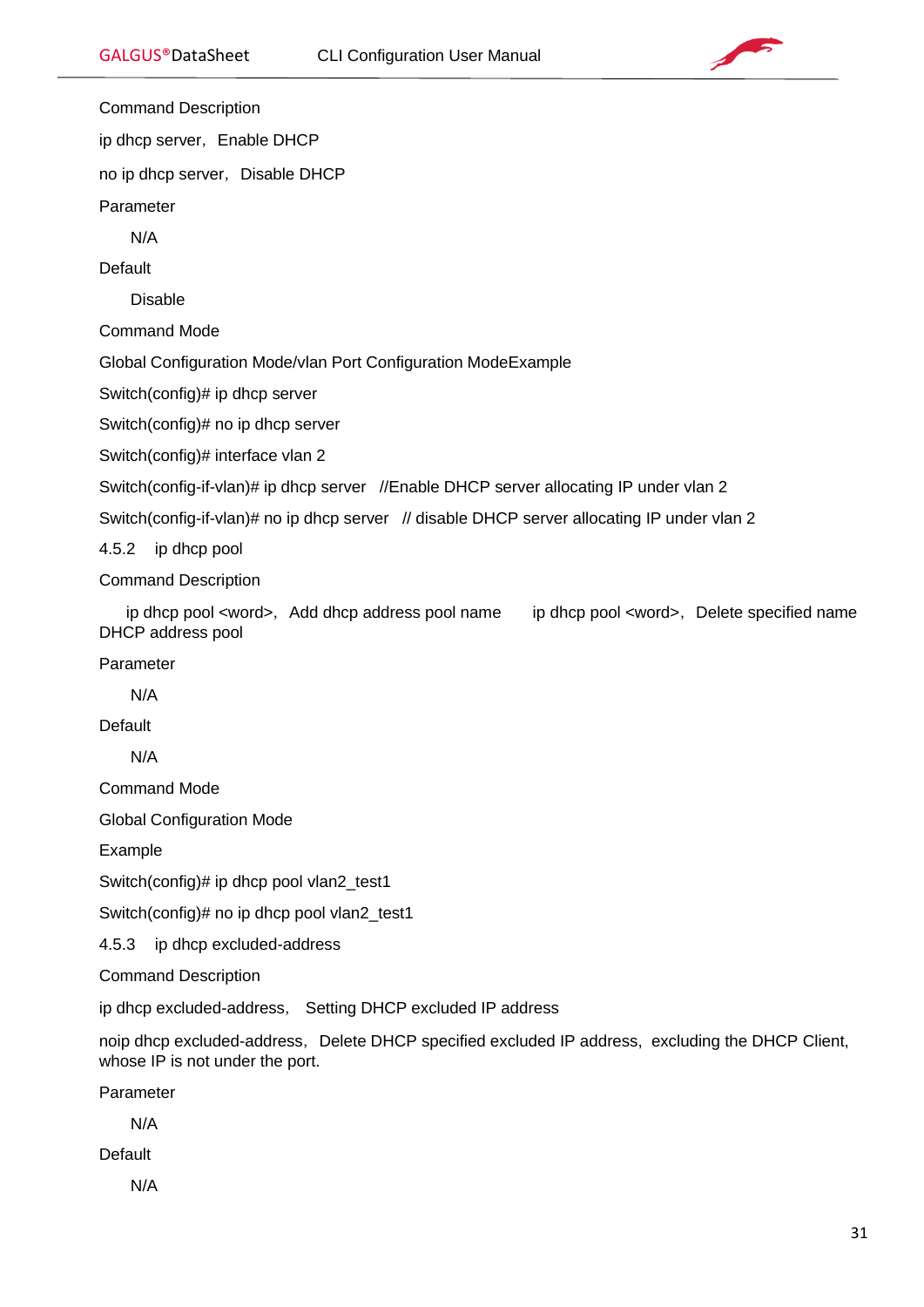

Command Mode

Global Configuration Mode

Example

Switch(config)# ip dhcp excluded-address 1.0.0.1 1.0.0.2

Switch(config)#no ip dhcp excluded-address 1.0.0.1 1.0.0.2

<span id="page-31-0"></span>4.5.4 host/network

Command Description

Host <ip> <subnet\_mask>, Configurate IP DHCP pool.

 Network <ip> <subnet\_mask> ,Configurate DHCP pool IP network segment( Max support 1K, could be extending to 4K)

No host|network <ip> <subnet\_mask>, Delete DHCP Pool IP or network segment.

Parameter

<ip> <subnet\_mask> ,Indicating IP address and subnet mask respectively

Default

N/A

Command Mode

DHCP Pool Configuration Mode

Example

Switch(config)# ip dhcp pool test\_pool

Switch(config-dhcp-pool)# host 3.0.0.1 255.0.0.0

Switch(config-dhcp-pool)# network 1.0.0.1 255.0.0.0

<span id="page-31-1"></span>4.5.5 Iease time

Command Description

```
lease { <day> [ <hour> [ <min> ] ] | infinite } , Configurate address DCHP pool IP lease
```
Parameter

 $\{ <$ day>  $[ <$ hour>  $[ <$ min>  $]$  $\}$ | infinite  $\}$ 

**Default** 

infinite

Command Mode

DHCP Pool Configuration Mode

Example

Switch(config-dhcp-pool)# lease infinite

Switch(config-dhcp-pool)# lease 1 0 0

<span id="page-31-2"></span>4.5.6 dns

Command Description

Dns <A.B.C.D>, Configurate DNS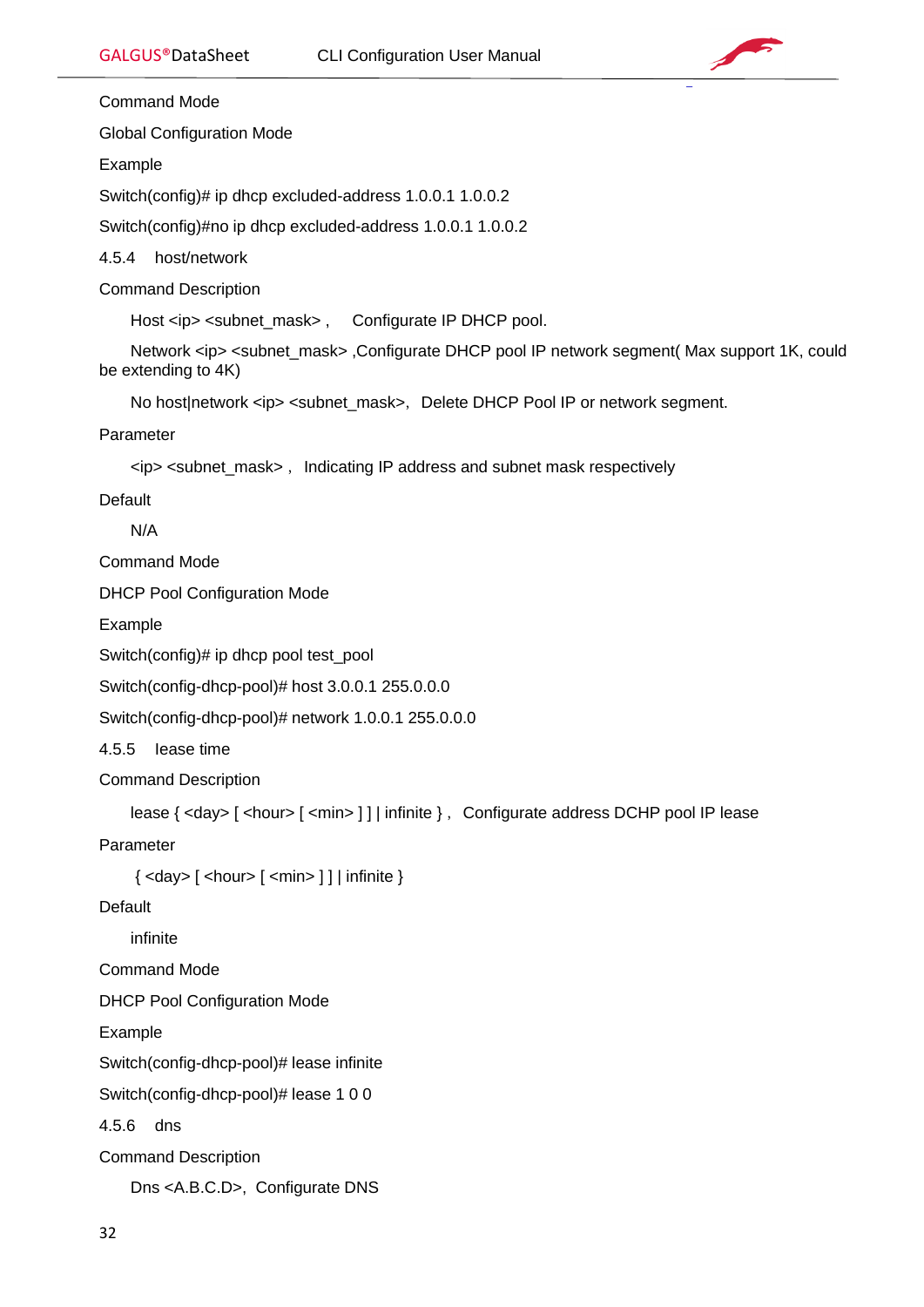

#### Parameter

<A.B.C.D>, dns address

Default

N/A

Command Mode

DHCP Pool Configuration Mode

Example

Switch(config-dhcp-pool)# dns 8.8.8.8

<span id="page-32-0"></span>4.5.7 Default-router

Command Description

Default-router <A.B.C.D>, Configurate DHCP Pool default gateway

Parameter

<A.B.C.D>, IP address of the gateway

Default

N/A

Command Mode

DHCP Pool Configuration Mode

Example

Switch(config-dhcp-pool)# default-router 1.0.0.100

<span id="page-32-1"></span>4.5.8 Show ip dhcp

Command Description

Show ip dhcp pool|server, For checking IP DHCP pool and server configuration

Parameter

N/A

Default

N/A

Command Mode

Privilege Mode

Example

Switch# Show ip dhcp pool

Switch# Show ip dhcp server

<span id="page-32-2"></span>4.6 DHCP relay Configuration

DHCP relay Configuration Command:

| ip dhcp relay            | ip helper-address  | ip dhcp relay information option | ip dhcp |
|--------------------------|--------------------|----------------------------------|---------|
| relay information policy | show ip dhcp relay |                                  |         |

<span id="page-32-3"></span>4.6.1 ip dhcp relay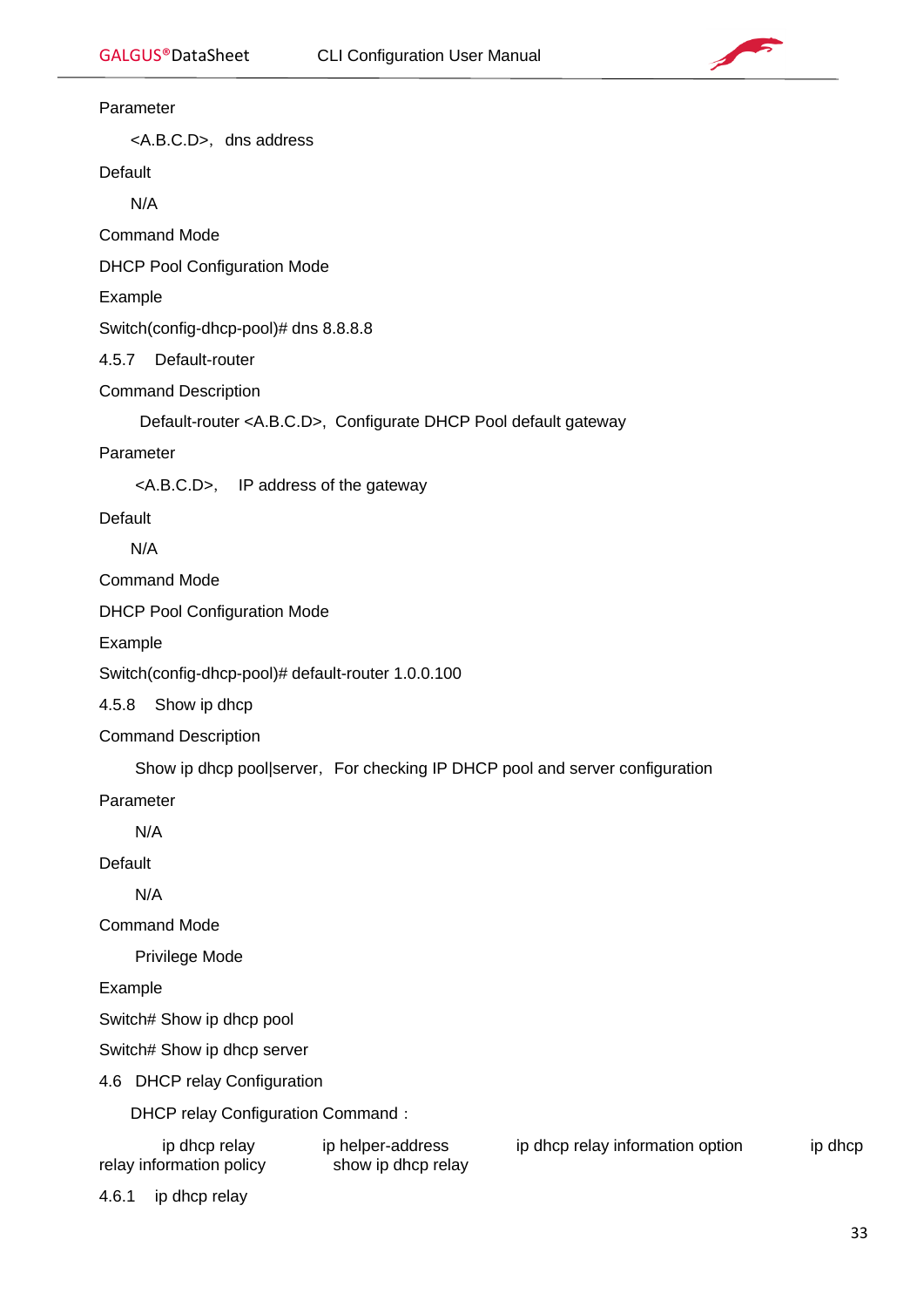

<span id="page-33-0"></span>Command Description ip dhcp relay, Enable the DHCP relay no ip dhcp relay, Disable the DHCP replay Parameter N/A Default Disable Command Mode Global Configuration Mode Example Switch(config)# ip dhcp relay Switch(config)# no ip dhcp relay 4.6.2 ip helper-address Command Description ip helper-address ip\_addr, Configurate IP of relay server Parameter N/A Default N/A Command Mode Global Configuration Mode Example Switch(config)# ip helper-address 1.0.0.1 4.6.3 ip dhcp relay information option Command Description ip dhcp relay information option, Enable DHCP relay option mode no ip dhcp relay information option, disable DHCP relay option mode Parameter N/A Default Disable Command Mode Global Configuration Mode Example Switch(config)# ip dhcp relay information option Switch(config)# no ip dhcp relay information option

<span id="page-33-1"></span>34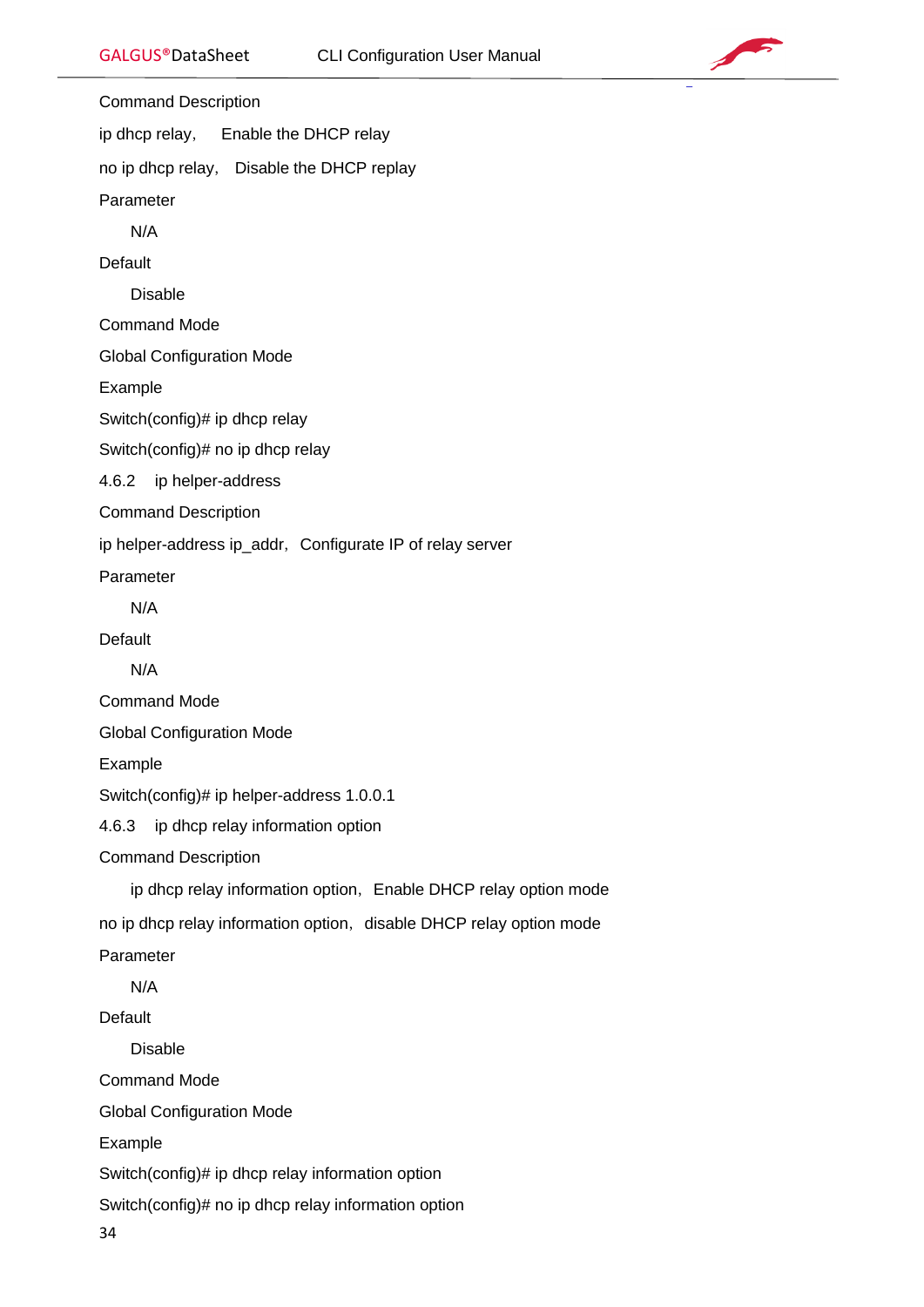

<span id="page-34-0"></span>4.6.4 ip dhcp relay information policy

Command Description

ip dhcp relay information policy {Replace|Keep|Drop},

Configurate DHCP relay information policy

Parameter

N/A

Default

N/A

Command ModeGlobal Configuration Mode

Example

Switch(config)# ip dhcp relay information policy drop

<span id="page-34-1"></span>4.6.5 Show ip dhcp relay

Command Description

Show ip dhcp relay, For checking DHCP Relay Configuration

Parameter

N/A

Default

N/A

Command Mode

Privilege Mode

Example

Switch# show ip dhcp relay

<span id="page-34-2"></span>4.7 IGMP Snooping Configuration

igmp-snooping Configuration Command: ip igmp-snooping ip igmp-snooping vlan ip igmp-snooping immediate-leave ip igmp-snooping max-groups ip igmp-snooping mrouter ip igmp-snooping querier election ip igmp-snooping querier address ip igmp-snooping compatibility ip igmp-snooping priority ip igmp snooping robustness-variable ip igmp-snooping query-interval ip igmp-snooping query-maxresponse-time ip igmp-snooping last-member-query-interval

ip igmp-snooping unsolicited-report-interval

show ip igmp-snooping

<span id="page-34-3"></span>4.7.1 ip igmp-snooping

Command Description

ip igmp-snooping Enable the igmp-snooping

no ip igmp-snooping

Disable ip igmp-snooping

Parameter

N/A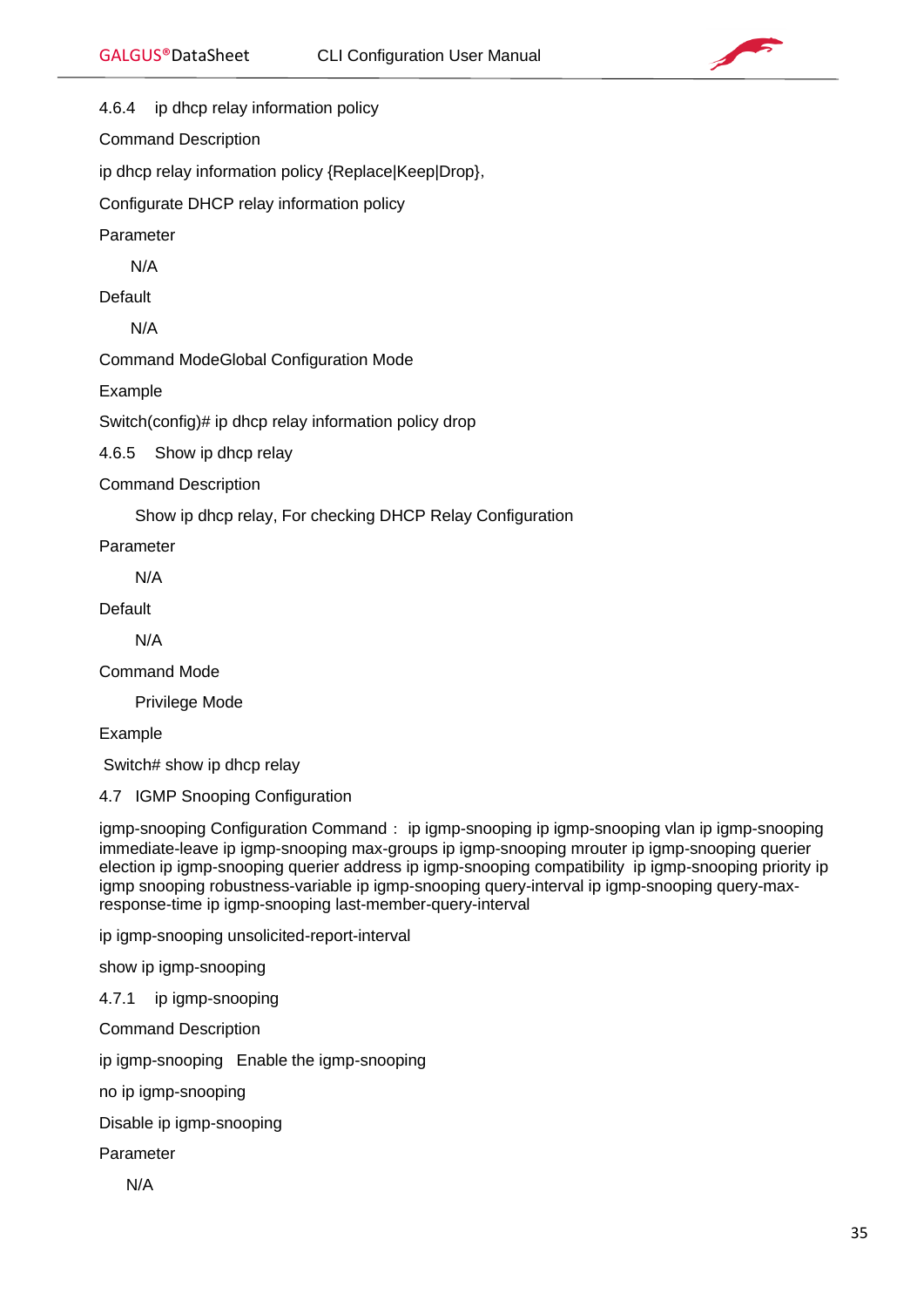

Default

Disable

Command Mode

Global Configuration Mode、VLAN Configuration Mode or Configurate this command under Port Configuration Mode

Example

Enable igmp-snooping

Switch (config)# ip igmp snooping

<span id="page-35-0"></span>4.7.2 ip igmp-snooping vlan

Command Description

ip igmp-snooping vlan <vlan\_list> add IGMP Vlan

no ip igmp-snooping vlan <vlan\_list> Delete IGMP Vlan

Parameter

| Parameter | <b>Parameter Command</b><br>Mode |
|-----------|----------------------------------|
| vlan list | VLAN ID                          |

**Default** 

N/A

Command Mode

Configurate this command under Global Configuration Mode

Example

add IGMP VLAN

Switch (config)# ip igmp snooping vlan 1

<span id="page-35-1"></span>4.7.3 ip igmp-snooping immediate-leave

Command Description

ip igmp-snooping immediate-leave Enable the function

no ip igmp-snooping immediate-leave Disable the function

Parameter

N/A

Default

Disable

Command Mode

Configurate the command under Port Configuration Mode

Example for Enable the function

Switch (config-if)# ip igmp snooping immediate-leave

<span id="page-35-2"></span>4.7.4 ip igmp-snooping max-groups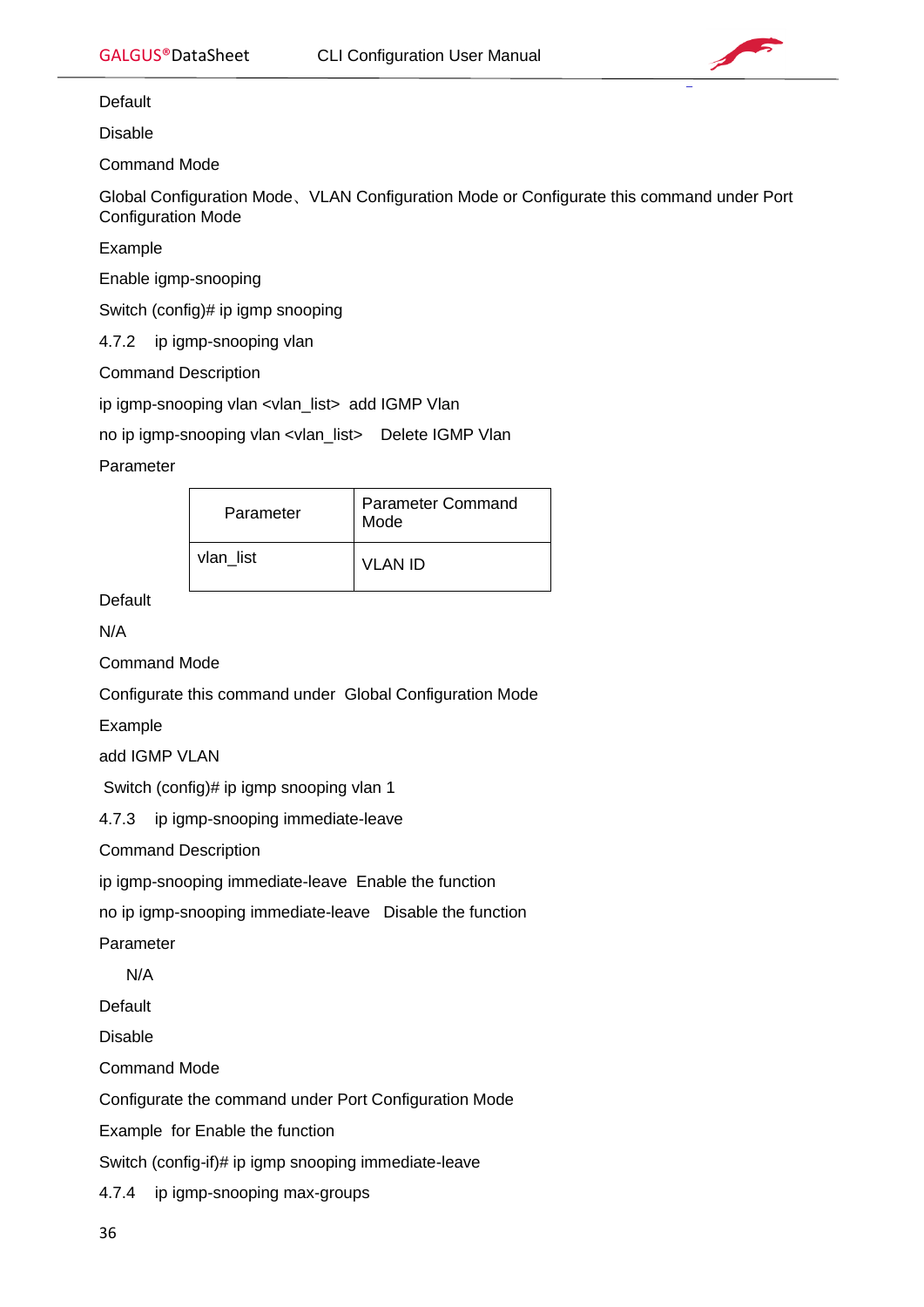

Command Description

ip igmp-snooping max-groups <Throttling : 1-10>

For setting throttling numbers of port

no ip igmp-snooping max-groups

For setting to default

Parameter

| Parameter  | <b>Parameter Command</b><br>Mode |
|------------|----------------------------------|
| Throttling | Ranges 1-10                      |

**Default** 

unlimited

Command Mode

Configurate the command under Port Configuration Mode

Example for Setting Throttling of port at 10

Switch (config-if)# ip igmp snooping max-groups 10

4.7.5 ip igmp-snooping mrouter

Command Description

ip igmp-snooping mrouter , Enable the function

no ip igmp-snooping mrouter

Disable the function

Parameter

N/A

Default

Disable

Command Mode

Configurate the command under Port Configuration Mode

Example for Enable the function

Switch (config-if)# ip igmp snooping mrouter

4.7.6 ip igmp-snooping querier election

Command Description

ip igmp-snooping querier election

Enable the function

no ip igmp-snooping querier election

Disable the function

Parameter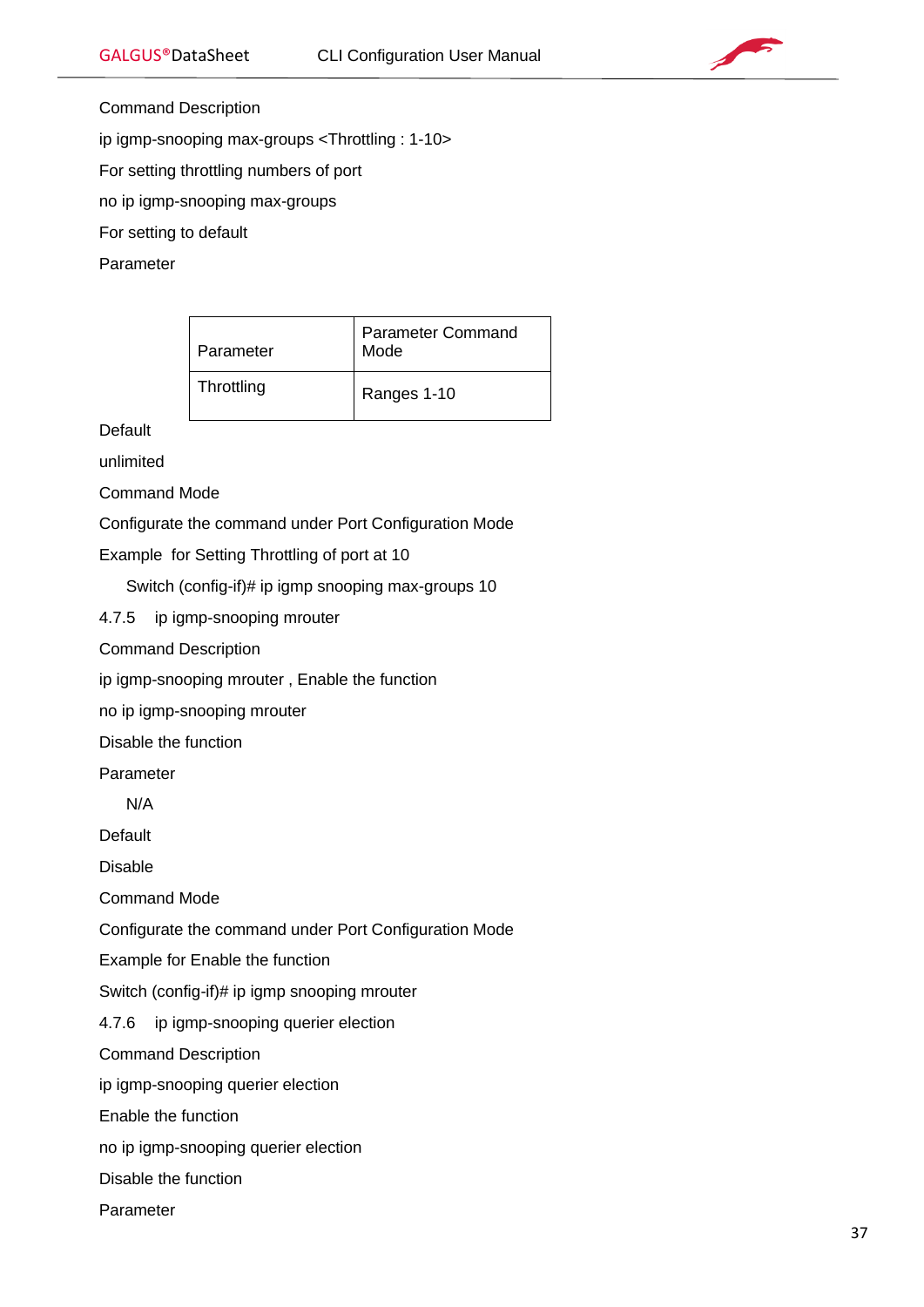

N/A

Default

Disable

Command Mode

Configurate the command under VLAN Configuration Mode

Example for enable the function

Switch (config-if-vlan)# ip igmp snooping querier election

4.7.7 ip igmp-snooping querier address

Command Description

ip igmp-snooping querier address <ipv4\_ucast> For setting ip igmp-snooping querier address

no ip igmp-snooping querier address

For setting to default

Parameter

| Parameter  | ParameterCommand<br>Mode |
|------------|--------------------------|
| ipv4 ucast | querier address          |

**Default** 

0.0.0.0

Command Mode

Configurate the command under Vlan configuration mode

Example for setting ip igmp-snooping querier addresss

Switch (config-if-vlan)# ip igmp snooping querier address 192.168.2.1

4.7.8 ip igmp-snooping compatibility

Command Description

ip igmp-snooping compatibility auto/v1/v2/v3

For Setting IGMP compatibility in IGMP VLAN

no ip igmp-snooping compatibility

Setting IGMP compatibility in IGMP VLAN to default

Parameter

N/A

**Default** 

IGMP-auto

Command Mode

Configurate the command under VLAN configuration Mode

Example for setting IGMP in VLAN into Forced IGMP V1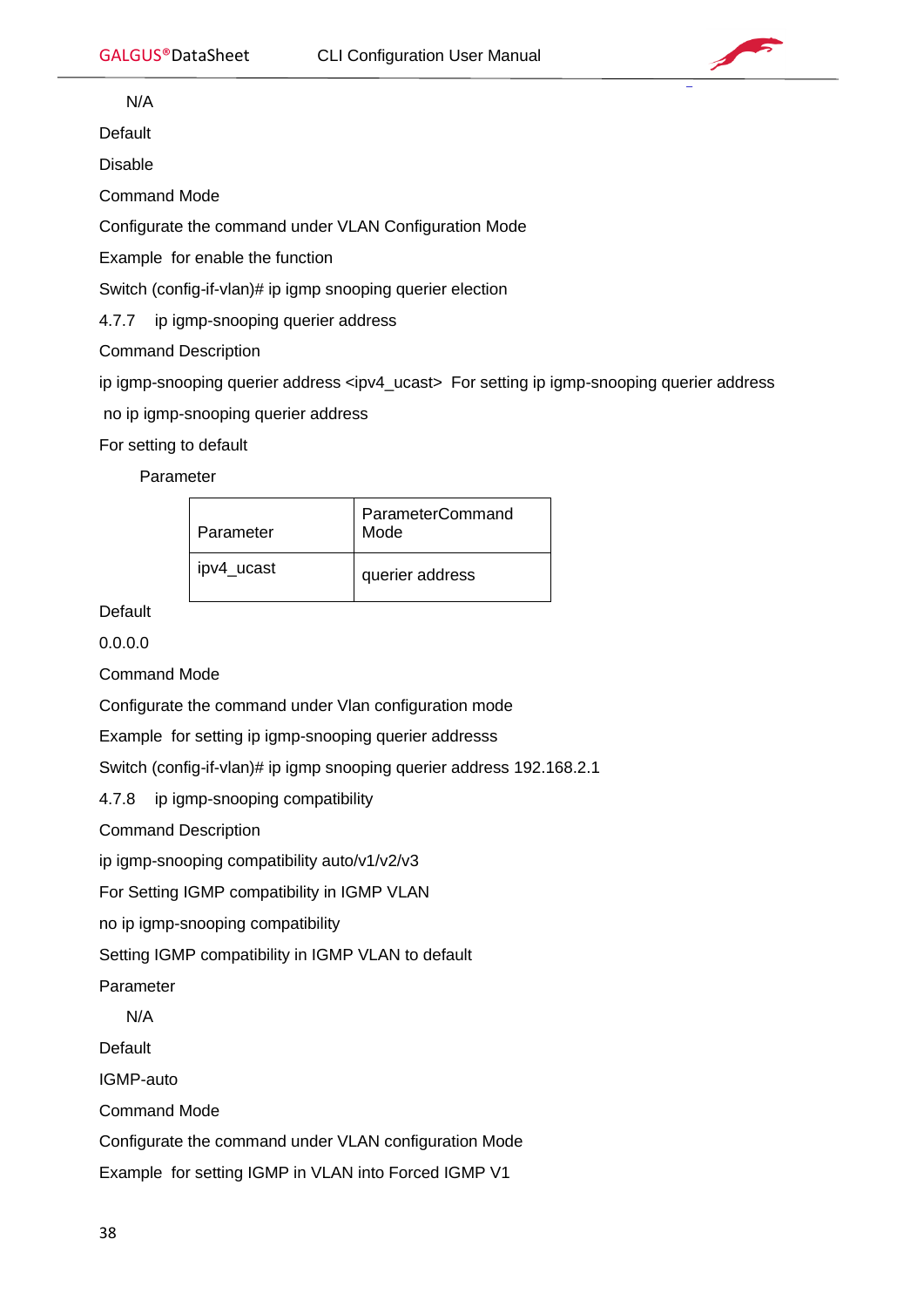

Switch (config-if-vlan)# ip igmp snooping compatibility v1

4.7.9 ip igmp-snooping priority

Command Description

ip igmp-snooping priority <CosPriority : 0-7> For setting the priority

no ip igmp-snooping priority

For setting t he priority to default

Parameter

| Parameter   | ParameterCommand<br>Mode        |
|-------------|---------------------------------|
| CosPriority | <b>Priority Level Ranges 0-</b> |

Default

0

Command Mode

Configurate the command under VLAN configuration mode

Example for setting priority level

Switch (config-if-vlan)# ip igmp snooping priority 7

4.7.10 ip igmp snooping robustness-variable

Command Description

ip igmp-snooping robustness-variable <IpmcRv : 1-255> For setting RV

no ip igmp-snooping robustness-variable

Setting RV to default

Parameter

| Parameter     | ParameterCommand<br>Mode |
|---------------|--------------------------|
| <b>IpmcRv</b> | RV ranges 1-255          |

**Default** 

2

Command Mode

Configurate the command under VLAN configuration mode

Example for setting RV

Switch (config-if-vlan)# ip igmp snooping robustness-variable 7

4.7.11 ip igmp-snooping query-interval

Command Description

ip igmp-snooping query-interval <IpmcQi : 1-31744> For setting QI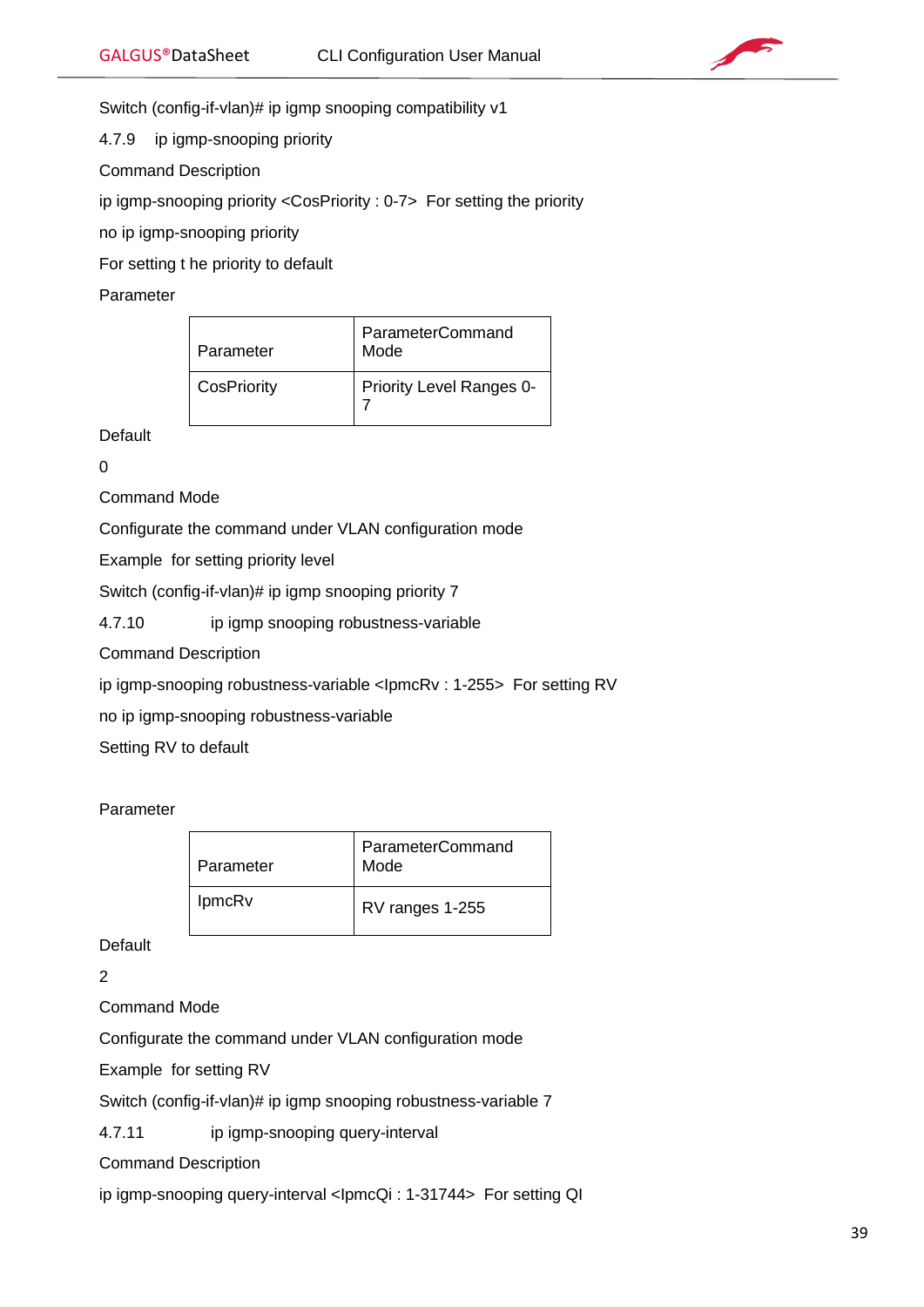

# no ip igmp-snooping query-interval

For setting QI to default

# Parameter

| Parameter     | ParameterCommand<br>Mode |
|---------------|--------------------------|
| <b>IpmcQi</b> | QI ranges 1-31744        |

**Default** 

125

Command Mode

Configurate the command under VLAN configuration mode

Example for setting QI

Switch (config-if-vlan)# ip igmp snooping query-interval 70

4.7.12 ip igmp-snooping query-max-response-time

Command Description

ip igmp-snooping query-max-response-time <IpmcQri : 0-31744>

For setting QRI

no ip igmp-snooping query-max-response-time

For setting QRI to default

### Parameter

| Parameter | ParameterCommand<br>Mode |
|-----------|--------------------------|
| IpmcQri   | QRI Ranges 0-31744       |

Default

100

Command Mode

Configurate the command under VLAN configuration mode

Example for setting ORI

Switch (config-if-vlan)# ip igmp snooping query-interval 110

4.7.13 ip igmp-snooping last-member-query-interval

Command Description

ip igmp-snooping last-member-query-interval < IpmcLmqi : 0-31744>

For setting LLQI

no ip igmp-snooping last-member-query-interval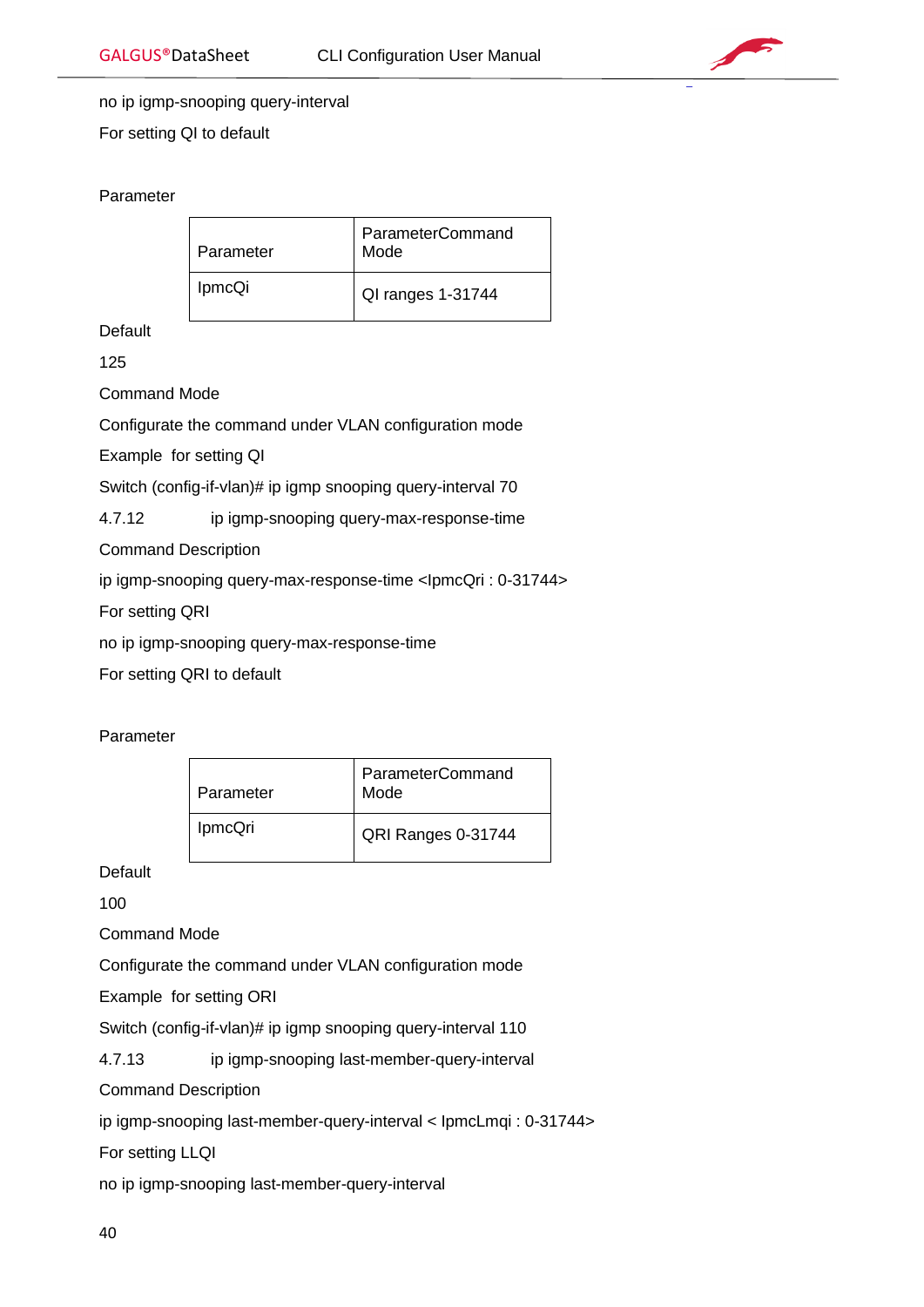

# For setting LLQI to default

# Parameter

| Parameter       | ParameterCommand<br>Mode       |
|-----------------|--------------------------------|
| <b>IpmcLmqi</b> | LLQI ranges $\boxplus$ 0-31744 |

**Default** 

10

Command Mode

Configurate the command under VLAN configuration mode

Example for setting LLOI

Switch (config-if-vlan)# ip igmp snooping last-member-query-interval 20

4.7.14 ip igmp-snooping unsolicited-report-interval

Command Description

ip igmp-snooping unsolicited-report-interval <IpmcUri : 0-31744>

For setting URI

no ip igmp-snooping unsolicited-report-interval

For setting URI to default

# Parameter

| Parameter      | ParameterCommand<br>Mode |
|----------------|--------------------------|
| <b>IpmcUri</b> | URII ranges 0-31744      |

Default

10

Command Mode

Configurate the command under VLAN configuration mode

Example for setting URI

Switch (config-if-vlan)# ip igmp snooping last-member-query-interval 200

4.7.15 show ip igmp snooping

Command Description

show ip igmp snooping |/detail/group-database/mrouter/vlan

For checking IGMP configuration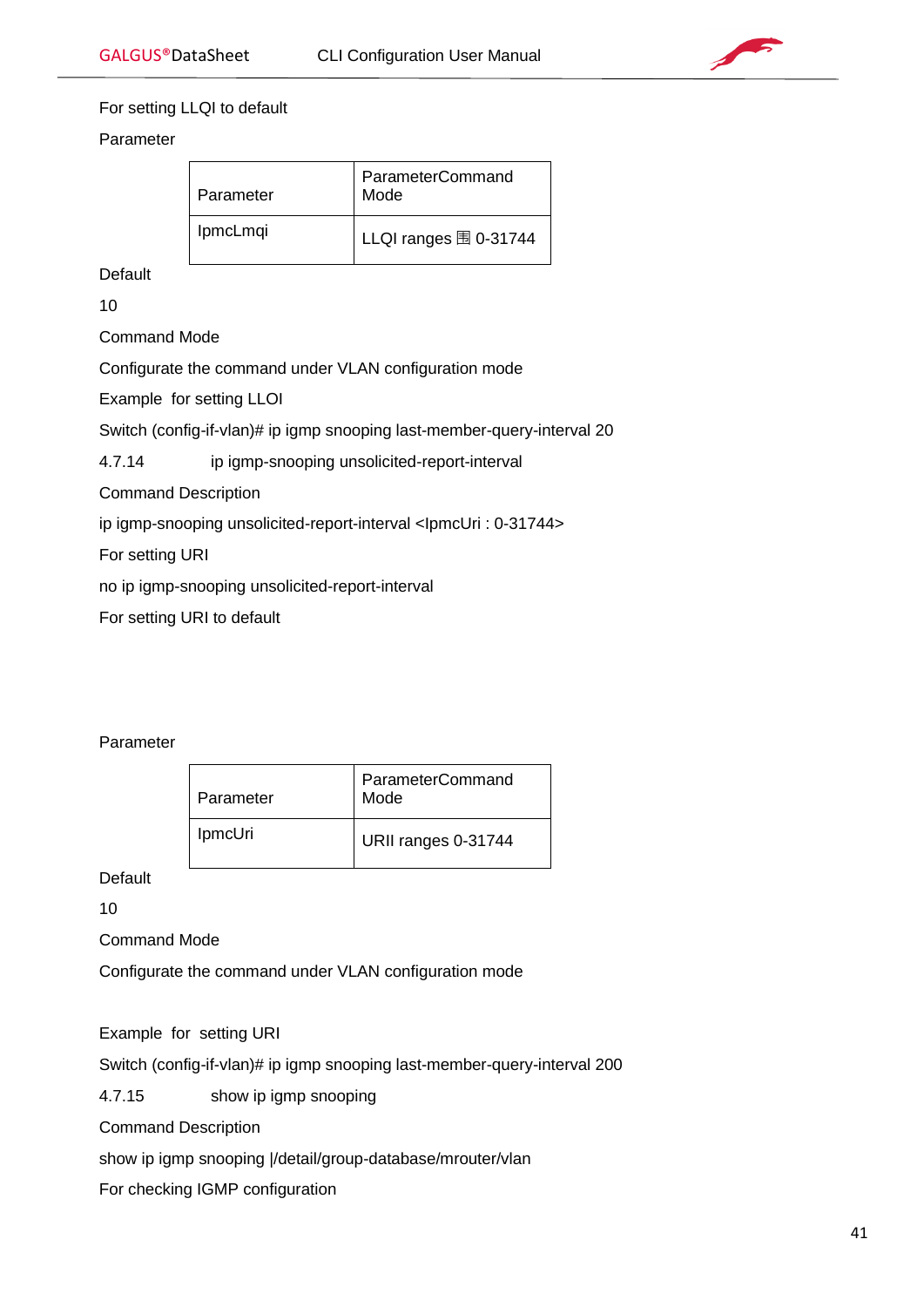

Parameter

N/A

DefaultN/ACommand Mode

Configurate the command under Privilege mode

Example for checking IGMP configuration

Switch #show ip igmp snooping

### 4.8 MVR configuration

MVR configuration command:

| mvr   | mvr vlan | mvr name          | mvr immediate-leave | ipmc profile | <b>IDMC</b> |
|-------|----------|-------------------|---------------------|--------------|-------------|
| range | show myr | show ipmc profile | show ipmc range     |              |             |

4.8.1 Mvr

Command Description

Mvr, Enable global MVR mode

no mvr, Disable global MVR mode

Parameter

N/A

**Default** 

Disable

Command ModeGlobal Configuration Mode

Example

Switch(config)# mvr

Switch(config)# no mvr

4.8.2 Mvr vlan

Command Description

mvr vlan, Setting MVR vlan port

no mvr vlan, Delete mvr vlan port settings

Parameter

mvr vlan <v\_vlan\_list> [ name <mvr\_name> ] mvr vlan <v\_vlan\_list> channel <profile\_name> mvr vlan <v\_vlan\_list> frame priority <cos\_priority> mvr vlan <v\_vlan\_list> frame tagged mvr vlan <v\_vlan\_list> igmp-address <v\_ipv4\_ucast> mvr vlan <v\_vlan\_list> last-member-query-interval <ipmc\_lmqi> mvr vlan <v\_vlan\_list> mode { dynamic | compatible }

Default

N/A

Command ModeGlobal Configuration Mode

Example

Switch(config)# mvr vlan 2 name test

Switch(config)# mvr vlan 2 mode compatible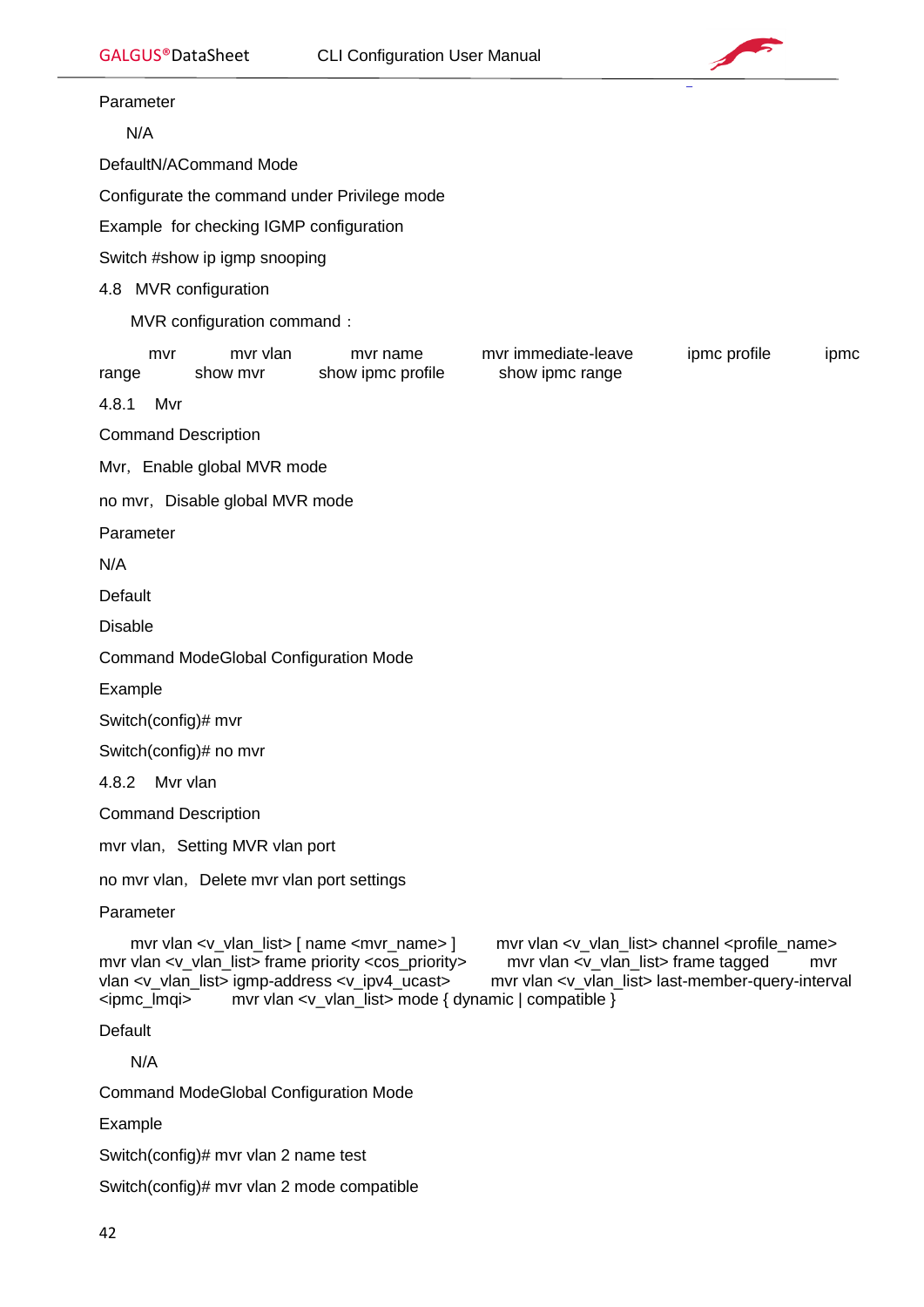

4.8.3 Mvr name

Command Description

mvr name, Setting MVR name

no mvr name, Delete MVR name

Parameter

mvr name <mvr name> channel <profile\_name> mvr name <mvr name> frame priority <cos\_priority> mvr name <mvr\_name> frame tagged mvr name <mvr\_name> igmp-address <v\_ipv4\_ucast> mvr name <mvr\_name> last-member-query-interval <ipmc\_lmqi> mvr name <mvr\_name> mode { dynamic | compatible } Default N/A

Command ModeGlobal Configuration Mode

Example

Switch(config)# mvr name test igmp-address 222.0.0.1

Switch(config)# no mvr name test igmp-address 222.0.0.1

4.8.4 mvr immediate-leave

Command Description

mvr immediate-leave, Enable mvr immediate-leave

no mvr immediate-leave, Disable mvr immediate-leave

Parameter

N/A

Default

Disable

Command Mode

Port Configuration Mode

Example

Switch(config)# mvr immediate-leave

Switch(config)# no mvr immediate-leave

4.8.5 ipmc range

Command Description

ipmc range,

Setting IPMC range

no ipmc range,

Delete IPMC range

Parameter

ipmc range <entry\_name> <v\_ipv4\_mcast\_start> [ <v\_ipv4\_mcast\_end> ]

Default

Disable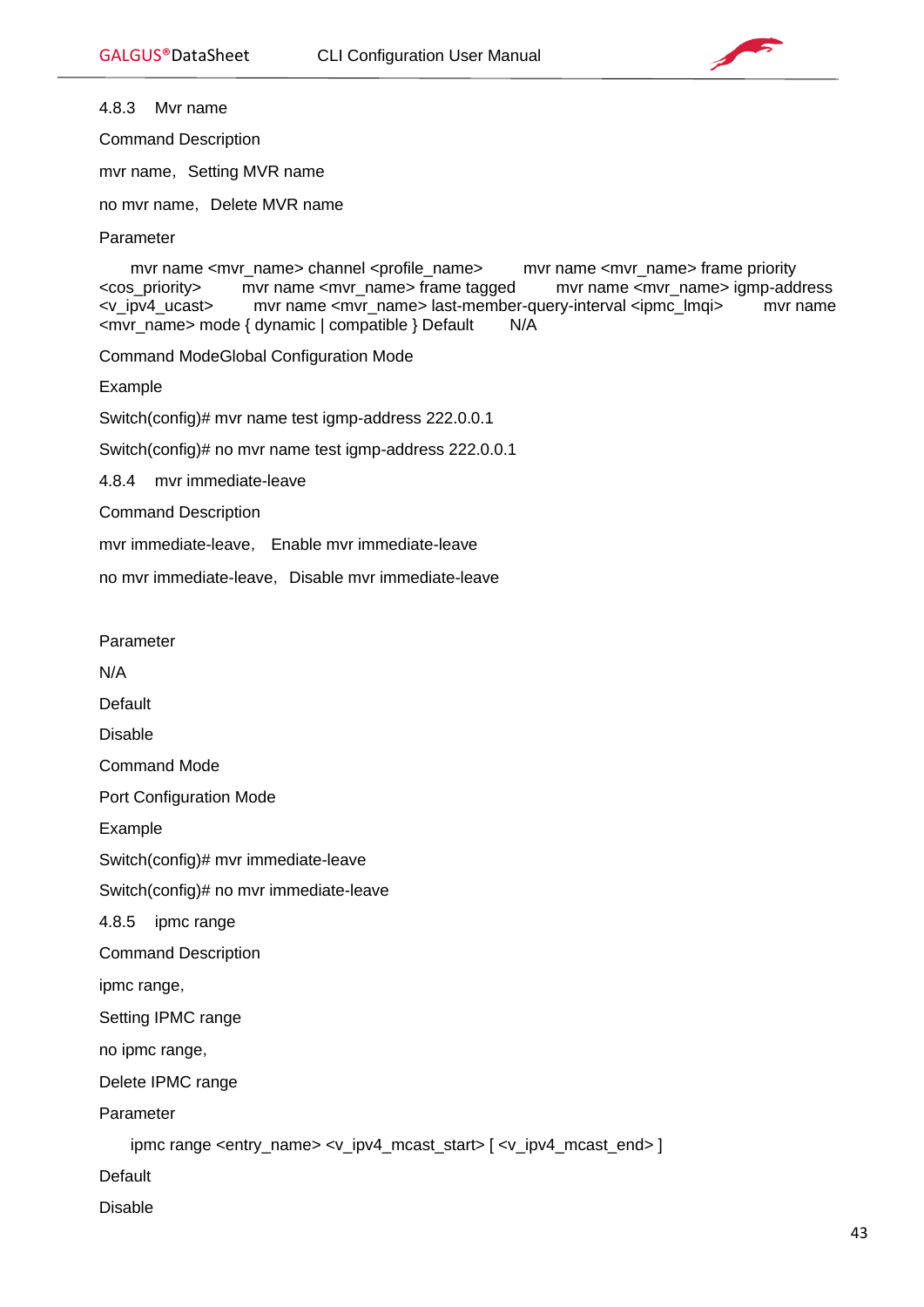

Command Mode Global Configuration Mode Example Switch(config)# ipmc range test 224.0.0.1 224.0.0.20 Switch(config)# no ipmc range test 4.8.6 ipmc profile ipmc profile, Enable global ipmc profile mode ipmc profile, Disable global ipmc profile mode ipmc profile <name>, configurate ipmc profile name Parameter N/A Default Disable Command Mode Global Configuration Mode Example Switch(config)# ipmc profile Switch(config)# no ipmc profile Switch(config)# ipmc profile test 4.8.7 show mvr Command Description Show mvr, For checking MVR configuration Parameter N/A Default N/A Command Mode Privilege Mode Example N/A 4.8.8 show ipmc profile Command Description Show ipmc profile, For checking ipmc profile configuration Parameter N/A **Default** N/A

44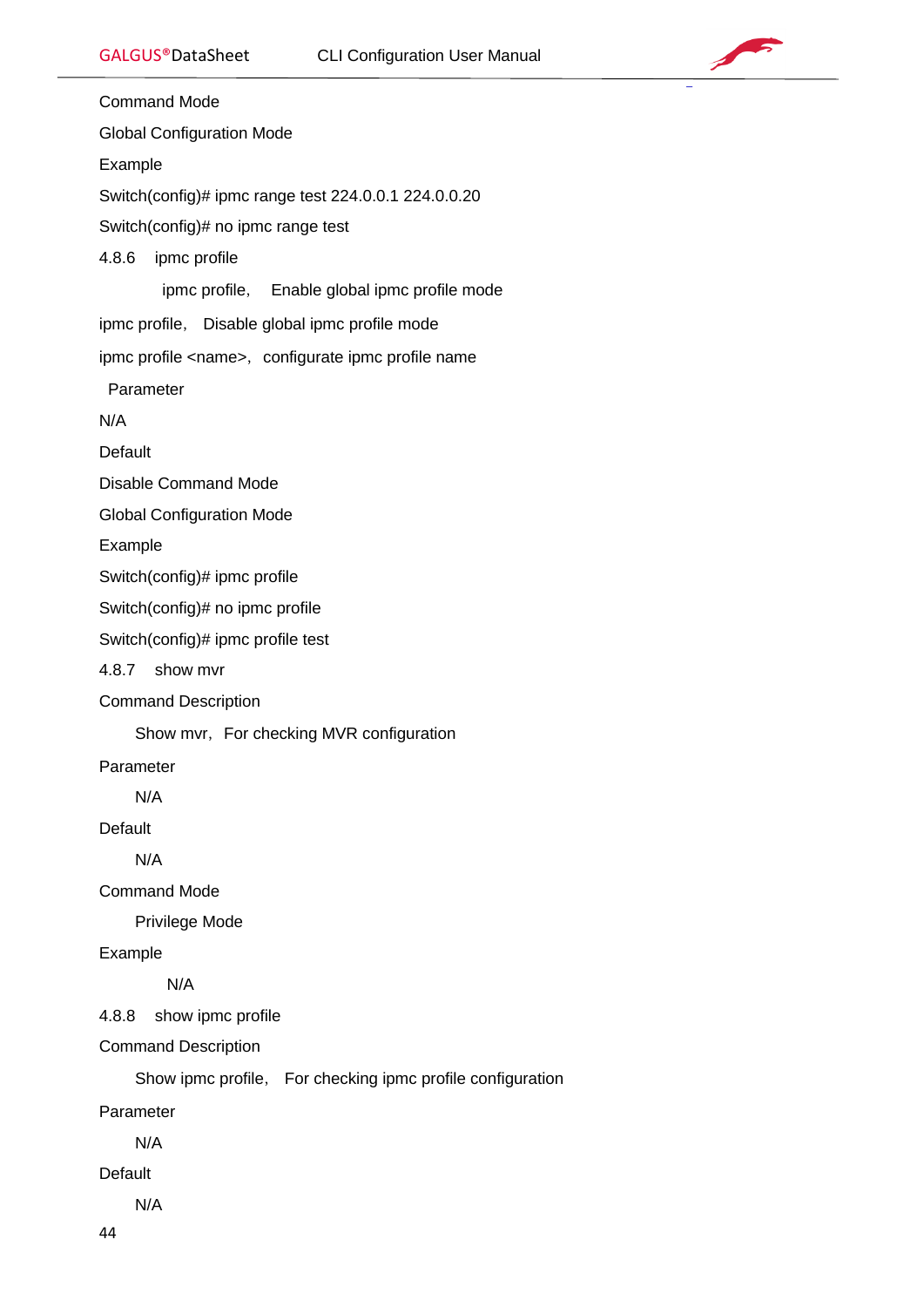

Command Mode

Privilege Mode

Example

N/A

4.8.9 show ipmc range

Command Description

Show ipmc range, For checking ipmc range configuration

Parameter

N/A

Default

N/A

Command Mode

Privilege Mode

Example

N/A

4.9 Router Configuration

Router Configuration Command:

ip routing interface vlan ip address ip route show ip interface brief

show ip route

4.9.1 ip routing

Command Description

ip routing , Enable the function

no ip routing, Disable the function

Parameter

N/A

Default

Host-only mode

Command Mode

Configurate the command under Global Configuration Mode

Example for enable ip routing

Switch (config)#ip routing

4.9.2 interface vlan

Command Description

interface vlan<vlan\_id>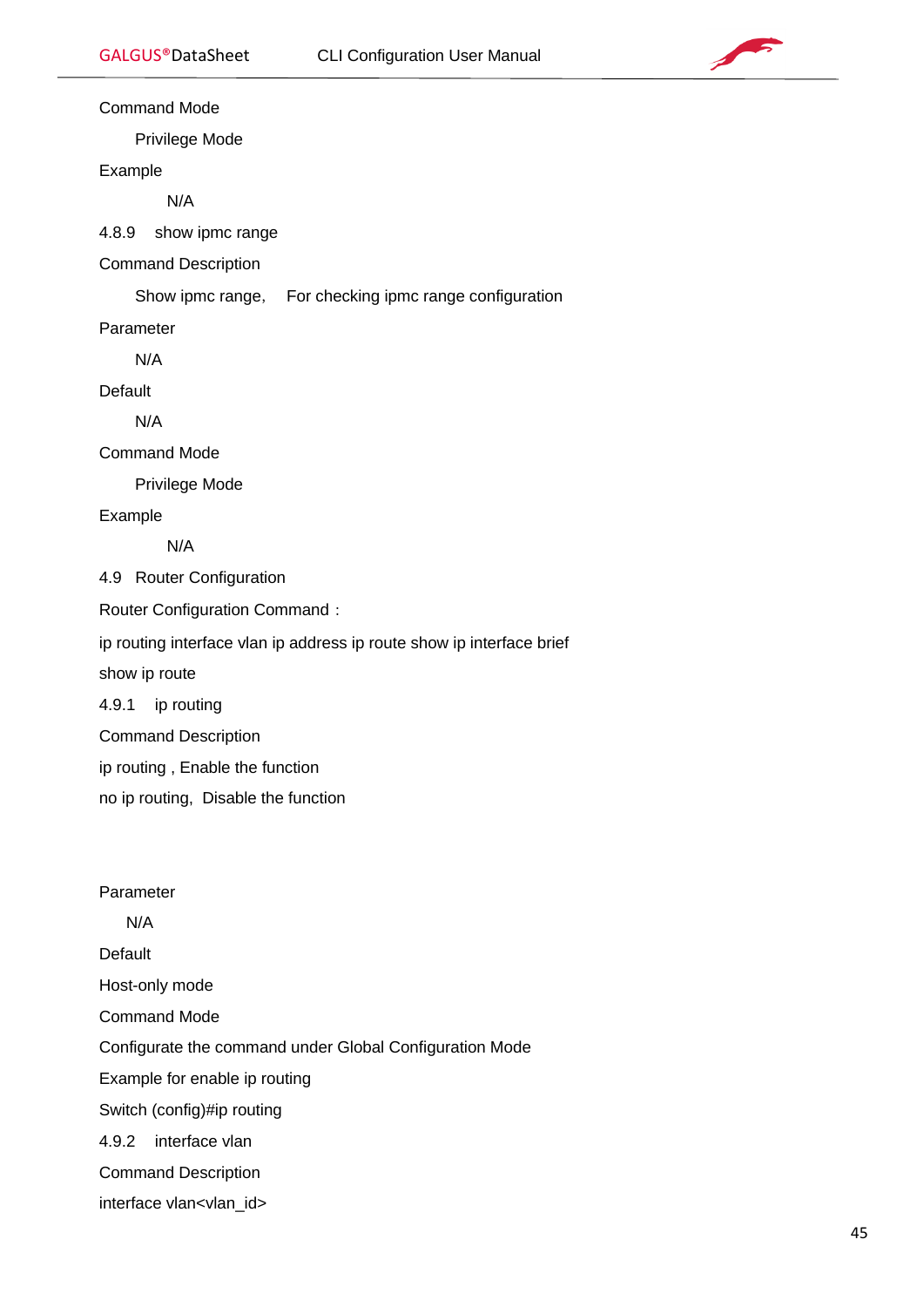

Parameter

| Parameter | ParameterCommand Mode                |
|-----------|--------------------------------------|
| vlan id   | Vlan port ID ranges: vlan1-vlan4094。 |

Default

N/A

Command Mode

Under Global Configuration Mode, use command mode and this command, could be access to vlan Port Configuration Mode

Example

Below command to VLAN1 Port Configuration Mode: switch(config)# interface vlan1

switch(config-if-vlan)#

4.9.3 ip address

Command Description

ip address <address> <netmask>

For adding IP of port

no ip address

For deleting IP of port

Parameter

| Parameter | ParameterCommand Mode |
|-----------|-----------------------|
| Address   | Vlan IP addrees       |
| Netmask   | subnet mask           |

Default

VLAN 1

Command Mode

Configurate the command under VLAN Port Configuration Mode

Example for setting IP of VLAN 2

switch(config)# interface vlan 2

switch(config-if-vlan)# ip address 192.168.1.1 255.255.255.0

4.9.4 ip route

Command Description

ip route <v\_ipv4\_addr> <v\_ipv4\_netmask> <v\_ipv4\_gw> <v\_nhop\_vlanid>

For adding a static route

no ip route

Delete a static route

Parameter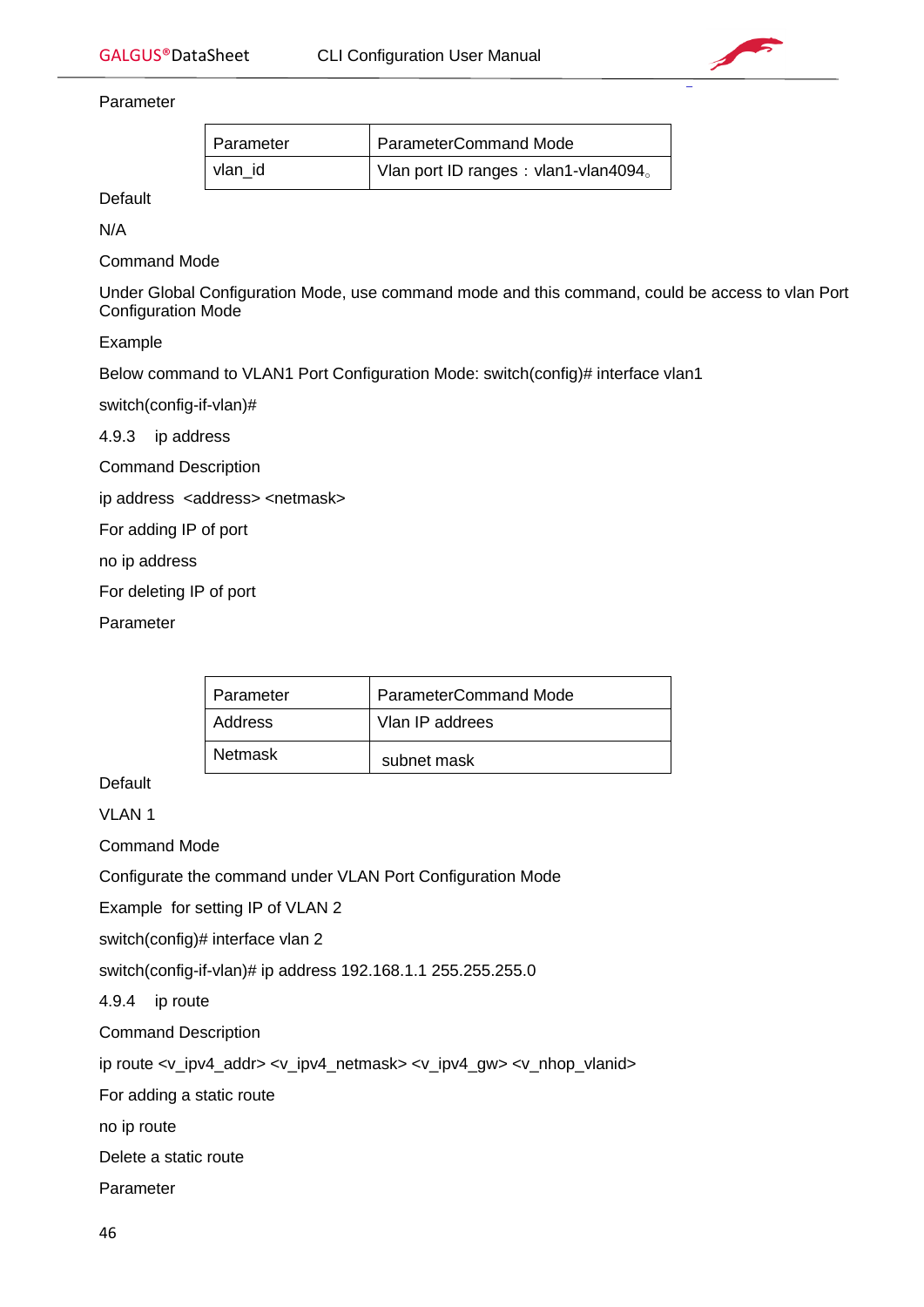

| Parameter      | ParameterCommand Mode |
|----------------|-----------------------|
| v_ipv4_addr    | IP                    |
| v_ipv4_netmask | Subnet mask           |
| v_ipv4_gw      | Gateway               |
| v_nhop_vlanid  | next VLAN             |

**Default** 

N/A

Command Mode

Configurate the command under Global Configuration Mode

Example for setting a static route

switch(config)# ip route 192.168.3.0 255.255.255.0 192.168.100.100 2

4.9.5 show ip interface brief

Command Description

show ip interface brief

For checking IP of port

Parameter

N/A

Default

N/A

Command Mode

Configurate the command under Privilege mode

Example for checking IP of port

Switch#show ip interface brief

4.9.6 show ip route

Command Description

show ip route

For checking static route

Parameter

N/A

**Default** 

N/A

Command Mode

Configurate the command under Privilege mode

Example for checking static route

Switch#show ip route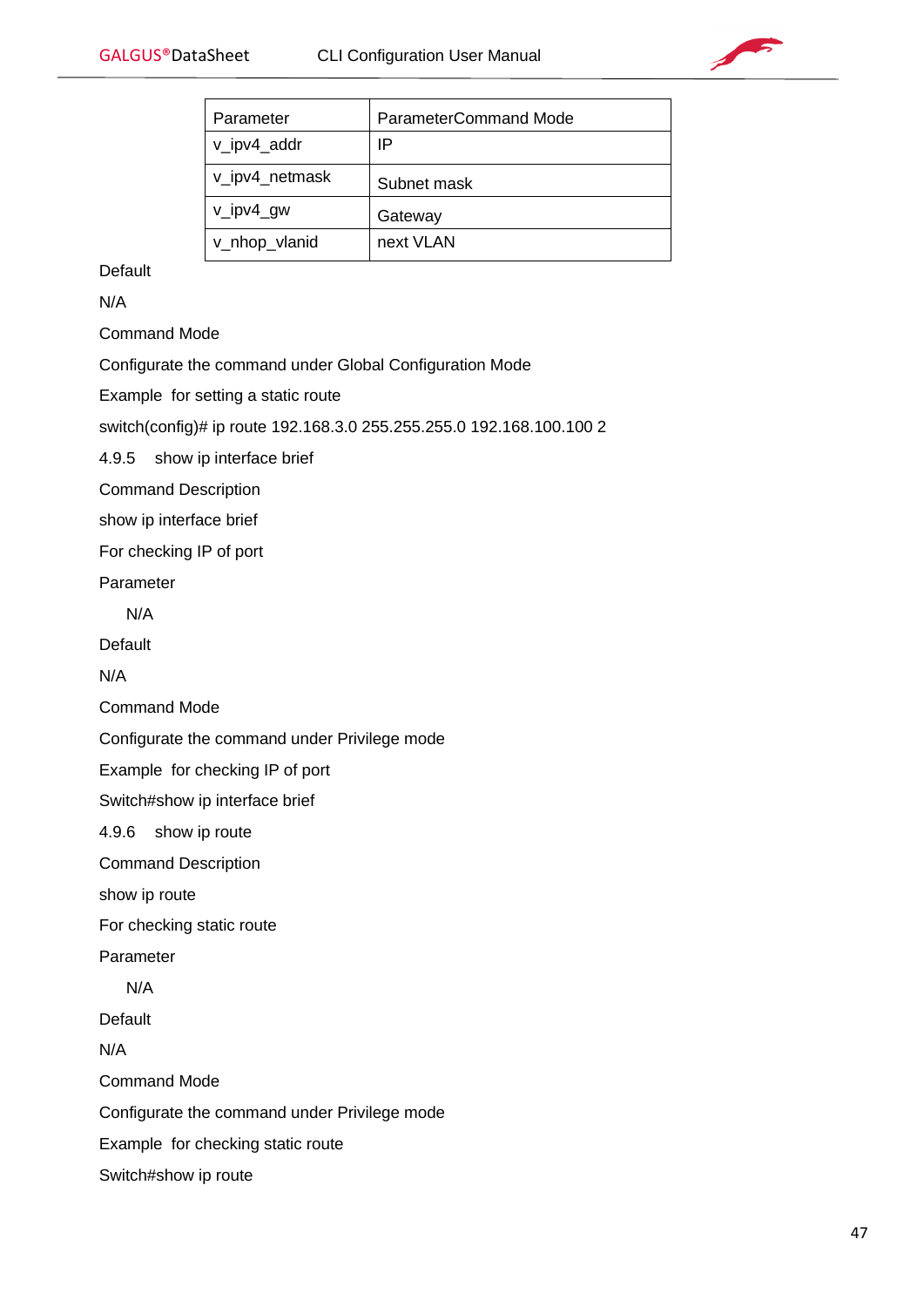

Chapter 5 Network Security Command

5.1 MAC address table

MAC address table configuration command:

mac address-table static mac address-table aging-time

show mac address-table

5.1.1 mac address-table static

Command Description

mac address-table static mac-addr vlan vlan-id interface interface-id

For adding a static MAC address

no mac address-table static mac-addr vlan vlan-id interface interface-id

For deleting a static MAC address

#### Parameter

| Parameter    | ParameterCommand Mode                      |
|--------------|--------------------------------------------|
| mac-addr     | MAC address                                |
| vlan-id      | VLAN ID ranges for the MAC :<br>$1 - 4094$ |
| interface-id | All ports ID for the MAC                   |

Default

N/A

Command Mode

Configurate the command under Global Configuration Mode

Example for setting MAC< 00-00-00-00-00-01> bond to Port 10 under VLAN2

Switch(config)# mac address-table static 00-00-00-00-00-01 vlan 2 interface

1/10

5.1.2 mac address-table aging-time

Command Description

mac address-table aging-time time

For setting the aging time of the MAC address

no mac address-table aging time

For setting the MAC address aging time to default

Noted: If the value is 0, it indicates disable the automatic aging function

#### Parameter

| Parameter | ParameterCommand Mode               |
|-----------|-------------------------------------|
| Time      | Aging time ranges: $< 0,10-1000000$ |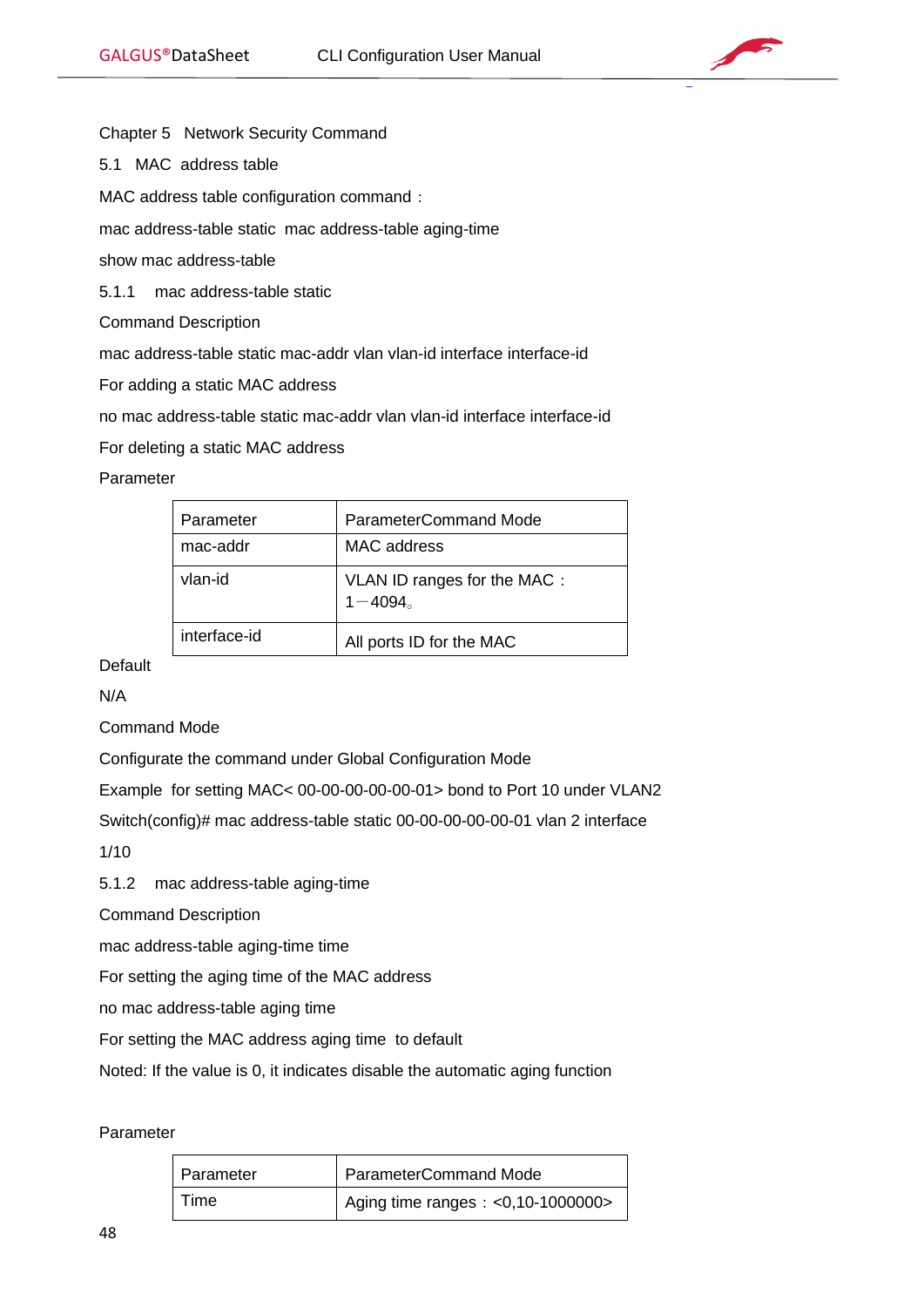

Default

N/A

Command Mode

Configurate the command under Global Configuration Mode

Example for setting the MAC address table aging time at 200s

Switch(config)# mac address-table aging-time 200

5.1.3 show mac address-table

Command Description

show mac address-table {address | aging-time | conf | count | learning |[interface

interface-id | vlan vlan-id] | static}

For showing the MAC address table content of switch

## Parameter

| Parameter     | <b>ParameterCommand Mode</b>                 |
|---------------|----------------------------------------------|
| Address       | Mac address checking                         |
| aging-time    | Mac address table aging time.                |
| Conf          | For added static MAC address by user         |
| Count         | Total numbers of MAC address                 |
| Learning      | Mac learning status                          |
| interface-id  | Port name                                    |
| vlan-id       | VLAN ID valid ranges : $1-4094$ <sub>o</sub> |
| <b>Static</b> | Static MAC address table                     |

Default N/A

Command Mode

Using the command to show MAC address table under Privilege Mode

Example for showing all MAC address tabless

Switch# show mac address-table

5.2 Storm Broadcast control

Command Description

qos storm broadcast /unicast /unknown

Enable the function

no qos storm broadcast /unicast /unknown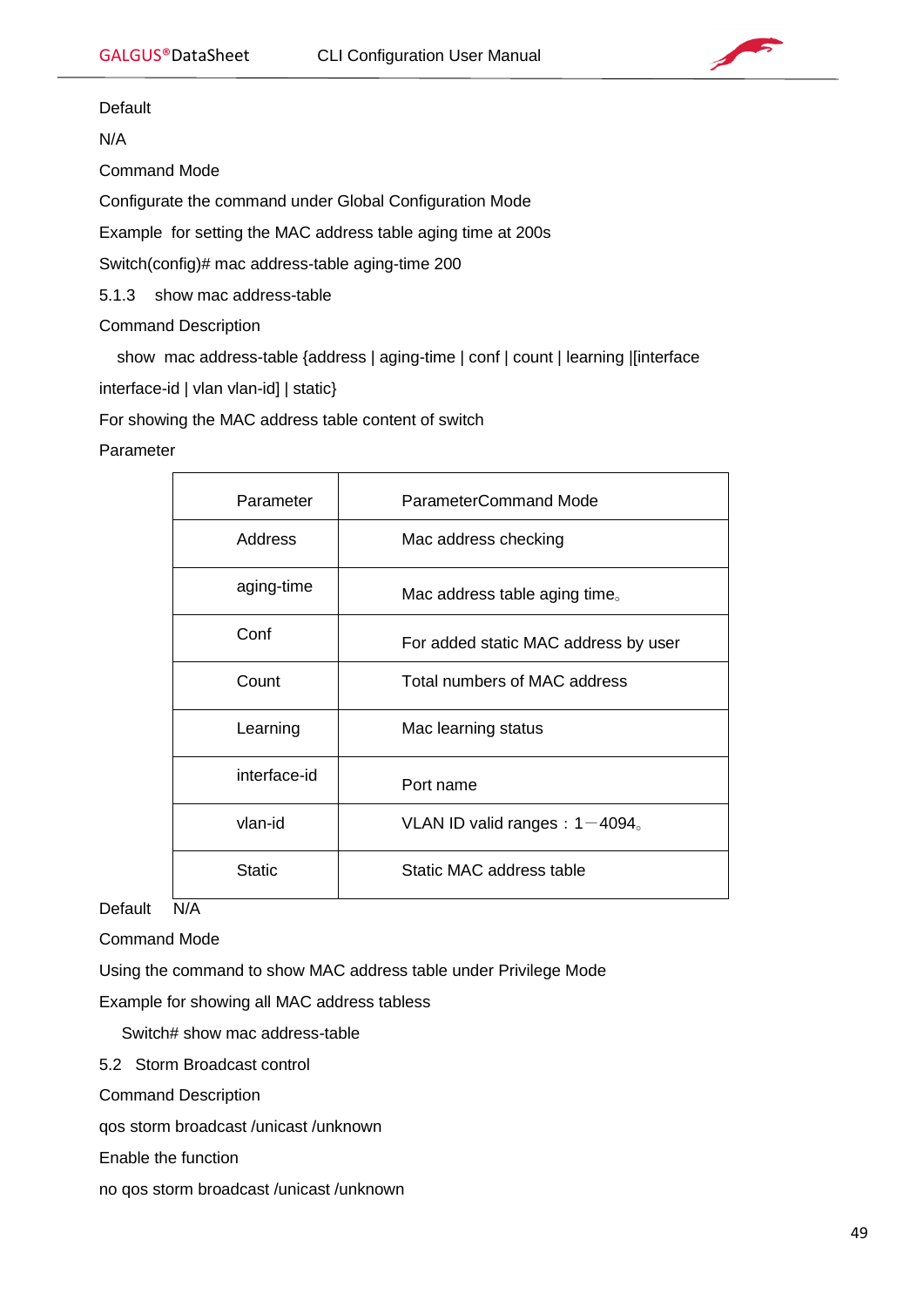

### Disable the function

Parameter

| Parameter        | ParameterCommand Mode           |
|------------------|---------------------------------|
| <b>Broadcast</b> | Broadcast data                  |
| Unicast          | Single broadcast data           |
| Unknown          | Undefined Single broadcast data |

Default

Disable

Command Mode

Configurate the command under Port Configuration Mode

Example for enable Storm Broadcast control at Port 10

Switch(config)# interface GigabitEthernet 1/10

Switch (config-if)# qos storm broadcast

5.3 IP Verify Source

IP Verify Source Command

ip verify source

ip verify source translate

ip verify source limit

ip source binding interface

show ip verify source

5.3.1 ip verify source

Command Description

ip verify source

Enable IP verify source

no ip verify source

Disable IP verify source

Parameter

N/A

Default

Disable

Command Mode

Configurate the command under Global Configuration Mode

Example for enable IP verify source

Switch (config)# ip verify source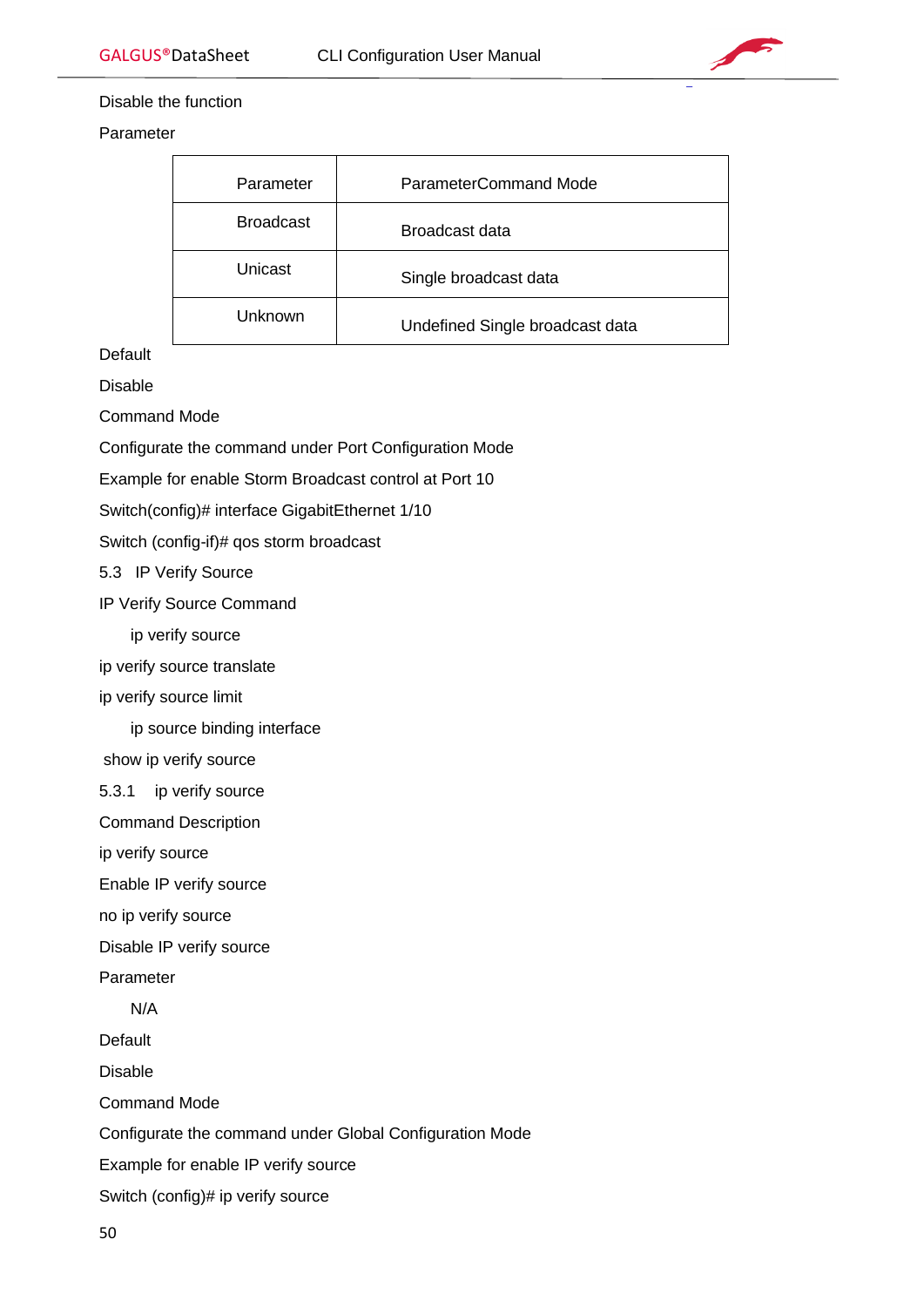

5.3.2 ip verify source translate Command Description ip verify source translate For translating dynamic entry to static entry no ip verify source translate For cancel the translations Parameter N/A **Default** Disable Command Mode Configurate the command under Global Configuration Mode Example Switch (config)# ip verify source translate 5.3.3 ip verify source limit Command Description ip verify source limit <0-2> For limit the numbers of the dynamic client no ip verify source limit For setting the limit to default

Parameter

| Parameter | ParameterCommand Mode                |
|-----------|--------------------------------------|
| $< 0 - 2$ | Number ranges of dynamic client<0-2> |

**Default** 

Unlimited

Command Mode

Configurate the command under Port Configuration Mode

Example

Switch (config)# interface GigabitEthernet 1/1

Switch (config-if)# ip verify source limit 2

5.3.4 ip source binding interface

Command Description

ip source binding interface <port\_type> <in\_port\_type\_id> <vlan\_var>

<ipv4\_var> <mask\_var>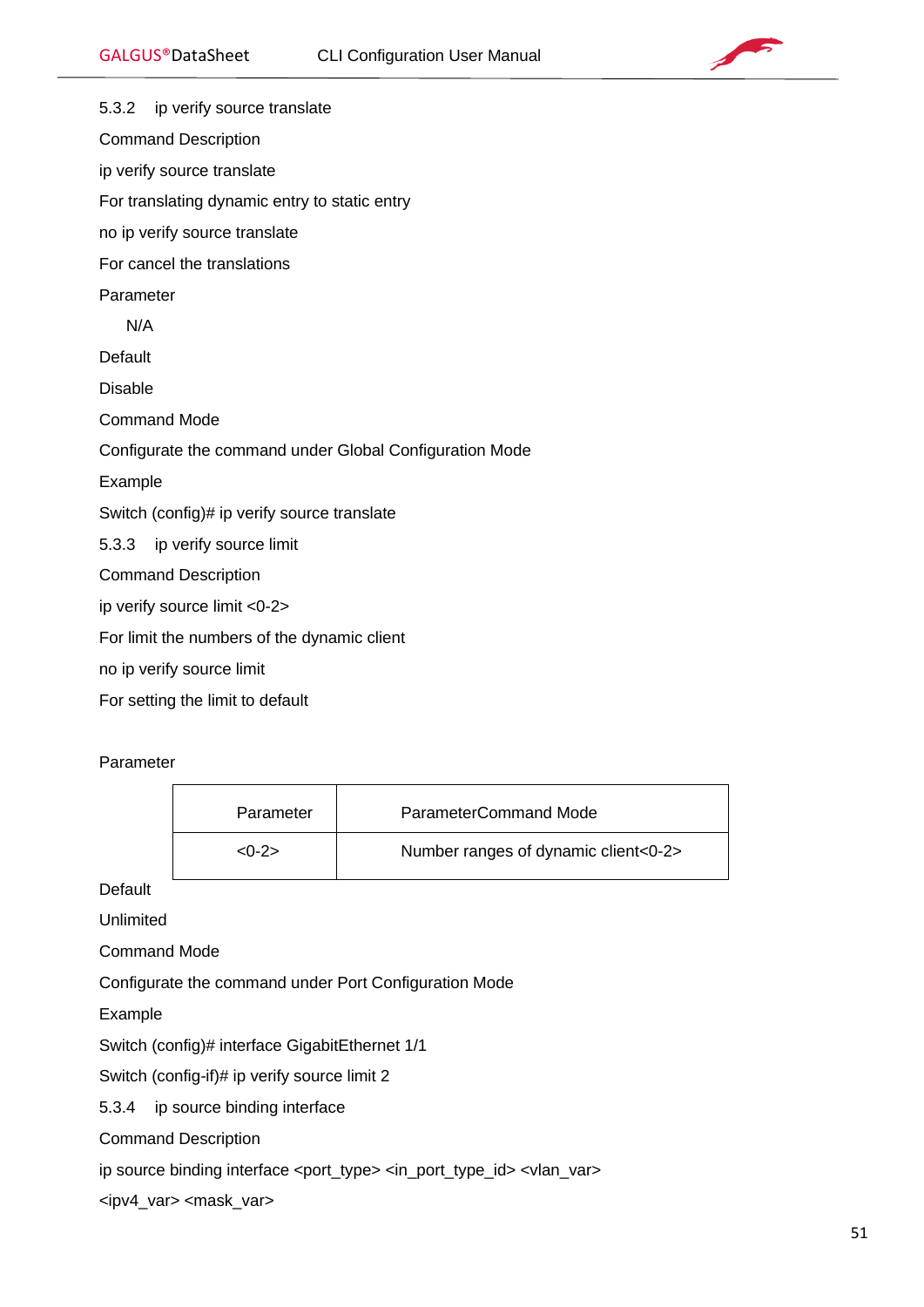

For adding numbers of the static entry

no ip source binding interface<port\_type> <in\_port\_type\_id> <vlan\_var>

<ipv4\_var> <mask\_var>

For deleting numbers of the static entry

# Parameter

| Parameter       | ParameterCommand Mode |
|-----------------|-----------------------|
| port_type       | Port type             |
| in_port_type_id | Port ID               |
| vlan_var        | vlan ID               |
| ipv4_var        | ip address            |
| mask_var        | Subnet mask           |

**Default** 

N/A

Command Mode

Configurate the command under Global Mode

Example for adding a static item, whose Port ID is 1, Vlan ID is 1, IP address is 192.168.2.66, and the subnet mask is 255.255.255.0

Switch(config)#ip source binding interface GigabitEthernet 1/1 1 192.168.2.66

255.255.255.0

5.3.5 show ip verify source

Command Description

show ip verify source

For checking IP verify source configuration status

Parameter

N/A

Default

Disable

Command Mode

Configurate the command under Privilege mode

Example for checking enable IP verify source configuration status

Switch# show ip verify source

5.4 ARP Inspection Configuration

ARP Testing Configuration Command: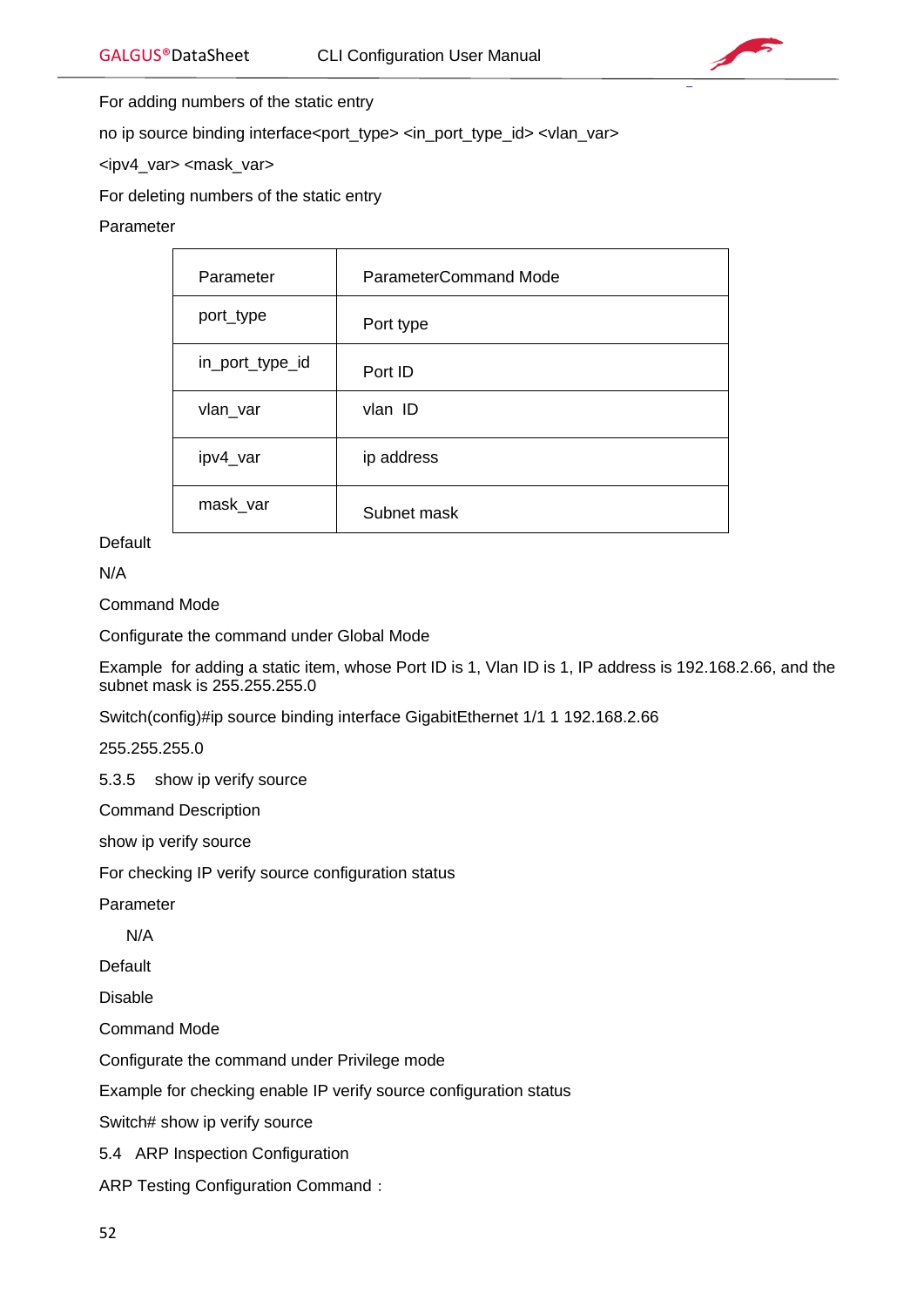

ip arp inspection ip arp inspection trust ip arp inspection checking-vlan ip arp inspection logging ip arp inspection entry interface ip arp inspection translate ip arp inspection vlan show ip arp inspection

5.4.1 ip arp inspection Command Description ip arp inspection Enable t he IP ARP inspection no ip arp inspection Disable IP ARP inspection Parameter N/A **Default** Disable Command Mode Configurate the command under Global Configuration Mode Example for enable ARP inspection Switch(config)# ip arp inspection 5.4.2 ip arp inspection trust Command Description ip arp inspection trust Disable ARP inspection for port no ip arp inspection trust Enable the ARP inspection for port Parameter N/A **Default** Disable the function Command Mode Configurate the command under Port Configuration Mode Example for enable IP ARP inspection of port 10 Switch (config-if)# no ip arp inspection trust 5.4.3 ip arp inspection checking-vlan Command Description ip arp inspection checking-vlan Enable ARP inspection checking-VLAN

no ip arp inspection checking-vlan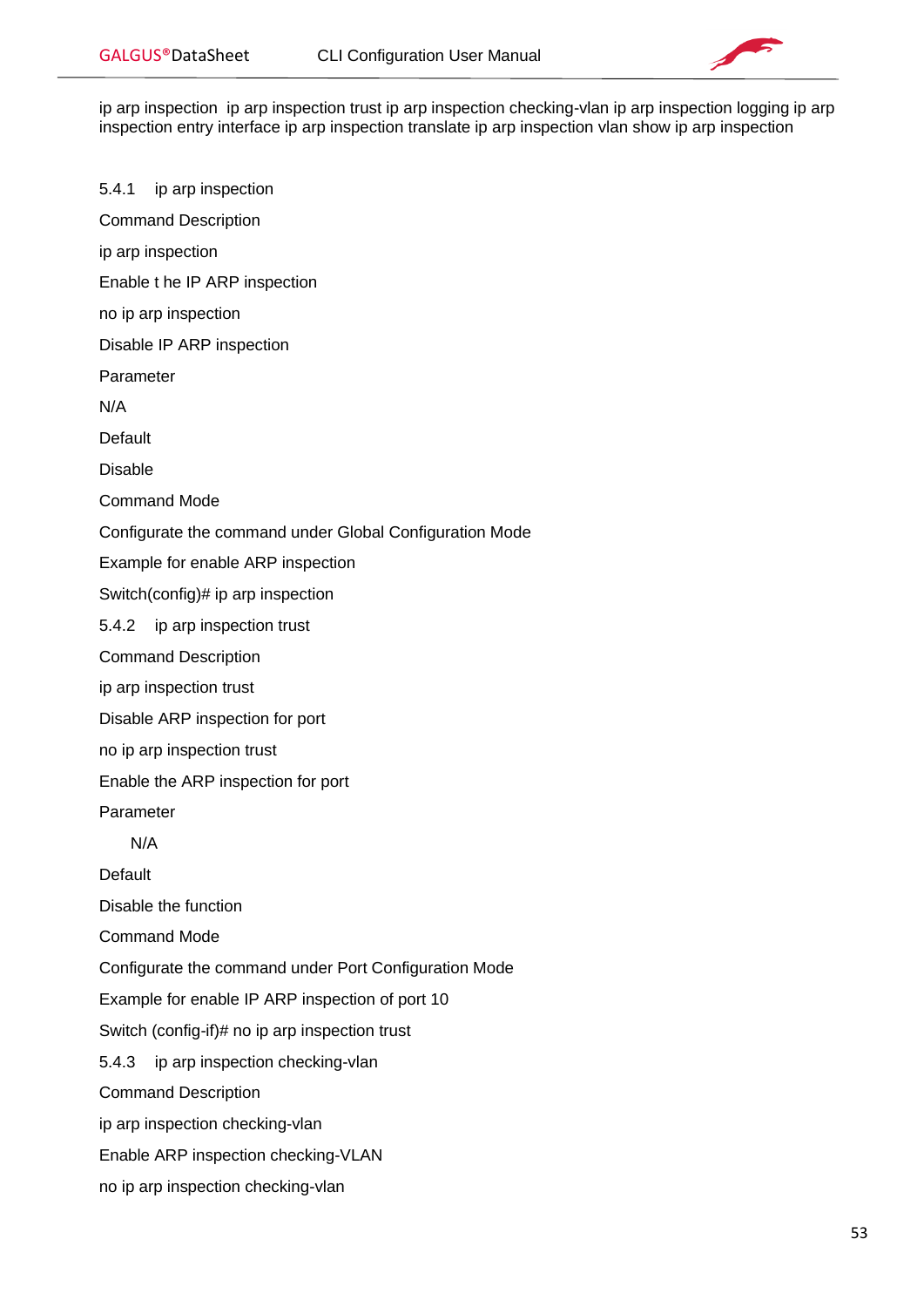

Disable ARP inspection checking-VLAN

Parameter

N/A

**Default** 

Disable

Command Mode

Configurate the command under Port Configuration Mode

Example for enable ARP inspection checking-VLAN of port 10

Switch (config-if)# ip arp inspection checking-vlan

5.4.4 ip arp inspection logging

Command Description

ip arp inspection logging all/deny/permit

For setting Port logging type

no ip arp inspection logging

For setting port logging type to default

Parameter

| Parameter | <b>ParameterCommand</b><br>Mode |
|-----------|---------------------------------|
| Αll       | All                             |
| Deny      | Deny                            |
| Permit    | Permit                          |

**Default** 

N/A

Command Mode

Configurate the command under Port Configuration Mode

Example setting logging type to " Permit" of port 10

Switch (config-if)# ip arp inspection logging permit

5.4.5 ip arp inspection entry interface

Command Description

ip arp inspection entry interface <port\_type> <in\_port\_type\_id> <vlan\_var>

<mac\_var> <ipv4\_var>

For adding static entry

no ip arp inspection entry interface <port\_type> <in\_port\_type\_id> <vlan\_var>

<mac\_var> <ipv4\_var>

For deleting static entry

Parameter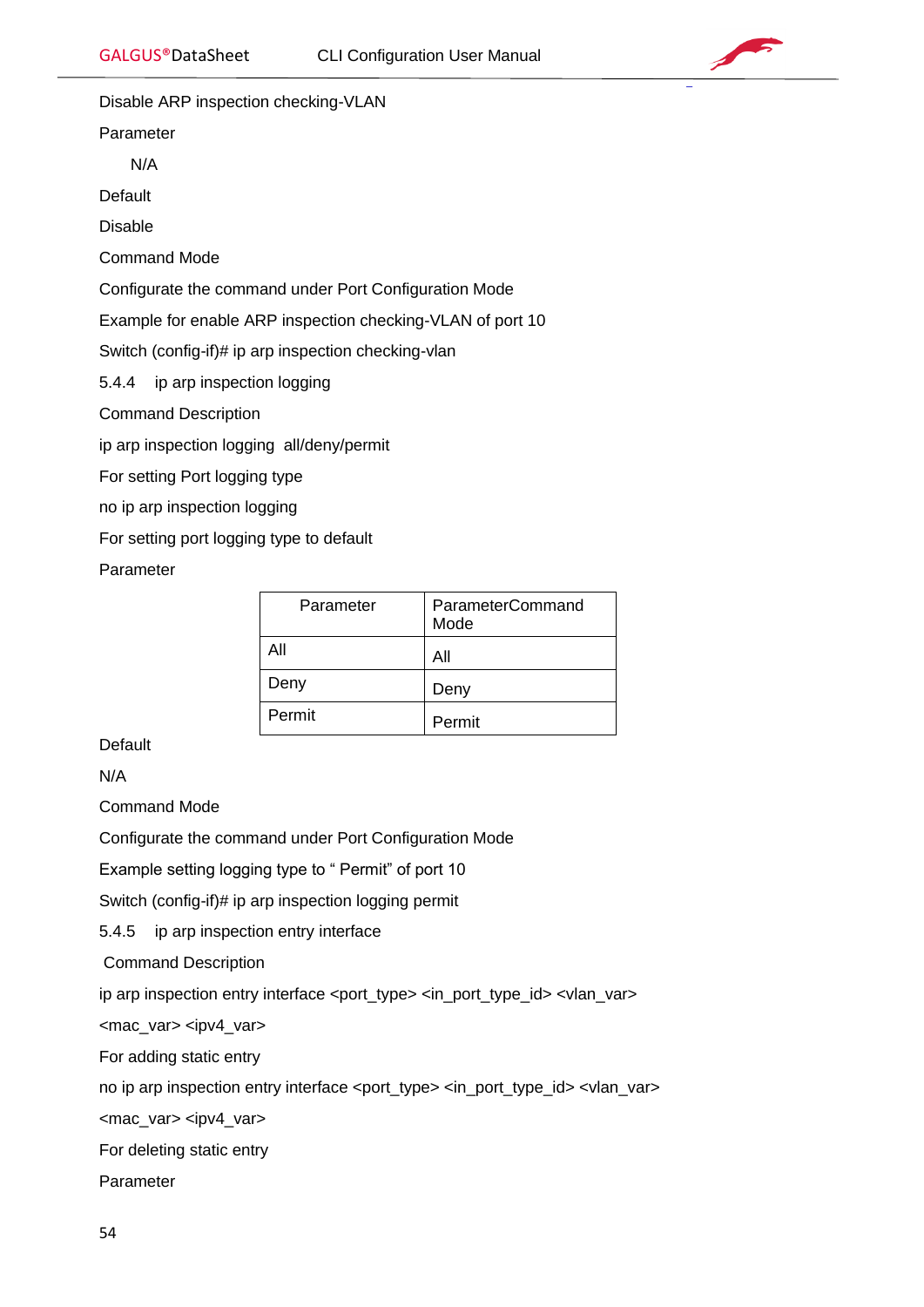

| Parameter    | ParameterCommand<br>Mode |
|--------------|--------------------------|
| port_type    | Port type                |
| port_type_id | Port ID                  |
| vlan_var     | <b>VLAN ID</b>           |
| mac var      | <b>MAC</b>               |
| var          | IP address               |

Default

N/A

Command Mode

Configurate the command under Global Configuration Mode

Example for adding a static entry

Switch(config)# ip arp inspection entry interface GigabitEthernet 1/1 1

00:00:00:00:00:08 192.168.2.3

5.4.6 ip arp inspection translate

Command Description

ip arp inspection translate [ interface <port\_type> <in\_port\_type\_id>

<vlan\_var> <mac\_var> <ipv4\_var> ]

For translating dynamic entry to static entry.

no ip arp inspection translate [ interface <port\_type> <in\_port\_type\_id> <vlan\_var> <mac\_var> <ipv4\_var> ]

For cancel translated entry

Parameter

| Parameter    | ParameterCommand<br>Mode |
|--------------|--------------------------|
| port_type    | Port type                |
| port_type_id | Port ID                  |
| vlan_var     | VLAN ID                  |
| mac var      | <b>MAC Address</b>       |
| ipv4 var     | <b>IP Address</b>        |

**Default** 

N/A

Command Mode

Configurate the command under Global Configuration Mode

Example for translating all dynamic entry to static entry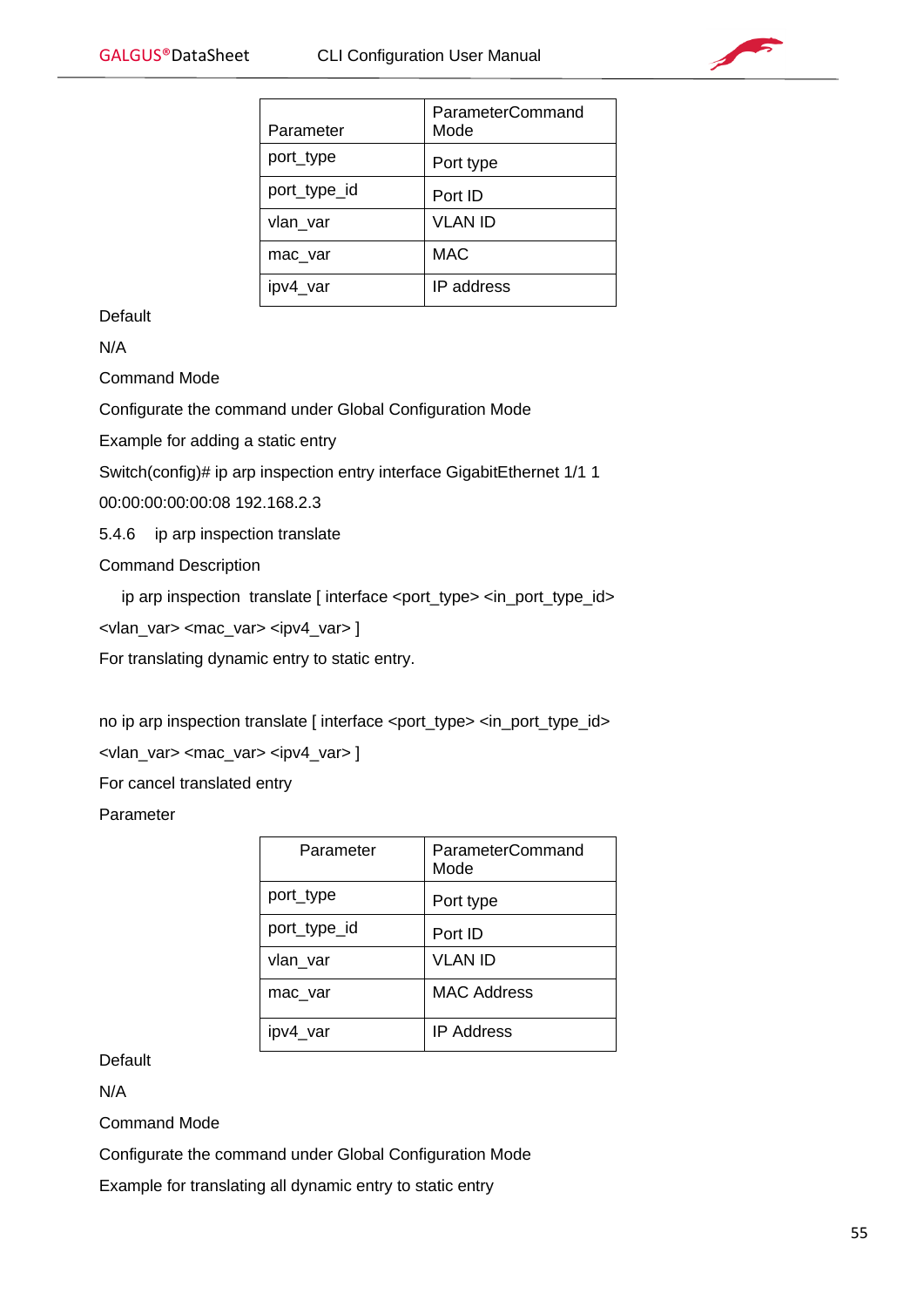

Switch (config)# ip arp inspection translate

5.4.7 ip arp inspection vlan

Command Description

ip arp inspection vlan <in\_vlan\_list> logging { deny | permit | all }

For setting VLAN logging type

no ip arp inspection vlan <in\_vlan\_list> logging { deny | permit | all }

For setting VLAN logging type to default

Parameter

| Parameter | ParameterCommand<br>Mode |
|-----------|--------------------------|
| Αll       | all                      |
| Deny      | deny                     |
| Permit    | permit                   |

**Default** 

N/A

Command Mode

Configurate the command under Global Configuration Mode

Example for setting vlan 1 logging type at deny

Switch (config)# ip arp inspection vlan 1 logging deny

5.4.8 show ip arp inspection

Command Description

show ip arp inspection entry/interface/vlan

For checking ARP inspection related information configuration

Parameter

N/A

Default

N/A

Command Mode

Configurate the command under Privilege mod

Example for checking ARP inspection configuration

Switch (config)# show ip arp inspection

5.5 ACL Configuration

ACL configuration command:

access-list ace show access-list

5.5.1 access-list ace

Command Description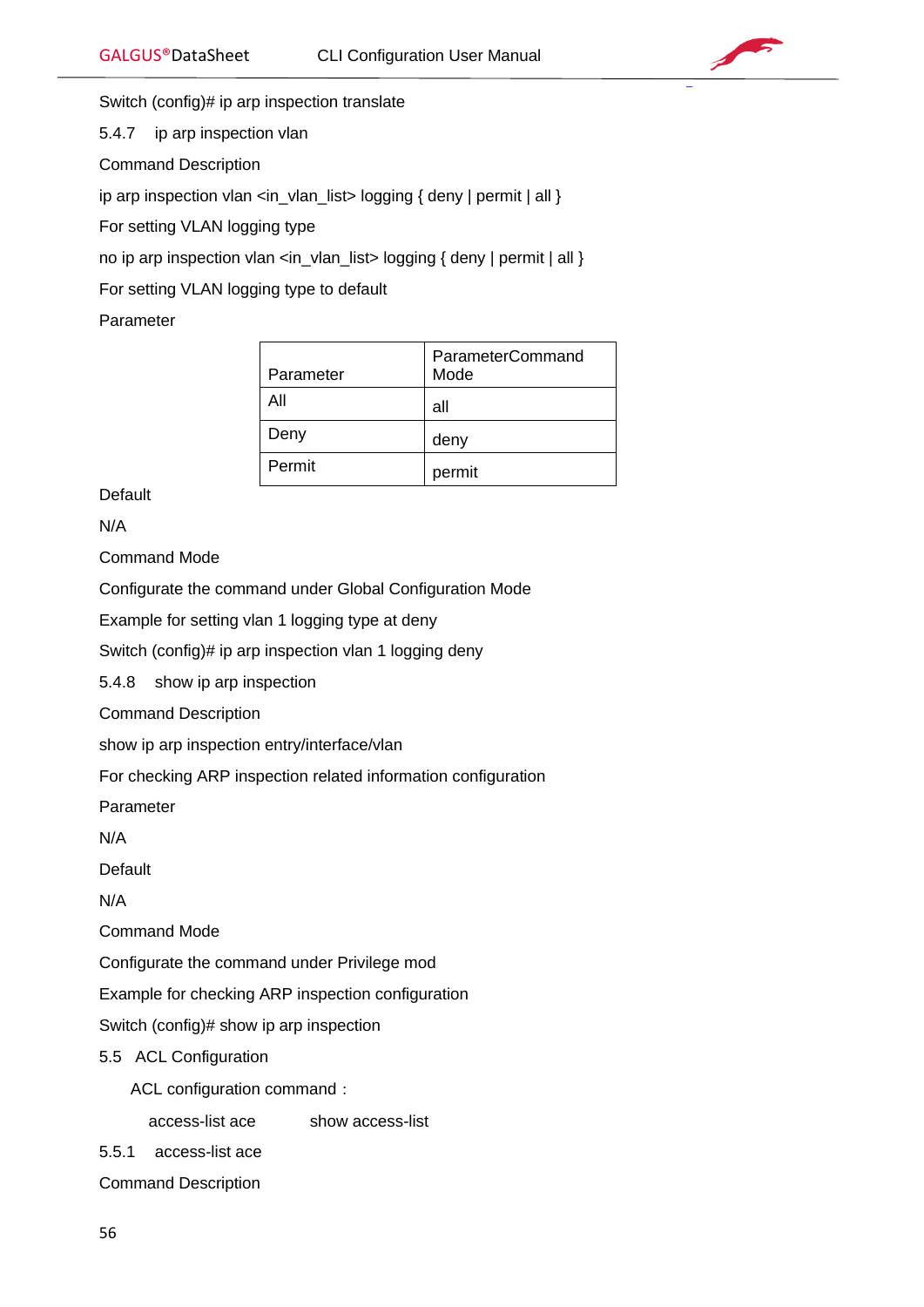

access-list ace, configuration for acl ace entry no access-list ace, Delete acl ace entry Parameter Ace id ace entry id, ranges 1-512 action permit/deny dmac-type frame-type ingress interface logging logging frame information next Add a new ACE entry at current ACE entry policy Policy configuration selection rate-limiter rate limit, this will occupy the rate limiter in bandwidth policy redirect Port redirection configuration selection shutdown Shut down port configuration selection tag-priority vlanTag priority level configuration selection vid VID filter domain configuration selection Default **Shutdown** Command Mode Global Configuration Mode Example Switch(config)# access-list ace 1 ingress interface GigabitEthernet 1/1 frame-type ipv4 action deny rate-limiter 1 redirect interface GigabitEthernet 1/2 logging Switch(config)# no access-list ace 1 5.5.2 Show access-list Command Description Show access-list, For checking ace configuration information Parameter show access-list [interface  $[(\langle \text{port type}\rangle \mid \langle \text{v} \rangle]$  port\_type\_list> ] ) ] ] [ rate-limiter  $\lceil$  <rate\_limiter\_list>  $\rceil$  | ace statistics  $\lceil$  <ace\_list>  $\rceil$  } show access-list ace-status  $\lceil$  static  $\rceil$ [link-oam] [loop-protect] [dhcp] [ptp] [upnp] [arp-inspection] [evc] [mep] [ipmc] [ip-sourceguard ] [ ip-mgmt ] [ conflicts ] [ switch <switch\_list> ]

**Default** 

**Shutdown** 

Command Mode\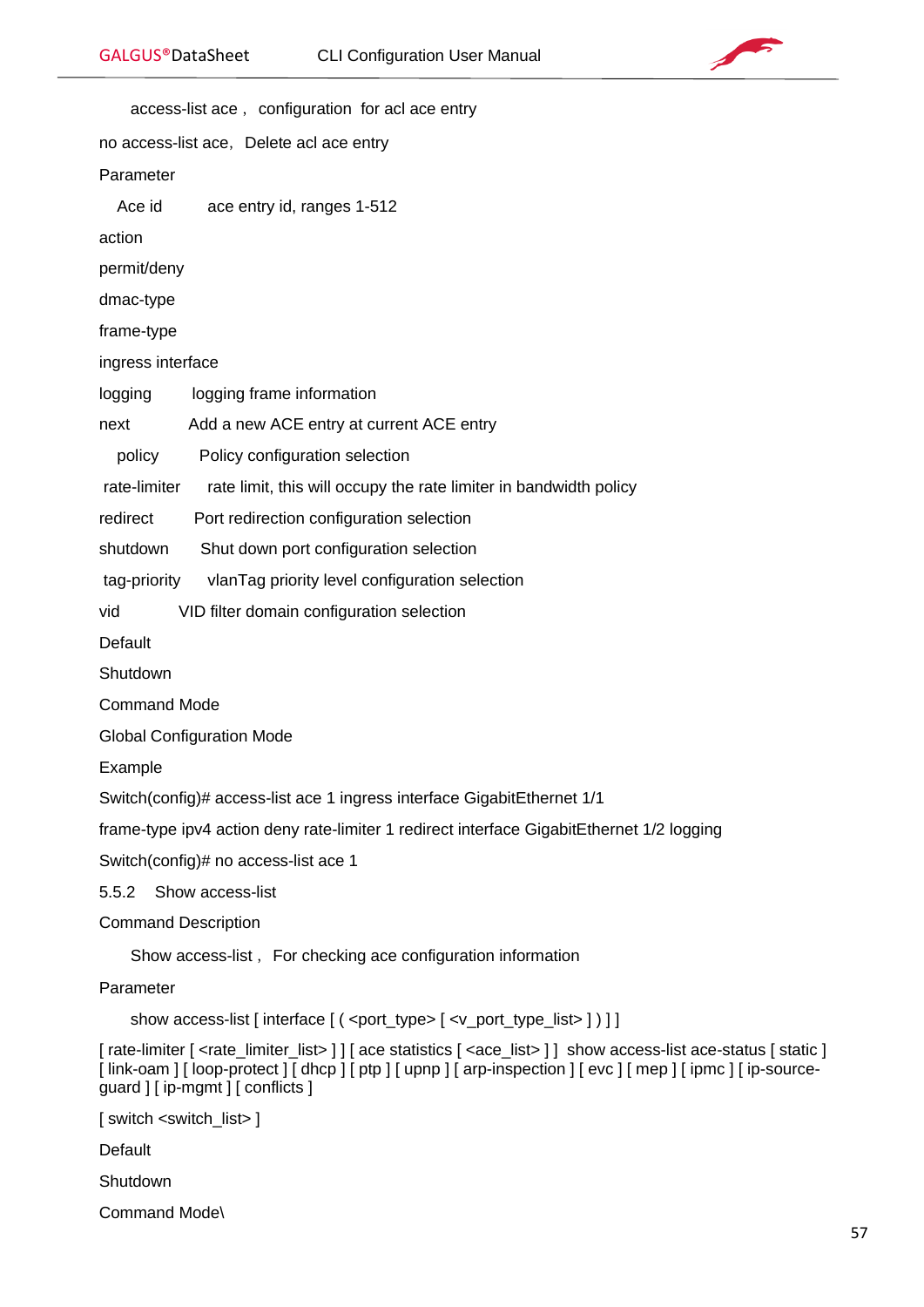

Privilege Configuration Mode

Example

Switch# show access-list ace statistics

Switch# show access-list ace

5.6 STP Configuration

STP Configuration Command:

spanning-tree spanning-tree mode spanning-tree aggregation spanning-tree auto-edge spanning-tree bpdu-guard spanning-tree edge spanning-tree link-type spanning-tree mst spanning-tree restricted-role

spanning-tree restricted-tcn

5.6.1 spanning-tree

Command Description

spanning-tree

Enable STP

no spanning-tree

Disable STP

Parameter

N/A

Default

Enable

Command Mode

Configurate the command under Port Configuration Mode or aggregate port configuration mode

Example for enable STP of port 10 and STP of aggregate port

Switch (config-if) #spanning-tree

Switch (config-stp-aggr)# spanning-tree

5.6.2 spanning-tree mode

Command Description

spanning-tree mode stp/mstp/rstp

For setting STP version

no spanning-tree mode

For setting STP version to default

Parameter

N/A

**Default** 

mstp

Command Mode

Configurate the command Global Configuration Mode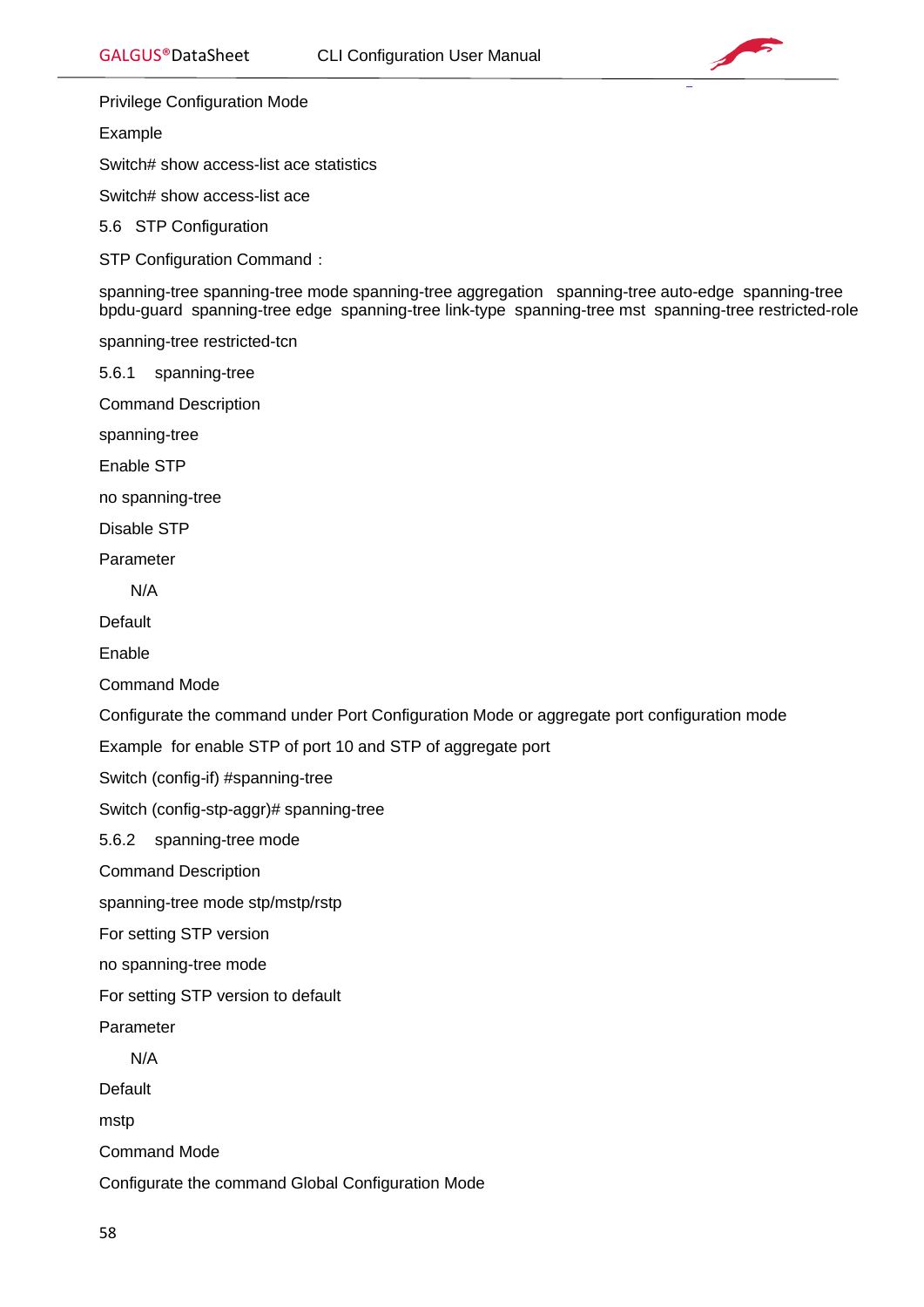



Example for modifying STP version to RSTP Switch (config) #spanning-tree mode rstp 5.6.3 spanning-tree aggregation Command Description spanning-tree aggregation, For accessing to aggregate port STP configuration mode Parameter N/A **Default** N/A Command Mode Configurate the command under Global Configuration Mode Example for accessing aggregate port STP configuration mode Switch (config) #spanning-tree aggregation 5.6.4 spanning-tree auto-edge Command Description spanning-tree auto-edge For enable auto-edge no spanning-tree auto-edge For disable auto-edge Parameter N/A Default Enable Command Mode Configurate the command under Port Configuration Mode or aggregate port configuration mode Example for enable the auto-edge function of port 10 and aggregate port Switch (config-if) #spanning-tree auto-edge Switch (config-stp-aggr)# spanning-tree auto-edge 5.6.5 spanning-tree bpdu-guard Command Description spanning-tree bpdu-guard Enable BPDU Guard no spanning-tree bpdu-guard Disable BPDU Guard

Parameter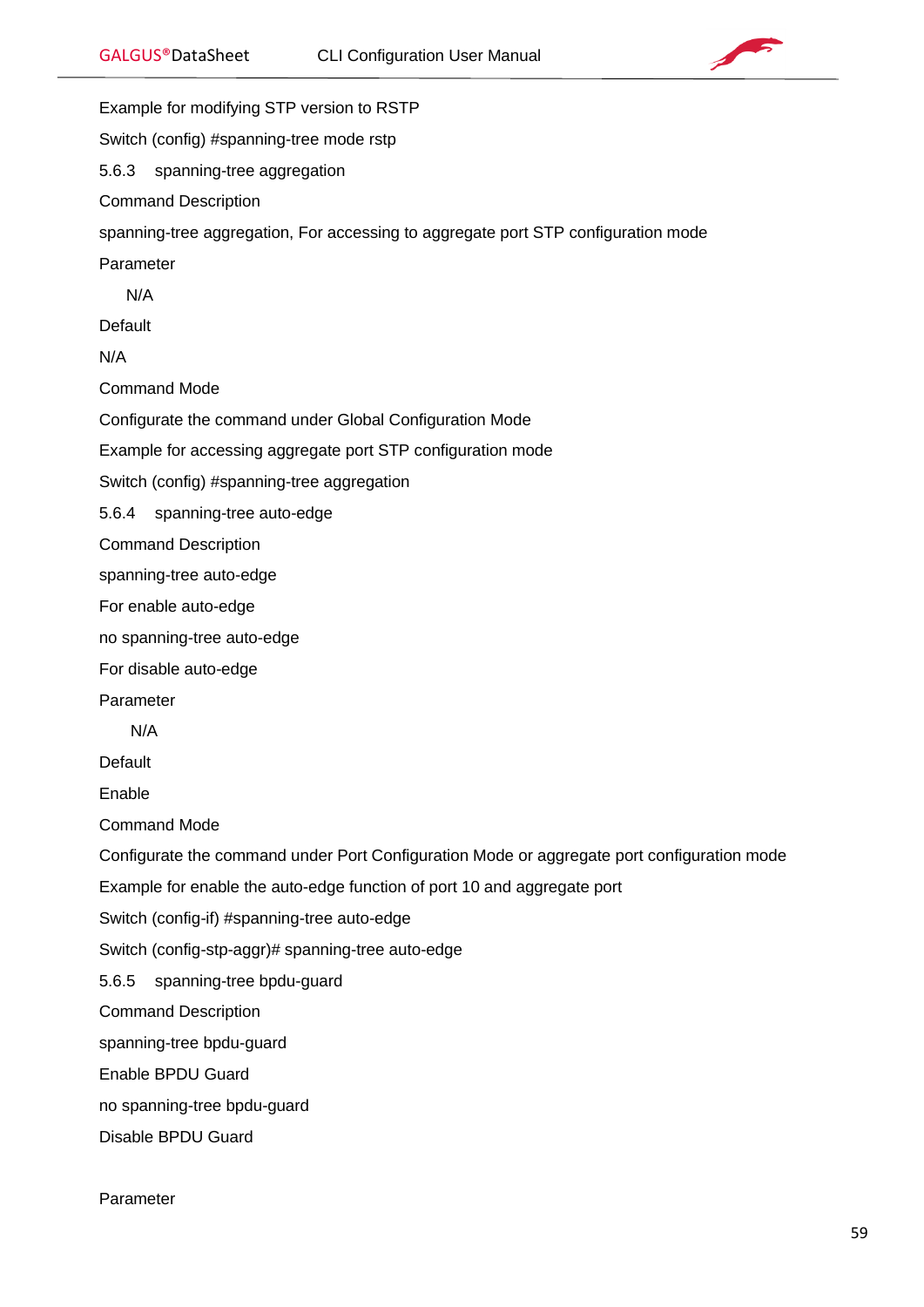

N/A

**Default** 

Disable

Command Mode

Configurate the command under Port Configuration Mode or Aggregate Port Configuration mode

Example for enable BPDU Guard of port 10 and aggregate port

Switch (config-if) #spanning-tree bpdu-guard

Switch (config-stp-aggr)# spanning-tree bpdu-guard

5.6.6 spanning-tree edge

Command Description

spanning-tree edge Enable management of edge function

no spanning-tree edge

Disable management of edge function

Parameter

N/A

**Default** 

Non-Edge

Command Mode

Configurate the command under Port Configuration Mode or Aggregate Port configuration Mode

Example for enable management of edge function of port 10 and aggregate port

Switch (config-if) #spanning-tree edge

Switch (config-stp-aggr)# spanning-tree edge

5.6.7 spanning-tree link-type

Command Description

spanning-tree link-type auto/ point-to-point/ shared

For configurating point-to-point type

no spanning-tree link-type

For configurating point-to-point type to default

Parameter

| Parameter      | <b>ParameterCommand</b><br>Mode                   |
|----------------|---------------------------------------------------|
| Auto           | auto for corresponding<br>web interface           |
| point-to-point | forced true for<br>corresponding web<br>interface |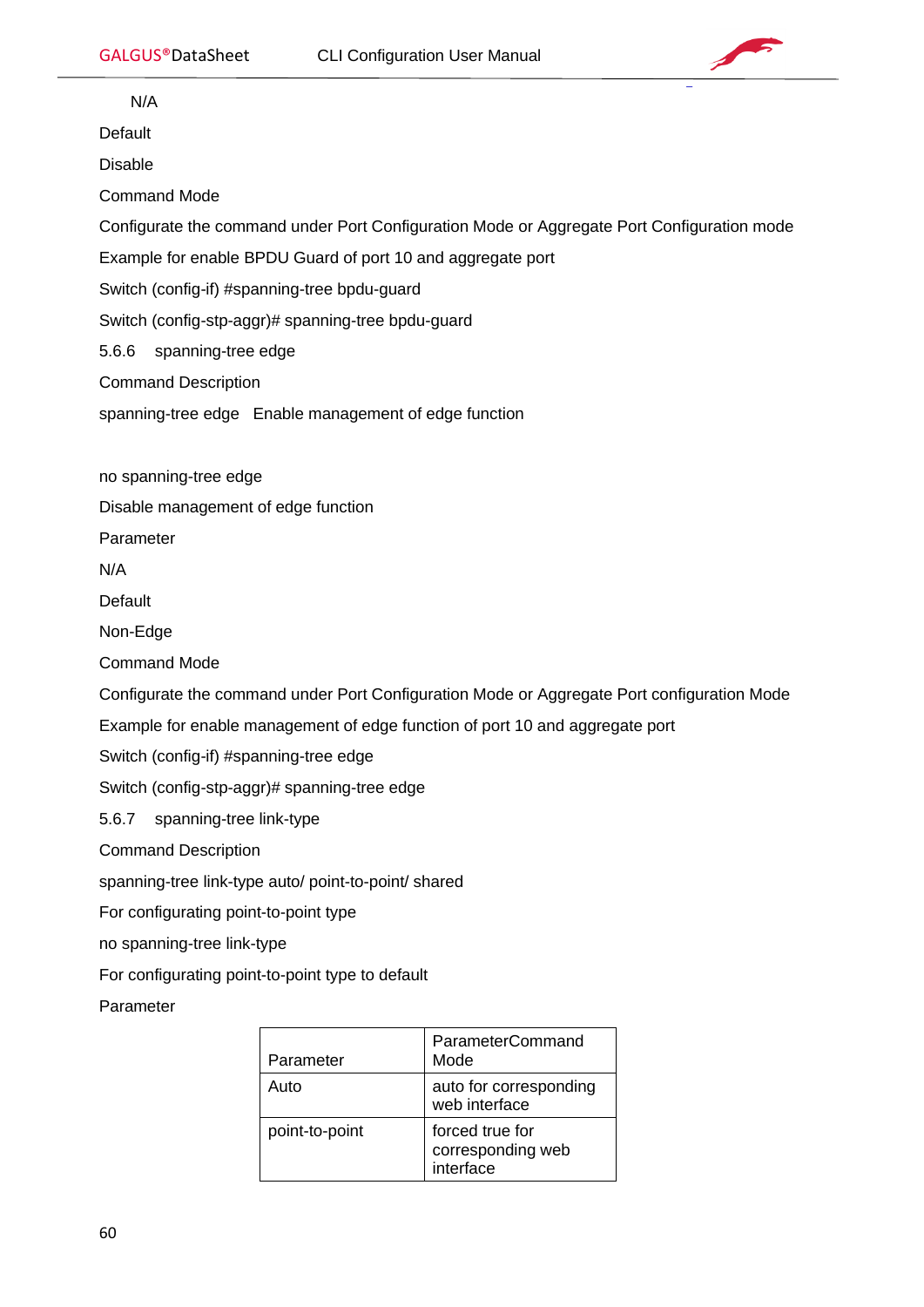

| shared | forced false for               |
|--------|--------------------------------|
|        | corresponding web<br>interface |

**Default** 

auto

Command Mode

Configurate the command under Port Configuration Mode or Aggregate port configuration mode

Example for configurating point-to-point type to forced true of port 10 and aggregate port

Switch (config-if) spanning-tree link-type point-to-point

Switch (config-stp-aggr)# spanning-tree link-type point-to-point

5.6.8 spanning-tree mst

Command Description

spanning-tree mst <instance> cost { <cost> | auto }

For setting path cost

no spanning-tree mst <instance> cost { <cost> | auto }

For setting path cost to default

spanning-tree mst <instance> port-priority <prio>

For setting port priority

no spanning-tree mst <instance> port-priority <prio>

For setting port priority back to default

# Parameter

| Parameter | <b>ParameterCommand</b><br>Mode       |
|-----------|---------------------------------------|
| instance  | Ranges 0-7                            |
| Cost      | Integer of the ranges 1-<br>200000000 |
| ⊃ri∩      | Ranges 0-240                          |

**Default** 

N/A

Command Mode

Configurate the command under Port Configuration Mode or aggregate port configuration configuration mode

Example for setting path cost of port 10 and aggregate port

Switch (config-if) # spanning-tree mst 1 cost 144

Switch (config-stp-aggr)# spanning-tree mst 1 cost 144

5.6.9 spanning-tree restricted-role

Command Description

spanning-tree restricted-role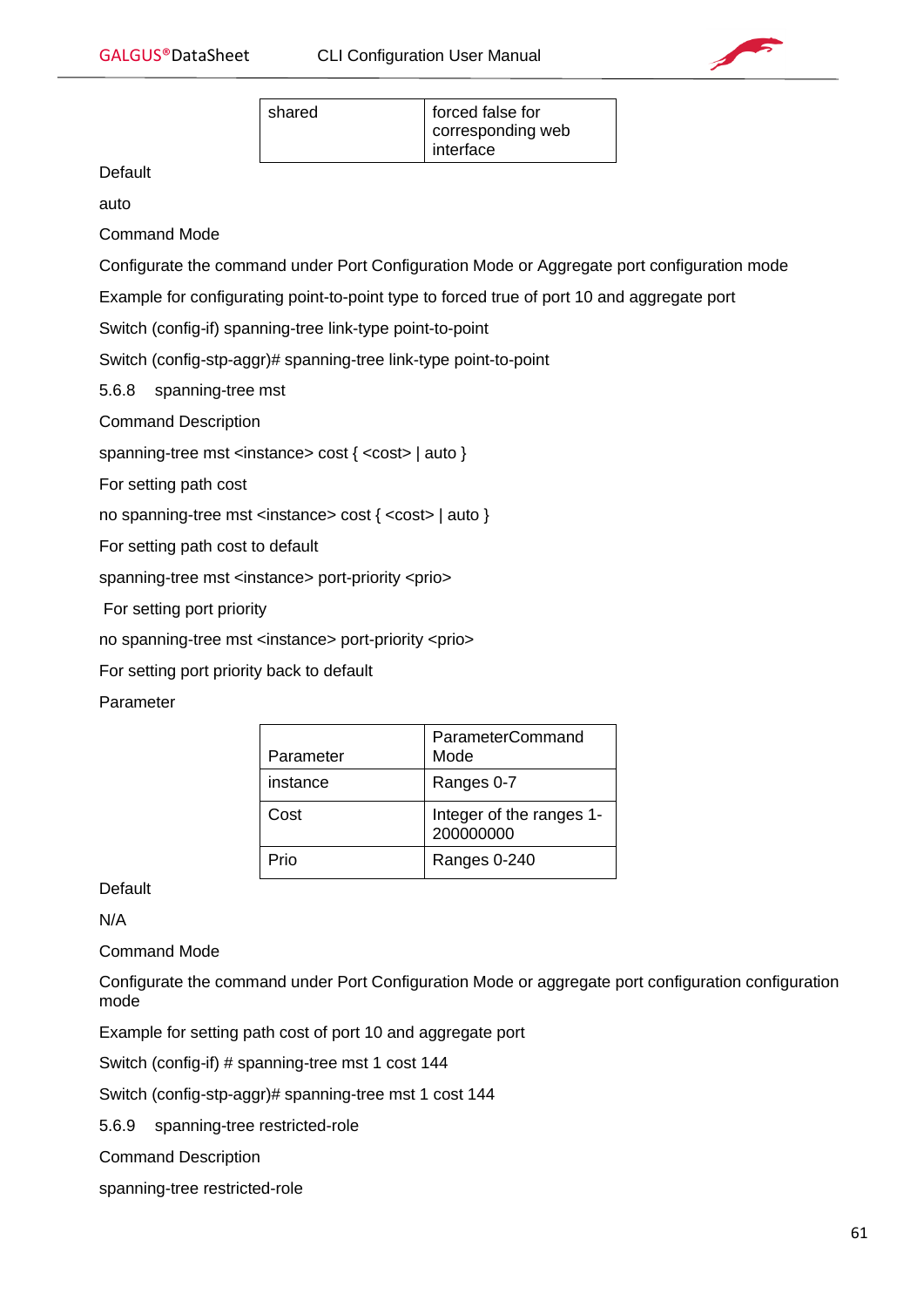

Enable restricted role

no spanning-tree restricted-role

Disable restricted role

Parameter N/A

**Default** 

Disable

Command Mode

Configurate the command under Port Configuration Mode or aggregate port configuration mode

Example for enable restricted role of port 10 and aggregate port

Switch (config-if) # spanning-tree restricted-role

Switch (config-stp-aggr)# spanning-tree restricted-role

5.6.10 spanning-tree restricted-tcn

Command Description

spanning-tree restricted- tcn

Enable restricted tcn

no spanning-tree restricted- tcn

Disable restricted tcn

Parameter

N/A

**Default** 

Disable

Command Mode

Configurate the command under Port Configuration Mode or Aggregate port configuration mode

Example for enable restricted tcn of port 10 and aggregate port

Switch (config-if) # spanning-tree restricted- tcn

Switch (config-stp-aggr)# spanning-tree restricted- tcn

5.6.11 show spanning-tree

Command Description

show spanning-tree |/active/ detailed/ interface / mst / summary

For checking STP related configuration

Parameter

N/A

Default

N/A

Command Mode

Configurate the command under Privilege Configuration Mode

62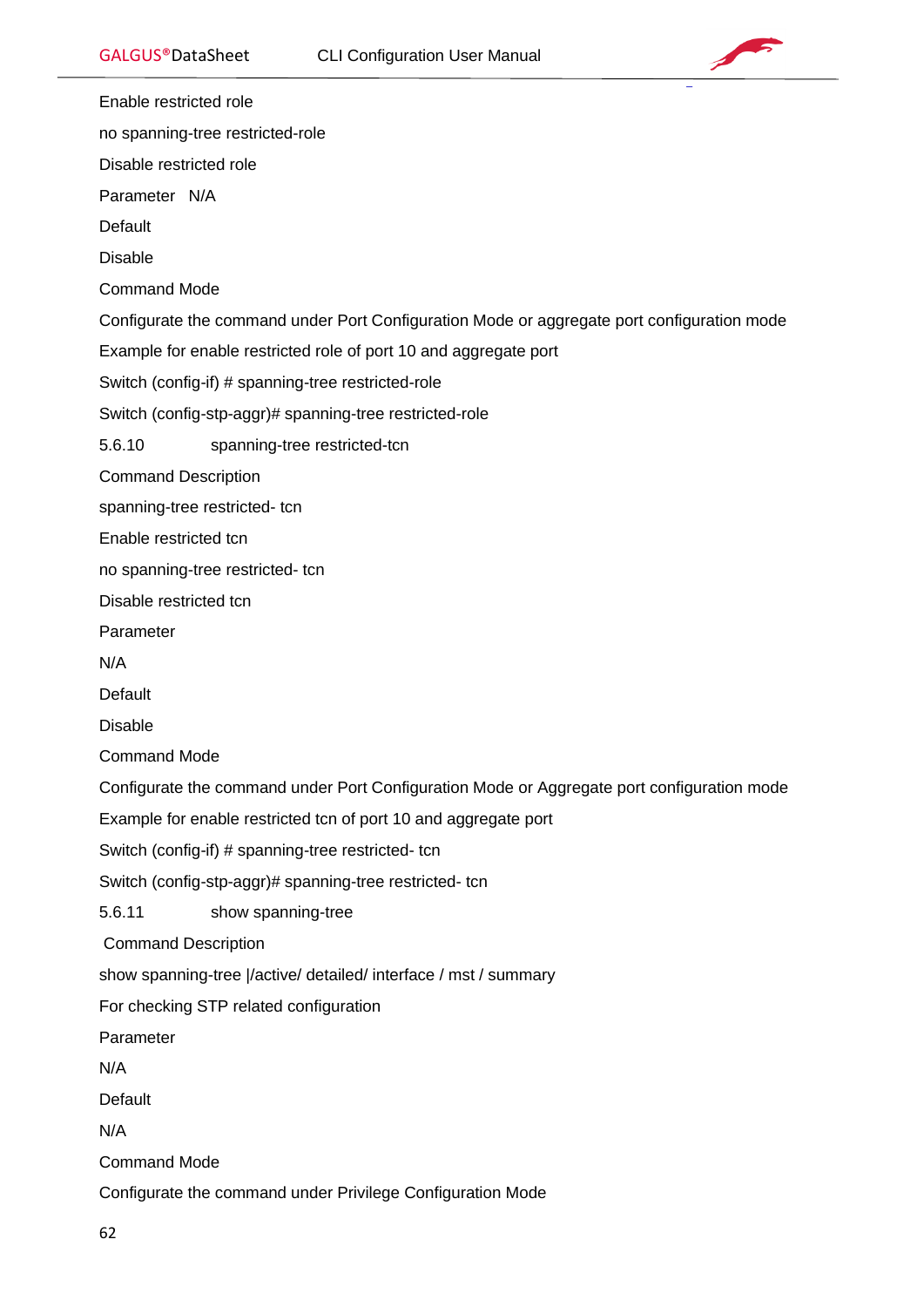

GALGUS®DataSheet CLI Configuration User Manual Example for checking STP configuration status Switch # show spanning-tree 5.7 Loop-protect configuration Loop-protect configuration command loop-protect loop-protect tx-mode 5.7.1 loop-protect Command Description loop-protect Enable loop-protect no loop-protect Disable loop-protect Parameter N/A **Default** Disable Command Mode Configurate the command under Global Configuration Mode Example for enable loop-protect Switch (config) # loop-protect 5.7.2 loop-protect tx-mode Command Description loop-protect tx-mode Enable loop-protect tx-mode no loop-protect tx-mode Disable loop-protect tx-mode Parameter N/A **Default** Disable Command Mode Configurate the command under Port Configuration Mode Example for enable loop-protect tx-mode Switch (config-if) #loop-protect tx-mode 5.8 ERPS configuration ERPS configuration command: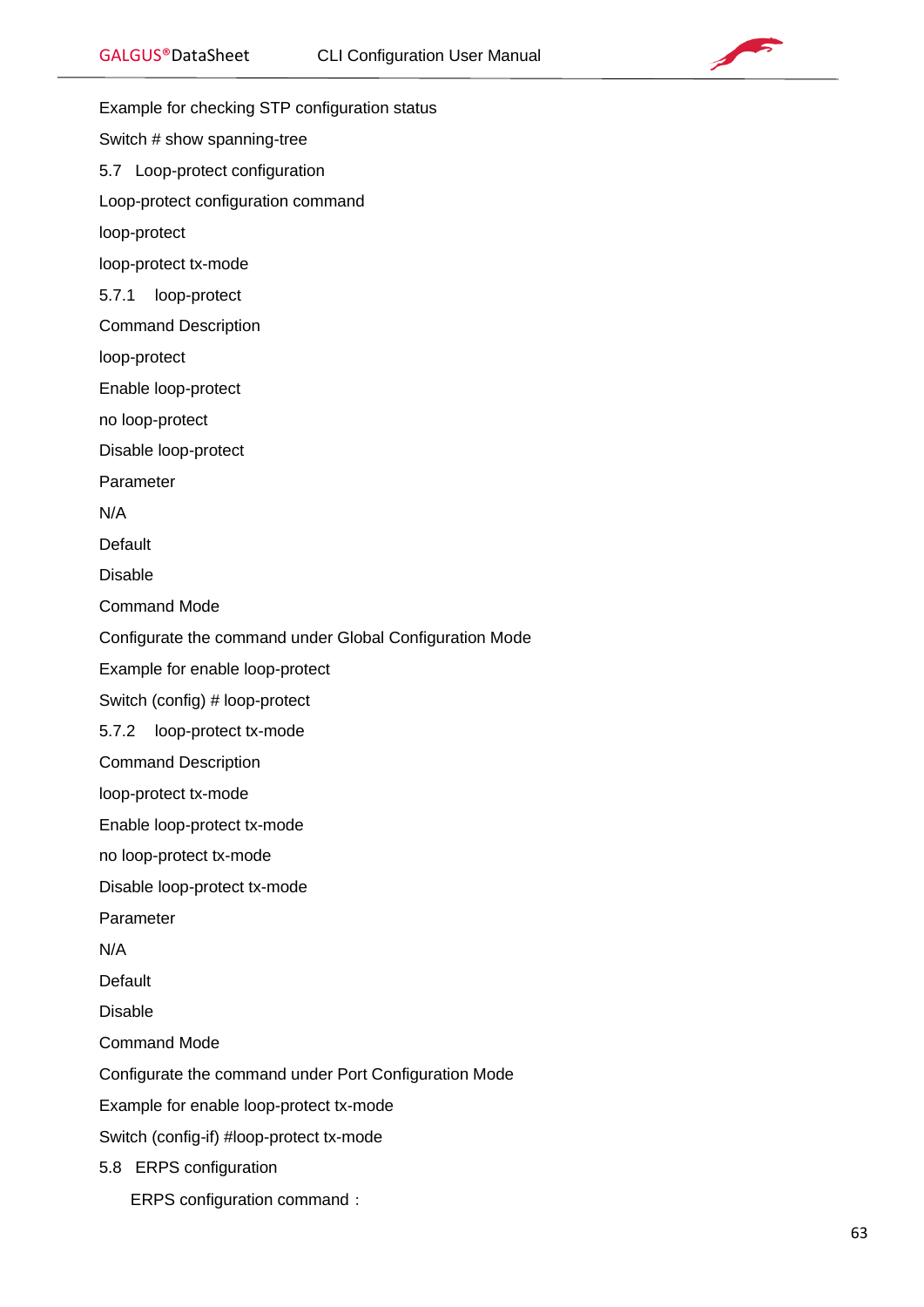

Mep Erps

Noted: command for erps is complicated, suggest to configurated by web. More easier to do.

5.8.1 mep

Command Description

Reference to

Example

Parameter Reference to

Example

Default Reference to

Example

Command Mode

Global Mode

Example

//Configurtate Port 1, 2 into ERPS group 1, protocol vlan3001, the major port without configurating

Switch(cinfig)# mep 1 down domain port flow 1 level 0 interface GigabitEthernet 1/1

Switch(cinfig)# mep 1 vid 3001 Switch(cinfig)# mep 1 aps 0 raps

Switch(cinfig)# mep 2 down domain port flow 2 level 0 interface GigabitEthernet 1/2

Switch(cinfig)# mep 2 vid 3001

Switch(cinfig)# mep 2 aps 0 raps

Switch(cinfig)# erps 1 major port0 interface GigabitEthernet 1/1 port1 interface GigabitEthernet 1/2

Switch(cinfig)# erps 1 mep port0 sf 1 aps 1 port1 sf 2 aps 2

Switch(cinfig)# erps 1 vlan 1

5.8.2 erps

Command Description

Reference to

Example

Parameter

Reference to Example

Default Reference to Example

Command Mode Global Mode

Example // Configurate port 51, 52 into ERPS group 2, protocol vlan3002, Major port- port 0

 Switch(cinfig)# mep 51 down domain port flow 51 level 0 interface XGigabitEthernet 1/3 Switch(cinfig)# mep 51 vid 3002 Switch(cinfig)# mep 51 aps 0 raps Switch(cinfig)# mep 52 down domain port flow 52 level 0 interface XGigabitEthernet 1/4

64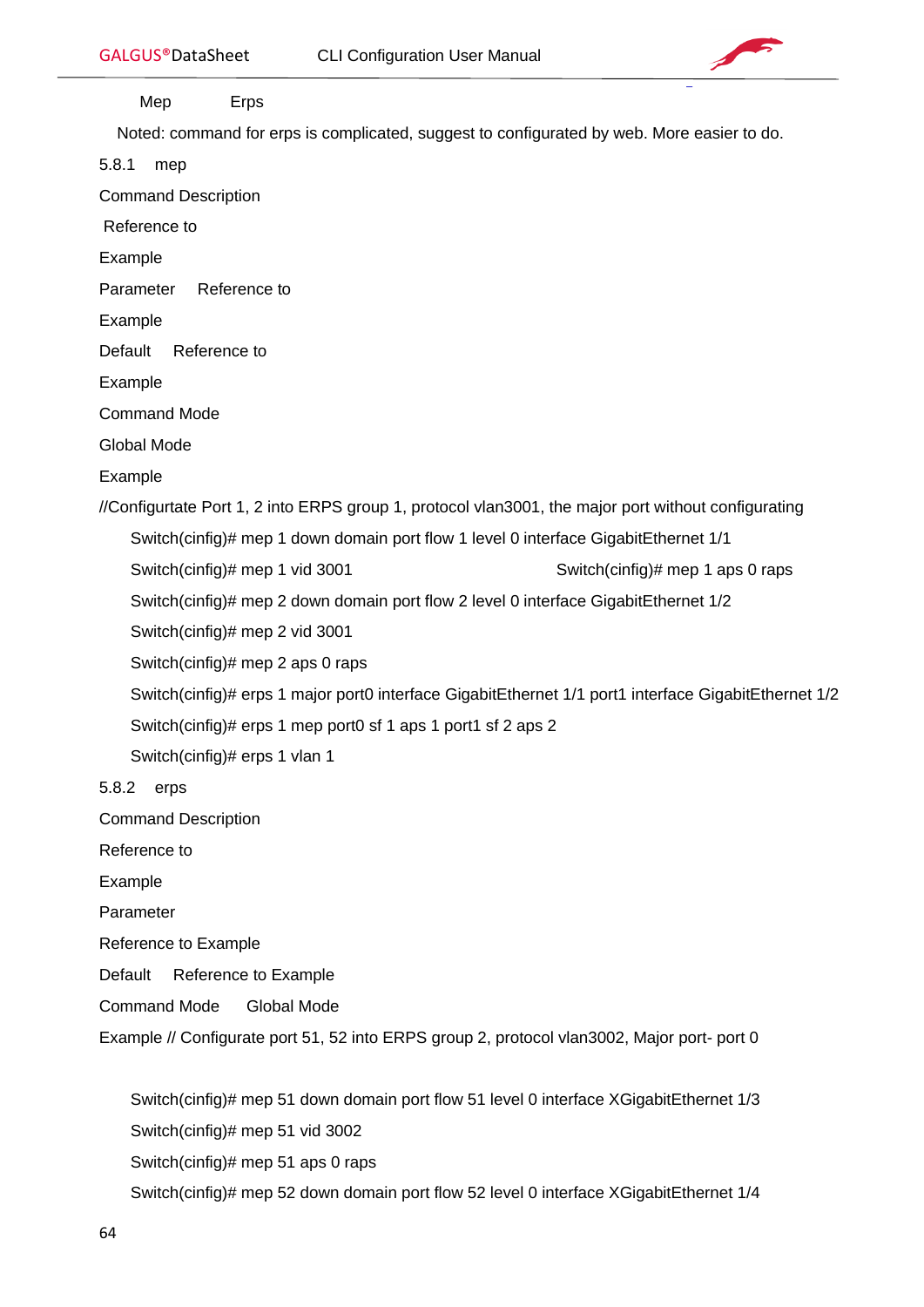

- Switch(cinfig)# mep 52 vid 3002
- Switch(cinfig)# mep 52 aps 0 raps
- Switch(cinfig)# erps 2 major port0 interface XGigabitEthernet 1/3 port1 interface XGigabitEthernet 1/4
- Switch(cinfig)# erps 2 mep port0 sf 51 aps 51 port1 sf 52 aps 52
- Switch(cinfig)# erps 2 rpl owner port0
- Switch(cinfig)# erps 2 vlan 1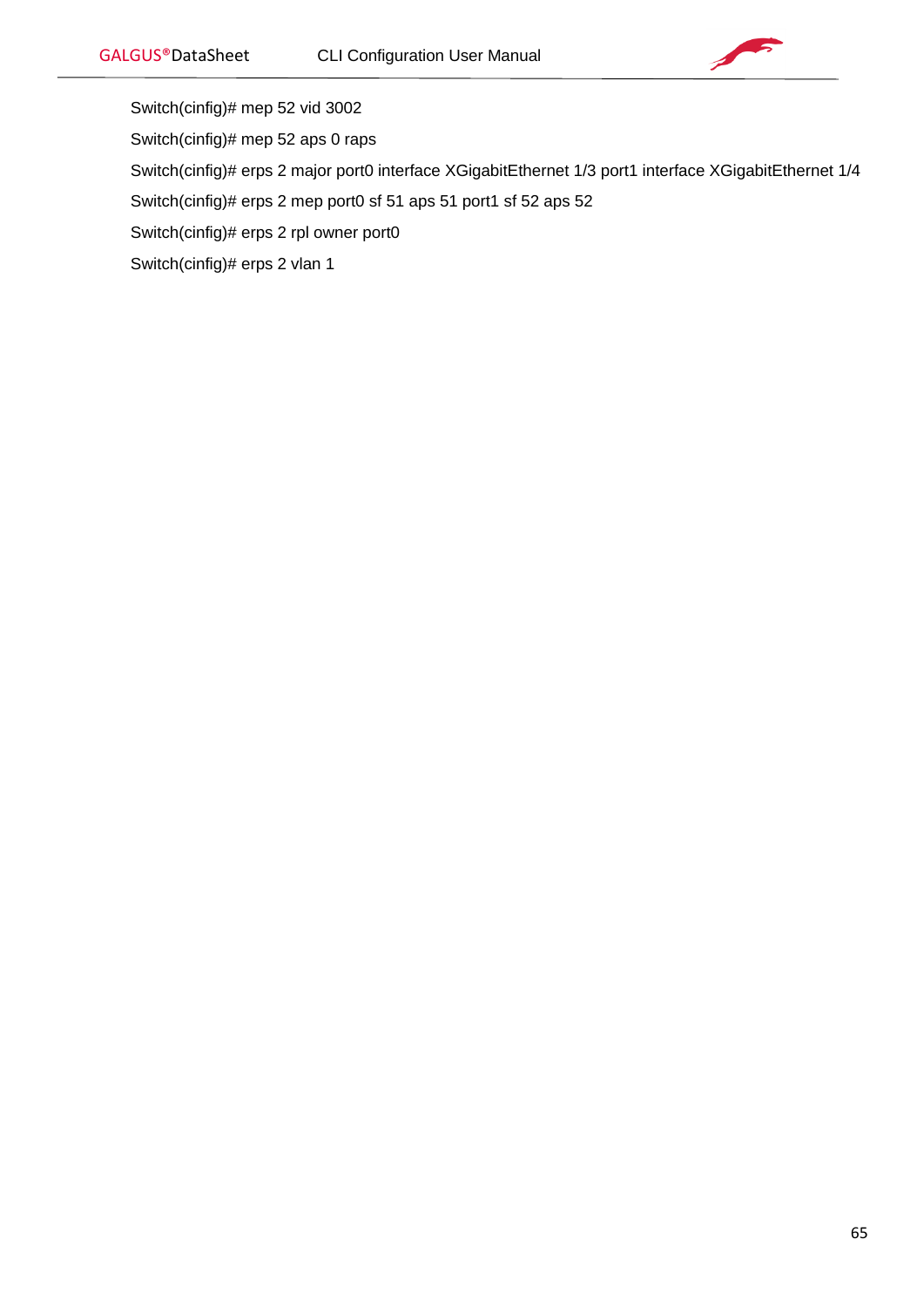

| Chapter 6 Network Management Command                                        |
|-----------------------------------------------------------------------------|
| 6.1 SSH Configuration                                                       |
| <b>SSH Configuration Command:</b>                                           |
| ip ssh                                                                      |
| no ip ssh                                                                   |
| 6.1.1<br>ip ssh                                                             |
| <b>Command Description</b>                                                  |
| ip ssh                                                                      |
| For enable SSH                                                              |
| no ip ssh                                                                   |
| For disable SSH, under this situation, cannot manage switch via SSH         |
| Parameter                                                                   |
| N/A                                                                         |
| Default                                                                     |
| N/A                                                                         |
| <b>Command Mode</b>                                                         |
| Configurate the command under Global Configuration Mode                     |
| Example for enable SSH                                                      |
| Switch(config)# ip ssh                                                      |
| 6.2 HTTP Configuration                                                      |
| HTTP Configuration Command:                                                 |
| ip http secure-server ip http-serve- redirect                               |
| 6.2.1<br>ip http-server-server                                              |
| <b>Command Description</b>                                                  |
| ip http secure-server                                                       |
| Enable the HTTP service                                                     |
| no ip http secure-server                                                    |
| Disable the HTTP service, at this situation, cannot manage switch via HTTPS |
| Parameter                                                                   |
| N/A                                                                         |
| Default                                                                     |
| <b>Disable</b>                                                              |
| <b>Command Mode</b>                                                         |
| Configurate the command under Global Configuration Mode                     |
| Example for enable HTTPS service                                            |

66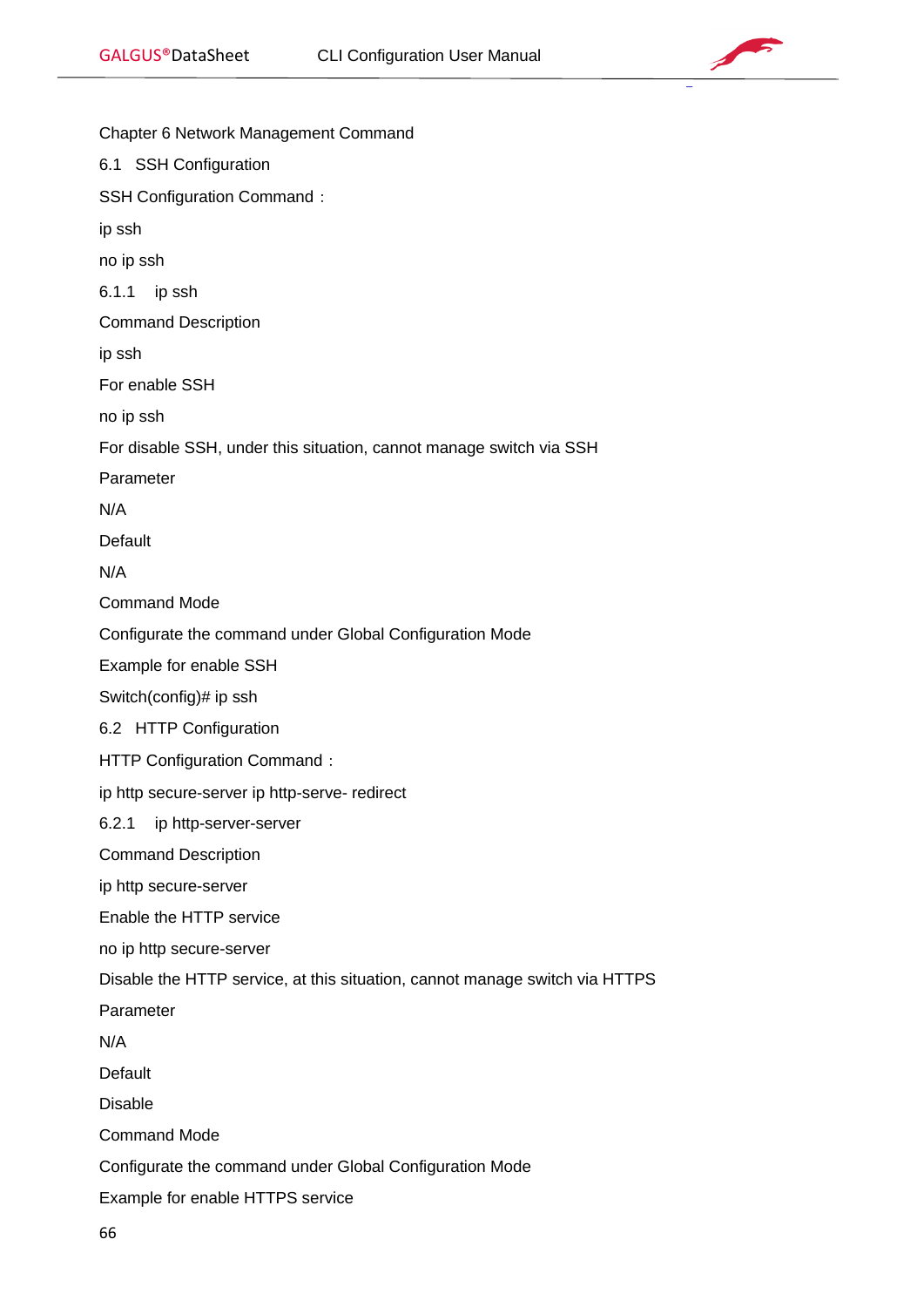

Switch(config)# ip http-server-server 6.2.2 ip http-server-redirect Command Description ip http-server- redirect For setting switch redirect to https service automatically no ip http-server- redirect For delete the settings, won't redirect to HTTPS to manage the switch. But could manage switch via HTTP Parameter N/A **Default** Disable Command Mode Configurate the command under Global Configuration Mode Example for enable HTTPS-server redirect Switch(config)# ip http-server- redirect 6.3 LLDP Configuration LLDP Configuration command: Lldp lldp holdtime lldp transmission-delay lldp timer lldp reinit show lldp neighbors 6.3.1 lldp Command Description lldp receive, Setting port LLDP receive lldp transmit, Setting port LLDP receive and transmit No Ildp receive|transmit, Shut down port LLDP receive/ transmit Parameter N/A Default Shut down Command Mode Port configuration mode Example Switch(config)# lldp receive Switch(config)# lldp transmit Switch(config)# no lldp transmit 6.3.2 lldp holdtime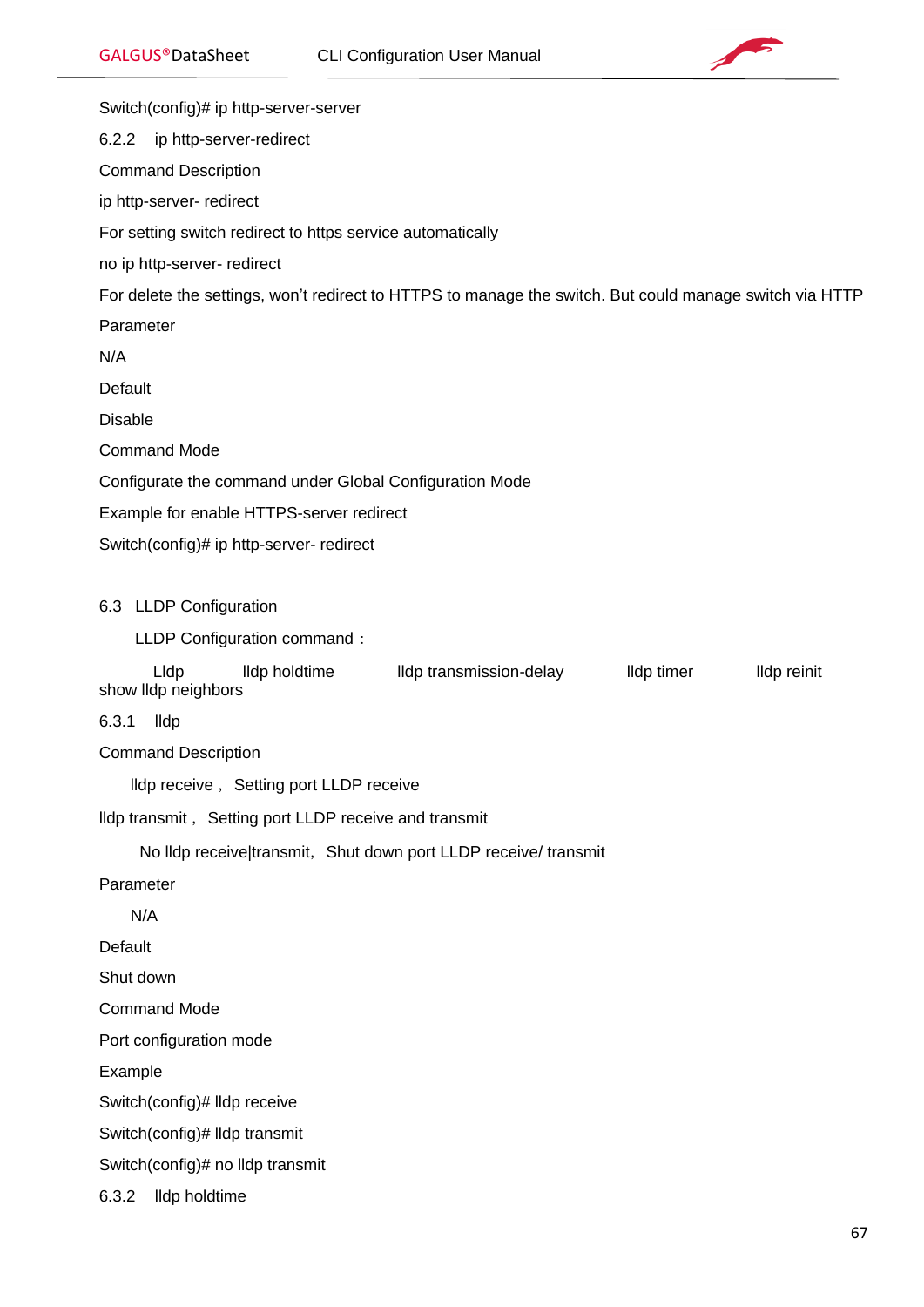

Command Description

Ildp holdtime, Setting LLDP transmit time for holdtime

nolldp holdtime, Setting LLDP transmit time for holdtime to default

Parameter

<time>, Valid ranges 2-10, second

**Default** 

4

Command Mode

Global Configuration Mode

Example

Switch(config)# lldp holdtime 3

Switch(config)# no lldp holdtime

6.3.3 lldp transmission-delay

Command Description

lldp transmission-delay <1-8192>, Setting for LLDP transmission delay

Parameter

<1-8192>, valid ranges 1-8192, second

Default

 $\mathfrak{p}$ 

Command Mode

Global Configuration Mode

Example

Switch(config)# lldp transmission-delay 4

Switch(config)# nolldp transmission-delay

6.3.4 lldp timer

Command Description

lldp timer <5-32768>, Configurate TTL of LLDP Transmit Message

No lldp timer, Configurate TTL of LLDP Transmit Message to default

Parameter

<5-32768>, 5-32768 Second **Default** 30 Command Mode Global Configuration Mode Example

Switch(config)# lldp timer 20

68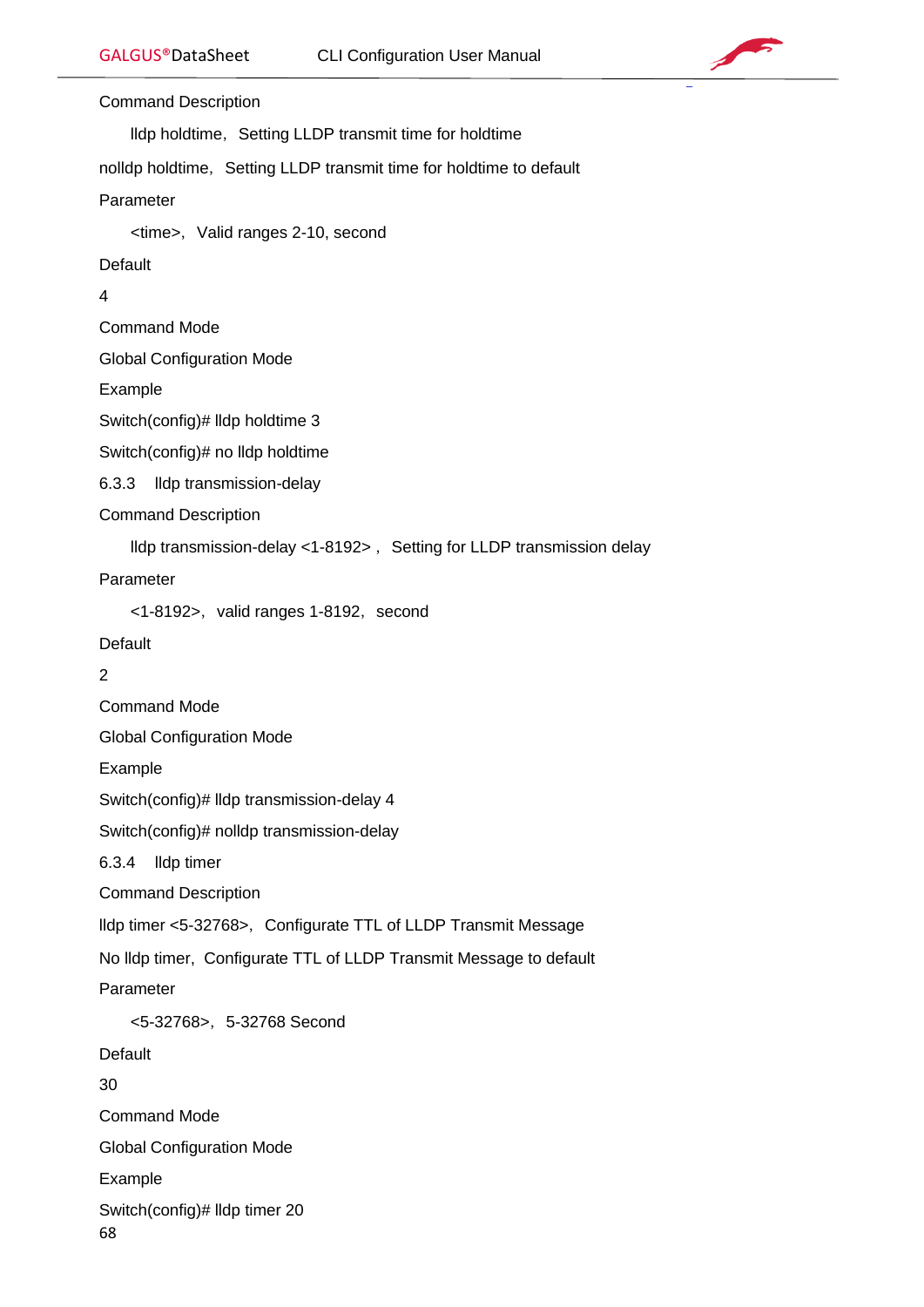Default

**Shutdown** 



6.3.5 lldp reinit Command Description Ildp reinit <1-10>, Configurate LLDP Transmit Message delay time no lldp reinit, Configurate LLDP Transmit Message delay time to default Parameter <1-10>,second **Default** 2 Command ModeGlobal Configuration Mode Example Switch(config)# lldp timer 2 6.3.6 show lldp neighbors Command Description show lldp neighbors, For showing lldp neighbors brief information Parameter N/A Default N/A Command Mode Privilege Mode Example Switch# show lldp neighbors 6.4 802.1X Configuration 802.1x Configuration Command: dot1x system-auth-control dot1x port-control auto dot1x port-control mac-based dot1x port-control single dot1x port-control force-unauthorized dot1x re-authentication show dot1x statistics Noted: It needs to shutdown STP of the port if needs enable 802.1x 6.4.1 dot1x system-auth-control Command Description dot1x system-auth-control, This command could global enable 802.1x NAS No dot1x system-auth-contro, This command could global disable 802.1x NAS Parameter N/A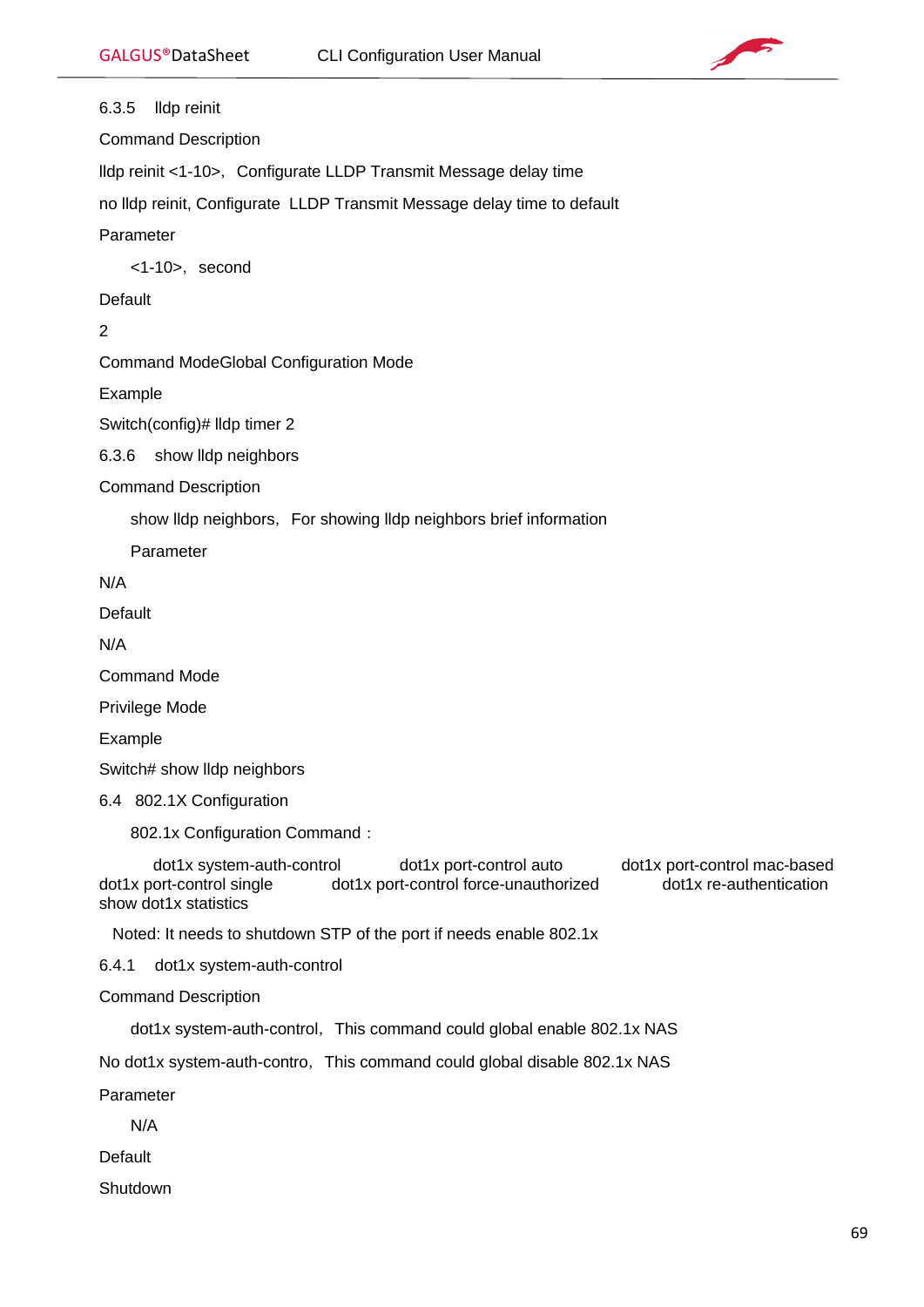

Command Mode

Global Configuration Mode

Example

Switch(config)# dot1x system-auth-control

Switch(config)# no dot1x system-auth-control

6.4.2 dot1x port-control auto

Command Description

dot1x port-control auto, For setting port identification to Port\_Based 802.1x

no dot1x port-control, For setting port identification to default

Parameter

N/A

Default

force-authorized

Command Mode

Port Configuration Mode

Example

Switch(config-if)# dot1x port-control auto

6.4.3 dot1x port-control mac-based

Command Description

dot1x port-control mac-based, For setting port identification to mac\_Based 802.1x

no dot1x port-control, For setting port identification to default

Parameter

N/A

Default

force-authorized

Command ModePort Configuration Mode

Example

Switch(config-if)# dot1x port-control mac-based

6.4.4 dot1x port-control single

Command Description

dot1x port-control single, For setting port identification to single 802.1x

no dot1x port-control, For setting port identification to default

Parameter

N/A

**Default** 

force-authorized

70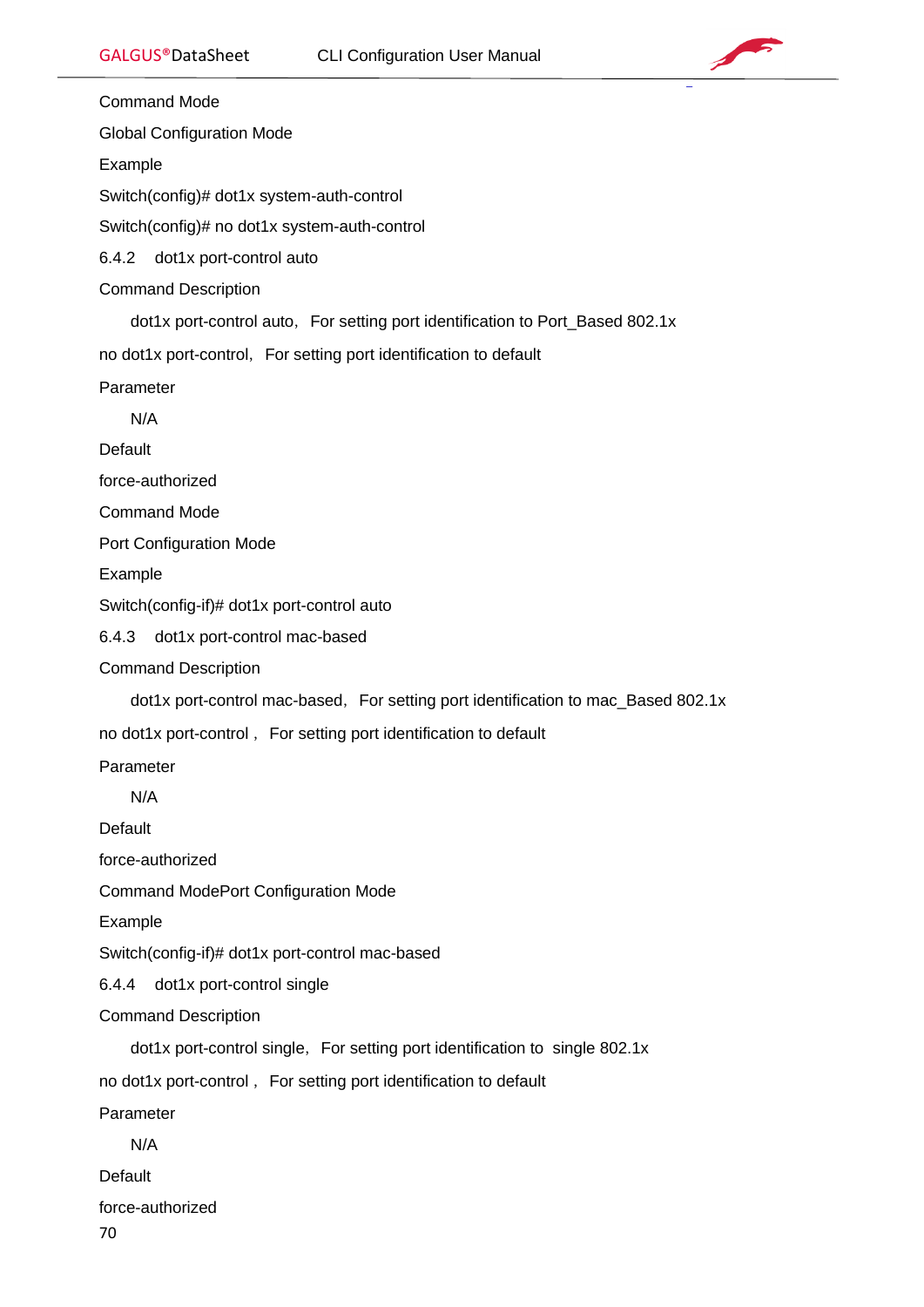

Command Mode Port Configuration Mode Example Switch(config-if)# dot1x port-control single 6.4.5 dot1x port-control force-unauthorized Command Description dot1x port-control force-unauthorized, For setting port identification to force-unauthorized no dot1x port-control, For setting port identification to default Parameter N/A **Default** force-authorized Command Mode Port Configuration Mode Example Switch(config-if)# dot1x port-control force-unauthorized 6.4.6 dot1x re-authentication Command Description dot1x re-authentication, Global enable port re-authentication no dot1x re-authentication, Global disable port re-authentication Parameter N/A **Default Shutdown** Command ModeGlobal Configuration Mode Example Switch(config)# dot1x re-authentication Switch(config)# no dot1x re-authentication 6.4.7 dot1x authentication timer re-authenticate Command Description  $dotx$  authentication timer re-authenticate <1-3600>, Global configurate port re-authentication time no dot1x authentication timer re-authenticate, configurate port re-authentication time to default Parameter <1-3600> 1-3600, second

**Default**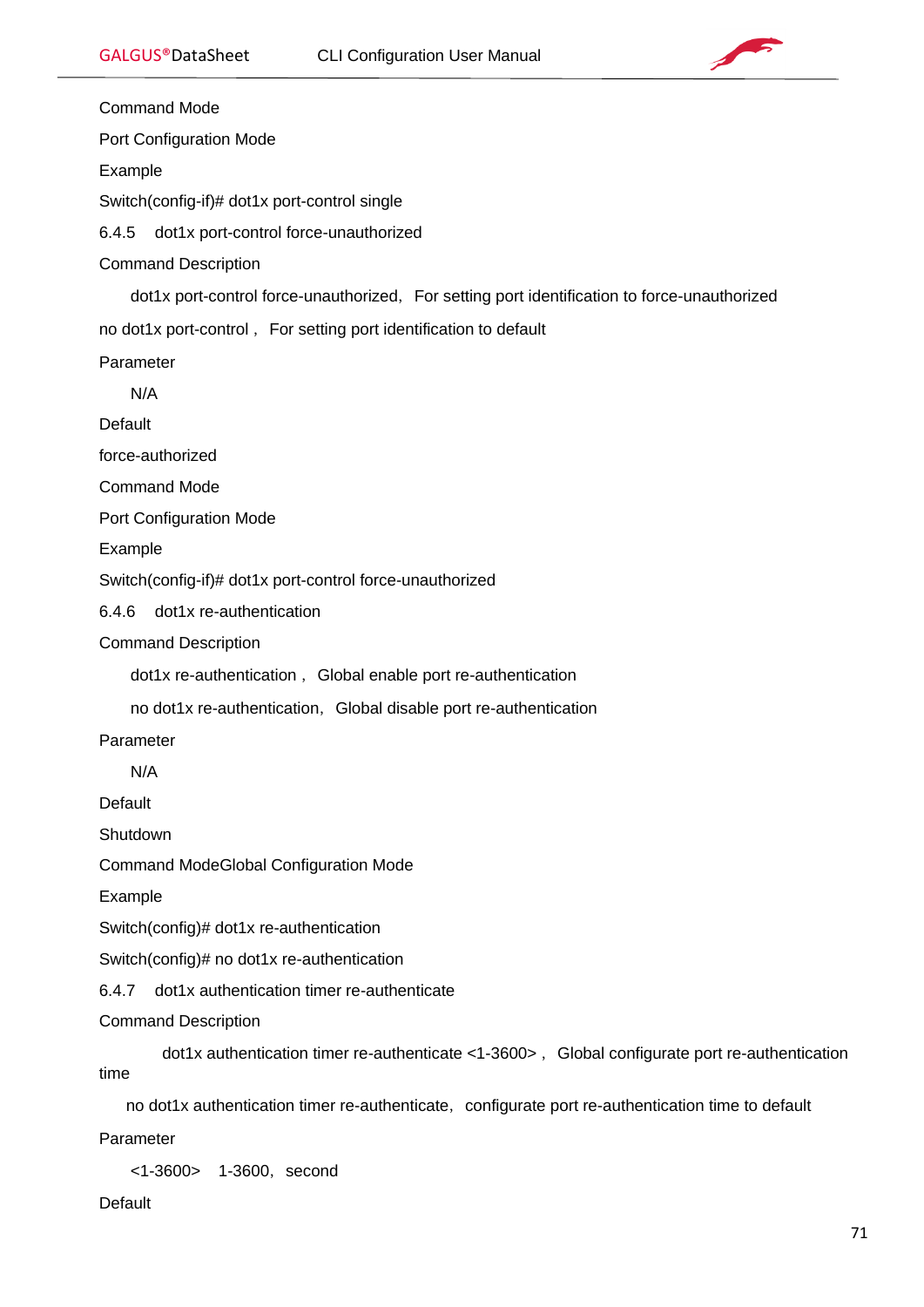

3600 Command Mode Global Configuration Mode Example Switch(config)# dot1x authentication timer re-authenticate 1000 Switch(config)# no dot1x authentication timer re-authenticate 6.4.8 show dot1x statistics Command Description show dot1x statistics, For checking port identification statistics Parameter N/A DefaultN/A Command Mode Privilege configuration Mode Example Switch# show dot1x statistics 6.5 SNMP Configuration SNMP Configuration Command: snmp snmp version 6.5.1 snmp Command Description snmp , Enable SNMP no snmp , Disable SNMP Parameter N/A Default Enable Command Mode Configurate the command under Global Configuration Mode Example for enable SNMP Switch(config)# snmp 6.5.2 snmp version Command Description snmp version, Enable setting SNMP Version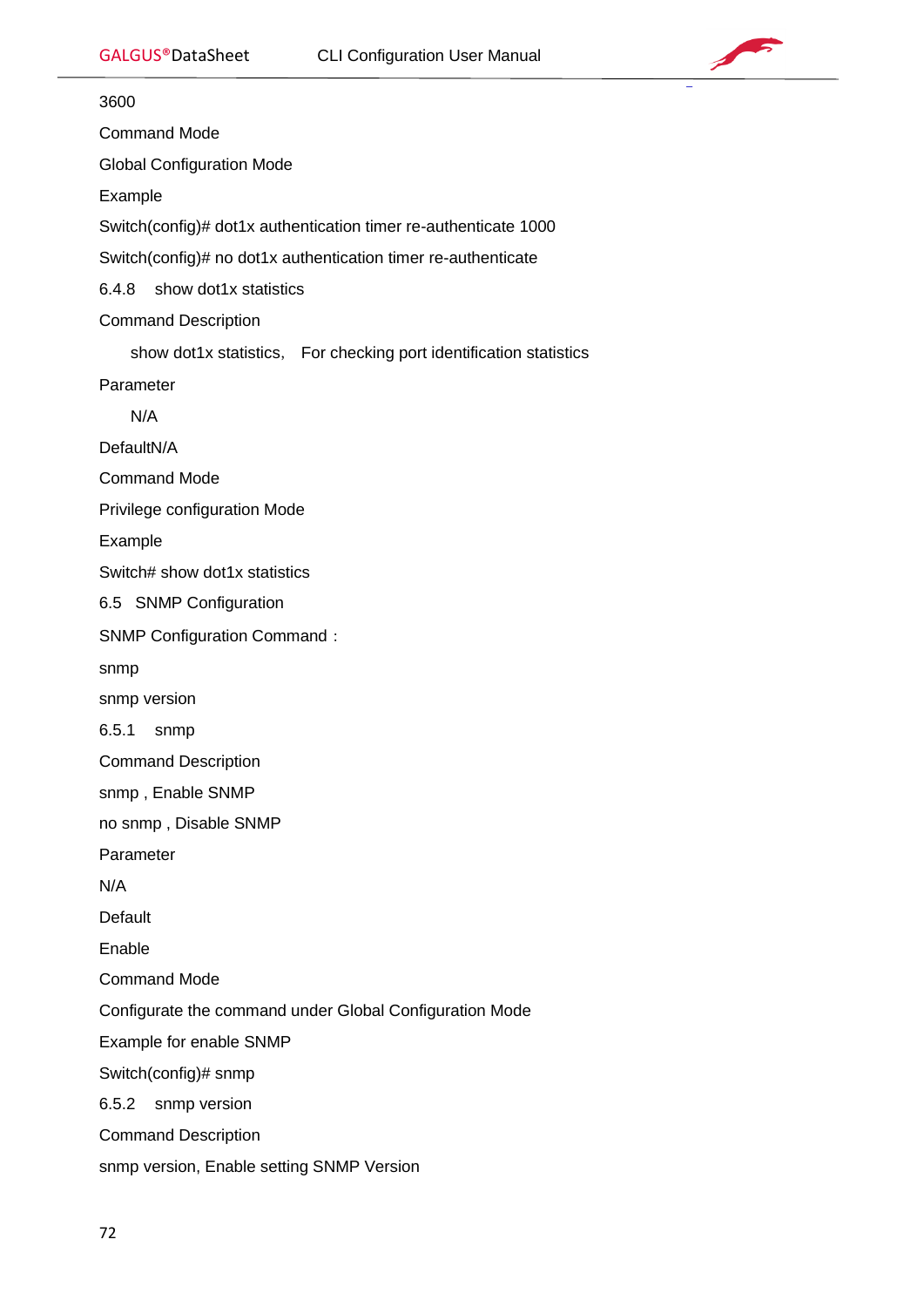

no snmp version, Setting SNMP Version to default

Parameter

N/A

Default

snmp v2c

Command Mode

Configurate the command under Global Configuration Mode

Example for configurating SNMP Version

Switch(config)# snmp version v2c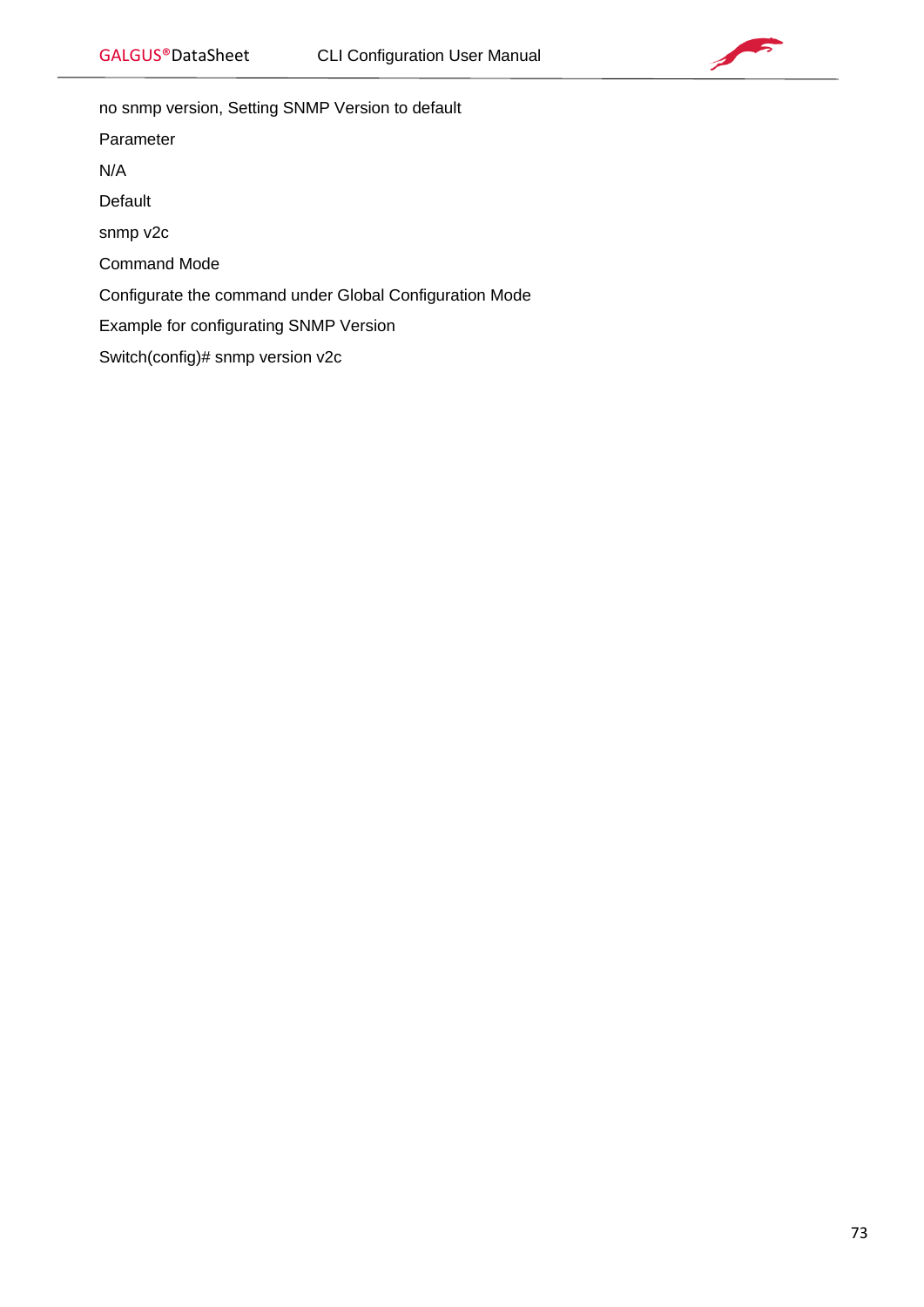Chapter 7 System Maintenance Command 7.1 Devise Reboot Command: reload cold 7.1.1 reload cold Command Description reload cold , for rebooting device Parameter N/A Default N/A Command Mode Configurate the command under Privilege Mode Example for rebooting device after save all configuration switch# copy running-config startup-config switch# reload cold 7.2 Restore to default Restore to default command: reload defaults 7.2.1 reload defaults Command Description reload defaults, For restoring to default, after it, the device will back to default after rebooting Parameter N/A **Default** N/A Command Mode Configurate the command Privilege Mode Example for restoring to default switch# reload defaults 7.3 ping testing Ping testing command: ping ip 7.3.1 ping ip